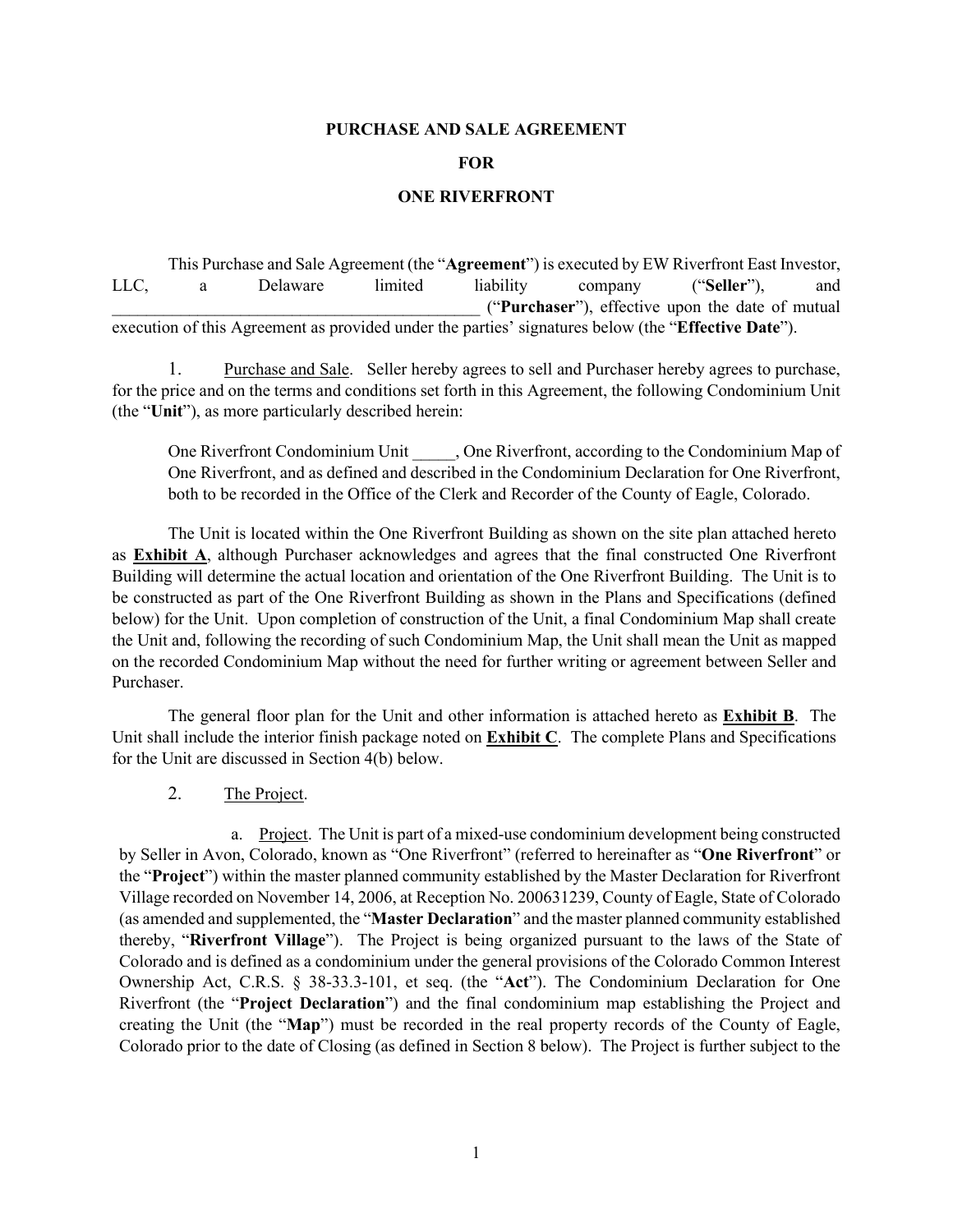documents listed in Section 7 below. All elements of the Project are to be located on Lot 1, Riverfront Subdivision, according to the plat recorded on June 15, 2006 at Reception No. 200615950 County of Eagle, State of Colorado (the "**Project Property**").

b. Condominium Units. As more fully described and defined in the Project Declaration, the Project consists of Residential Units, Commercial Units, and an Amenity Unit.Residential Units are comprised of the One RF Building Residential Units, the Townhome Condominium Units and Deed Restricted Units, each as defined in the Project Declaration. A Condominium Unit consists of a fee simple interest in an Individual Air Space Unit and an undivided fee simple interest in the Common Elements as described in the Project Declaration. Purchaser acknowledges that the Unit is a One RF Residential Unit as described in the Project Declaration.

c. Amenity Unit. Purchaser acknowledges that the Project is expected to include an "**Amenity Unit**" as defined in the Project Declaration which will contain a pool, spa pools, pool deck and restrooms located at the Project. Purchaser acknowledges and understands that the Amenity Unit and its facilities and services will not be General Common Elements of the Project and will instead be owned and operated by the Amenity Unit Owner as part of the Club Recreational Facilities Easement as defined in the Master Declaration. The Amenity Unit will be utilized by all owners within Riverfront Village who have access privileges to the Club Recreational Facilities Easement as set forth in the Master Declaration, as well as the guests, invitees and licensees of the Amenity Unit Owner as a "Shared Easement Owner" in the manner described in the Master Declaration. Purchaser acknowledges that, while one (1) hot tub is planned for the initial phase of construction, the full Amenity Unit and its amenities will be constructed as part of or immediately following the construction of the One Riverfront Building, as defined in the Project Declaration, in which the Unit is located.

d. Supplemental Master Association Assessments. As more fully described in Section 6.3 of the Project Declaration, Purchaser acknowledges and agrees that the Project is subject to a supplemental 16-unit/32 bedroom assessment obligation payable to the Master Association in addition to regular assessments to the Master Association (the "**Supplemental Master Association Assessments**"). Purchaser acknowledges and accepts that the Supplemental Master Association Assessments include costs for certain "Shared Easements" (as defined in the Master Declaration) that Purchaser will not be entitled to. The Supplemental Master Association Assessments will be blended and allocated among all of the Residential Units in the Project based on the number of bedrooms of a Residential Unit as a percentage of the total number of bedrooms of all such Residential Units. The Supplemental Master Association Assessment is reflected in the preliminary estimated budgets disclosed to Purchaser pursuant to Section 7(c) below, and Purchaser acknowledges that Purchaser has reviewed and accepted same.

3. Purchase Price. The purchase price for the Unit shall be \$\_\_\_\_\_\_\_\_\_\_\_\_\_\_\_\_\_\_\_ (the "**Purchase Price**"), payable as follows:

a. Earnest Money. Upon Purchaser's execution of this Agreement, Purchaser shall pay to Seller an initial earnest money deposit in an amount equal to ten percent (10%) of the Purchase Price, or \$\_\_\_\_\_\_\_\_\_\_\_\_\_\_\_\_\_\_\_\_ (the "**Initial Deposit**"). On or before the date falling forty-five (45) days after the Effective Date, Purchaser shall pay to Seller an additional sum of earnest money equal to five percent (5%) of the Purchase Price, or \$\_\_\_\_\_\_\_\_\_\_\_\_\_\_\_\_\_\_ (the "**Second Deposit**") (the Initial Deposit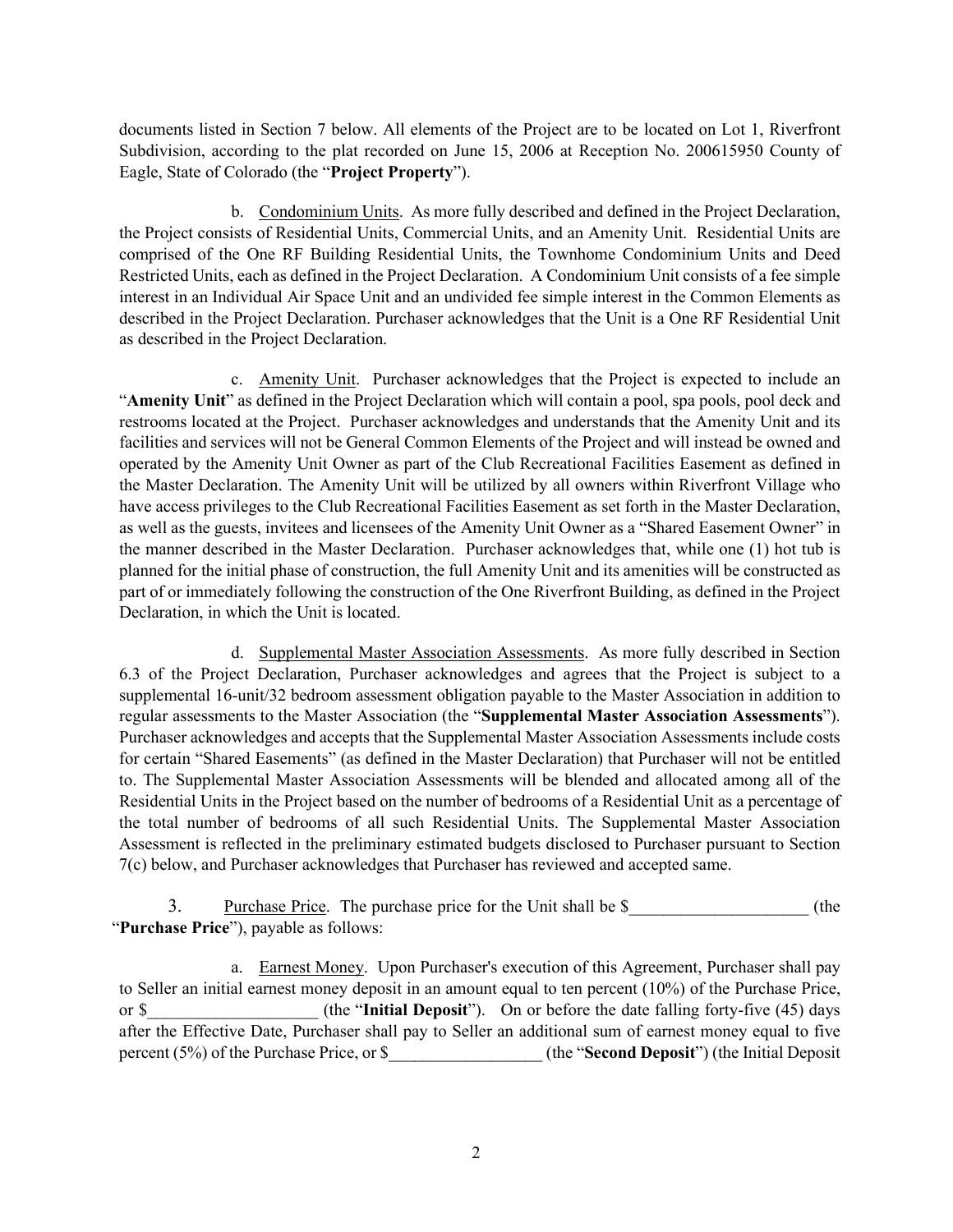and the Second Deposit, together equaling fifteen percent (15%) of the Purchase Price, is referred to collectively herein as the "**Earnest Money Deposit**"). Purchaser's failure to pay the Second Deposit on the applicable date shall constitute a material default by Purchaser under Section 12 below. The Earnest Money Deposit shall be consideration for Seller reserving the Unit for Purchaser, and Seller agreeing not to sell the Unit to anyone other than Purchaser prior to the date set for Closing in Section 8 below. Seller shall not be required to hold any of the Earnest Money Deposit in escrow or in any separate account but shall disburse same for the direct benefit of the Project as Seller deems necessary at Seller's sole and absolute discretion. All interest earned on the Earnest Money Deposit shall be Seller's sole property and shall not be applied to the Purchase Price at Closing. The Earnest Money Deposit is non-refundable except as otherwise expressly provided in this Agreement.

b. Balance. Purchaser shall pay the balance of the Purchase Price, plus any other amounts owing by Purchaser to Seller under this Agreement at Closing in cash or certified funds, subject to adjustments under Section 9 below.

c. Personal Property. The Unit is being sold unfurnished and will contain only the appliances and equipment described in the Plans and Specifications. Seller will convey any personal property and fixtures installed within the Unit to Purchaser at Closing by bill of sale.

d. No Financing Contingency. Purchaser understands and agrees that **this Agreement is not contingent upon Purchaser obtaining financing for Closing** and that Purchaser will be obligated to pay all cash at Closing under this Agreement. Purchaser shall be solely responsible for making Purchaser's own financial arrangements to enable Purchaser to pay Seller for the Unit and Purchaser acknowledges that the satisfaction of any condition imposed by a lender is solely at Purchaser's risk, including, without limitation, the risk of any downward fluctuation in the value of the Unit.

#### 4. Construction of the Unit.

a. Substantial Completion. Seller shall substantially complete construction of the Unit on or before the date falling two (2) years after the Effective Date, subject to Force Majeure as defined in Section 20(h) below. The Unit will be deemed substantially complete for all purposes under this Agreement on the date a temporary or conditional certificate of occupancy or any other document evidencing that the Unit may be legally occupied, whether subject to conditions or otherwise, is issued for the Unit by the Town of Avon, Colorado. Purchaser acknowledges that as of Closing, and for a reasonable period of time thereafter, subsequent construction at and in the immediate vicinity of the Unit (which may include by way of example, landscaping, exterior site work, etc.) may not be completed. The incompletion of any such areas and the ongoing construction related thereto or other construction at or around the Unit shall not delay Closing. Purchaser further acknowledges that the Project consists of separate phases of construction and substantial construction activities are expected to continue subsequent to Closing.

b. Plans and Specifications. The Unit will be constructed by Seller in substantial conformance with Plans and Specifications prepared by Seller's architect, Zehren and Associates, Inc. (the "**Plans and Specifications**"). A copy of the Plans and Specifications is available for review by Purchaser at the offices of Seller, which are located at 126 Riverfront Lane, 5th Floor, Avon, Colorado, by appointment during normal business hours. Seller reserves the right, at its option, to substitute or change fixtures,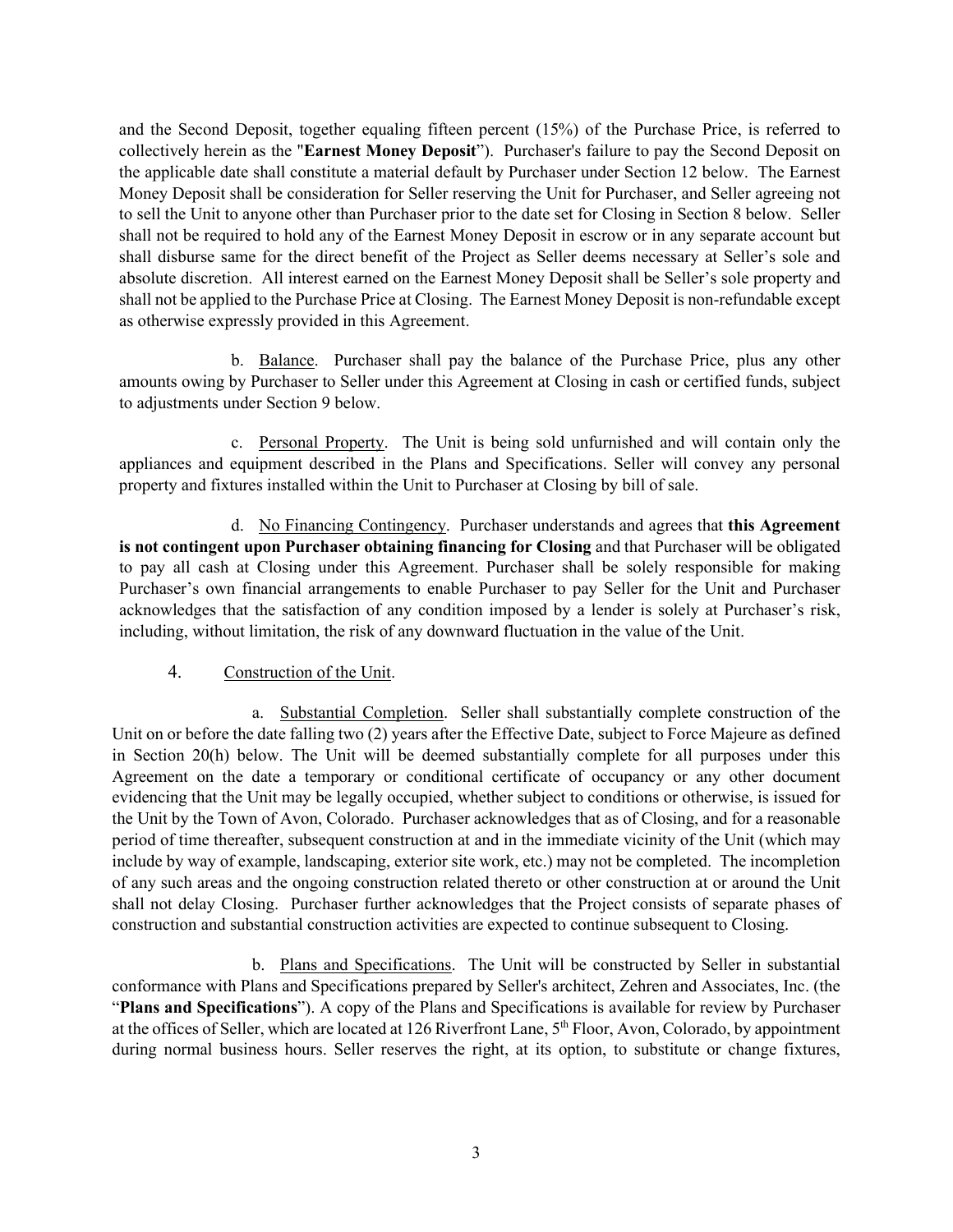equipment and materials, and make other minor modifications to the Plans and Specifications as Seller determines if Seller's architect certifies that the quality and value of the Unit either remains substantially unaffected or is considered enhanced by such substitutions and changes.

c. Square Footage. A statement of the approximate square footage of the Unit utilizing the "architectural method" is made in the general floor plan for the Unit attached as **Exhibit B**. Purchaser acknowledges that such square footage disclosure utilizing the architectural method measures square footage from the outside face of sheathing on the exterior wall to the center of interior demising walls between units, and is often used as the measurement in architectural plans. A different method of measurement known as the "air space measurement method" is typically used in condominium maps and recorded condominium declarations and varies from the architectural method and measures square footage from the inside edge of exterior walls and from the inside edge of demising walls, and is the measurement likely to be listed by the Eagle County Assessor's Office in its public records. Any references to square footage in the Plans and Specifications and/or in Seller's marketing materials likely utilizes the architectural method described above. Purchaser acknowledges and agrees that square footage calculations may be made in a variety of manners and Purchaser will have no right to rescind this Agreement, nor will Purchaser be entitled to any claim for breach of this Agreement or adjustment of the Purchase Price, on account of alleged discrepancies in square footage calculations. PURCHASER HEREBY ACKNOWLEDGES THAT PURCHASER HAS REVIEWED AND ACCEPTED THE PLANS AND SPECIFICATIONS AND HAS EITHER INDEPENDENTLY VERIFIED SQUARE FOOTAGES CONTAINED THEREIN OR ELECTED NOT TO DO SO. Purchaser further acknowledges and understands that minor changes in square footages may occur during construction of the Unit and that the square footage of the Unit as disclosed in **Exhibit B** is approximate only.

d. Site Tour by Purchaser. Upon reasonable advance request, Seller will allow Purchaser and Purchaser's authorized representatives to tour the construction site; provided, however, Seller may determine in its sole discretion whether the construction site is unsafe for a tour, in which event the requested tour will be postponed until a suitable stage of construction. During periods where tours are permitted by Seller, Purchaser nonetheless acknowledges and understands that during construction of the Unit or any other construction of the Project, hazardous conditions will exist and that insurance and security requirements prevent Purchaser and Purchaser's representatives from entering the construction site unless accompanied by an authorized representative of Seller. Purchaser shall strictly adhere to any safety precautions required by Seller as part of Purchaser's tour. Any tour of the construction site by Purchaser and Purchaser's representatives will be at their own risk. Purchaser and Purchaser's representatives waive all claims against Seller and its lenders, members, investors, contractors, subcontractors, employees and agents and their respective employees and agents for personal injury or property damage caused by any person or thing during such a tour. Purchaser will indemnify, defend and hold harmless Seller and its lenders, members, investors, contractors, subcontractors, employees and agents against any claims, demands, loss, damages, liability or other expense arising out of such tour.

e. Control of Construction. Purchaser acknowledges that control, direction and supervision of all construction personnel at the construction site will lie exclusively with Seller and that Purchaser may not issue any instructions to, or otherwise interfere with, construction personnel. Purchaser will not perform any work or contract with Seller's contractors or other builders, contractors, interior decorators, or others to perform work in or about the Unit until title is transferred to Purchaser at the Closing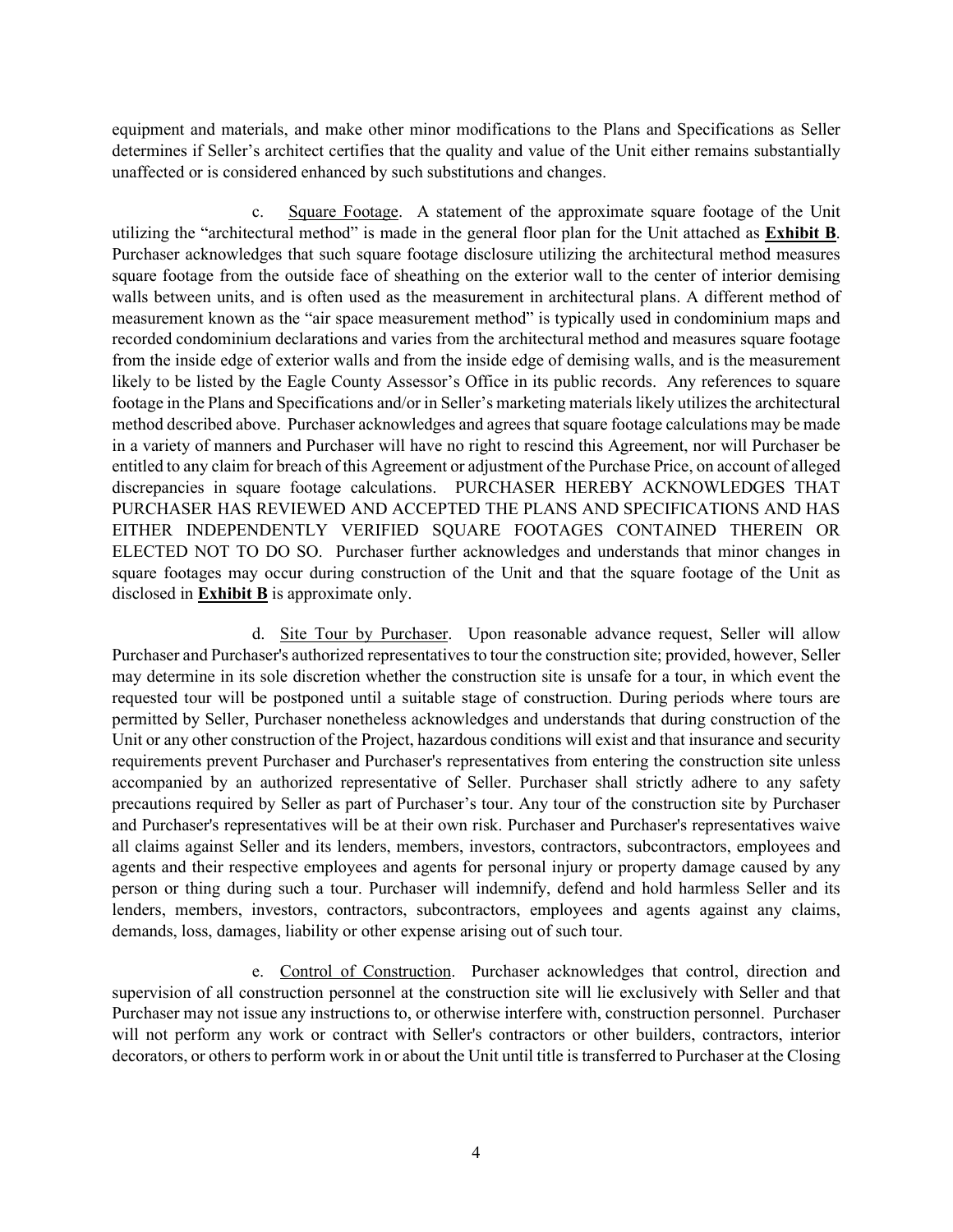or otherwise agreed to in writing by Seller in Seller's sole and exclusive discretion. Purchaser will indemnify, defend and hold harmless Seller, and its lenders, members, investors, contractors, subcontractors, employees and agents against any claims, demands, loss, damages, liability, or other expense that they may incur by reason of Purchaser's breach of any provision of this Section.

f. Interior Finish Package. As part of the Purchase Price, the Unit shall include the interior finish package ("**Interior Finish Package**") selected for the Unit as noted in **Exhibit C** to this Agreement. The Interior Finish Package is described in the Plans and Specifications, a copy of which is available for review by Purchaser in the manner set forth in Section 4(b) above, and is summarized in the interior finish summary available to Purchaser. Notwithstanding the foregoing, construction scheduling may have already required that Seller select the Interior Finish Package for the Unit, in which event the Interior Finish Package for the Unit shall be the selection already checked as shown on **Exhibit C**.

g. Deviations. It is understood and agreed that Seller is not building the Project or the Unit to the precise specifications or designs of any model residence, marketing display, Seller's marketing materials or to the specifications of Purchaser. Any model residence, marketing display or Seller's marketing or other materials are displayed for illustrative purposes only and shall not constitute an agreement or commitment on the part of Seller to deliver the Unit in exact accordance with any such model residence, marketing display, Seller's marketing or other materials or to the specifications of Purchaser. Purchaser understands that the Unit may be the reverse or mirror image of the floor plan of any model that is shown on the Plans and Specifications, Seller's sales brochures or other materials. Furthermore, Purchaser understands and acknowledges that the Unit may contain conditions, or undergo changes, which during the ordinary course of construction, may result in minor deviation from the Plans and Specifications, and may also result in cosmetic or structural changes from the originally intended manner of construction. Such conditions may result from the type of materials used or available, the process and procedures used for construction of the Project, and may include, without limitation, conditions such as: (i) variations in the texture or thickness of textured or smooth finishing, including cracks in such materials; (ii) settlement cracks in drywall, concrete, stucco, flatwork, block walls and tile; (iii) twisting and warping of materials, including without limitation, wood and plastics, which can result in cracks, bulges and other types of imperfections; (iv) deviations in color, grain and texture that may occur in wood products, concrete, tile, granite, stone and other finish materials; (v) shrinkage, swelling, expansion or settlement of construction materials; and (vi) conditions resulting from normal wear, tear or deterioration.

h. Custom Change Requests. Purchaser understands and agrees that Seller is under no obligation whatsoever to accept requests from Purchaser for custom changes or upgrades to the Unit and that, if changes requested by Purchaser are acceptable to Seller, such changes shall not be deemed accepted until a written change order contract is signed between Purchaser and Seller's general contractor. Purchaser must request from Seller the written approval of Seller for permission to contract for any work to the Unit if such work is to be performed or if any materials for such work are ordered prior to the Closing, which approval may be withheld by Seller in Seller's sole discretion. Purchaser acknowledges that Seller is not to be a party to any such contract between Purchaser and the general contractor and that any funds paid or payable to the general contractor shall not be considered part of the Earnest Money Deposit, and Seller shall not be obligated under any circumstances to have such funds returned to Purchaser upon the termination of this Agreement. In addition, Purchaser acknowledges and agrees that Seller shall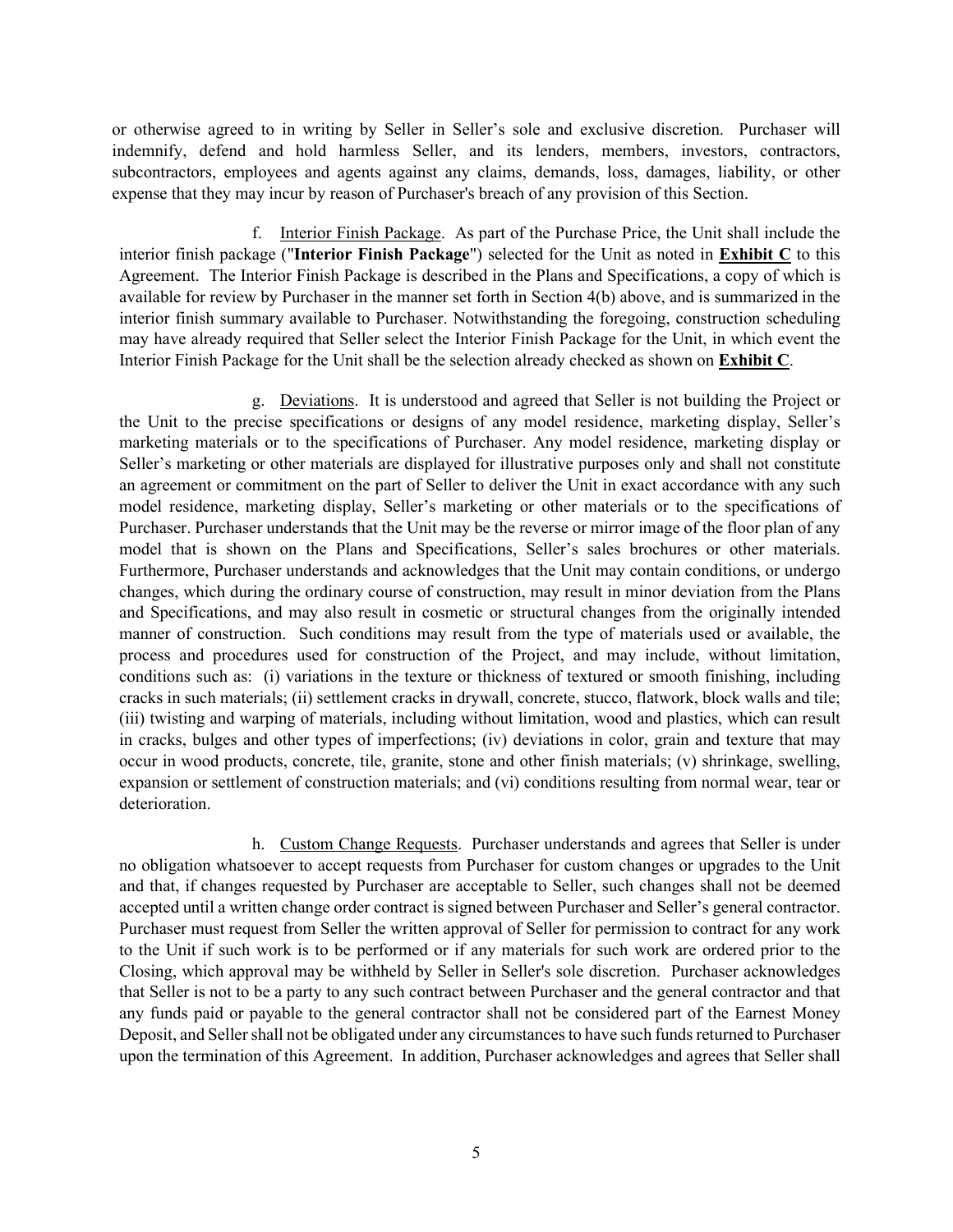not be responsible for any such changes in the work or for insuring same against loss or casualty prior to Closing. Purchaser is advised to confirm with the contractor that contractor's insurance will cover any such loss, Purchaser acknowledging that the cost of insurance may be included in the cost of any such work.

5. Limited Warranty. Seller warrants that all materials incorporated in and made a part of the structure of the Unit shall be new as of the date of installation and shall remain free from defects in workmanship or quality for a period of one (1) year from the date of Closing. Seller represents that Seller will cause to be remedied, by repair or replacement, any structural defects in the Unit which appear within one (1) year after the date of Closing and which result from faulty material or workmanship, provided that Purchaser gives Seller written notice of any such defect within ten (10) days after Purchaser's discovery of the defect. Any such notice shall be addressed to Seller at the address following Seller's signature below, or such other address for notice furnished to Purchaser in accordance with Section 14 below. Purchaser's sole remedy (in lieu of all remedies implied by law or otherwise) against Seller in connection with such defects shall be to require Seller to correct the defect in material or workmanship. Seller shall not be responsible for any defects where the cause is determined to result from Purchaser's actions, negligence or insufficient maintenance. This limited warranty does not extend to any Common Elements of the Project, including, without limitation, building systems serving the Unit. *Seller's warranty hereunder is nontransferable and in no event shall any subsequent purchaser of the Unit be entitled to any claim for repair, replacement or otherwise of any part of the Unit, including without limitation the structural components of the Unit, except as may be required by law. Additionally, by executing this Agreement Purchaser agrees to include the foregoing confirmation of non-transferability of Seller's warranty in any subsequent purchase and sale agreement for the Unit.* 

Any appliance, item of equipment, or other item in the Unit (whether or not attached to or installed in the Unit) which is a "consumer product" as defined in the Magnuson Moss Warranty Act, 15 U.S.C. § 2301, is hereby excluded from the coverage under this limited warranty. The following are examples of consumer products: fire and security alarm systems, refrigerator, trash compactor, range, dishwasher, garbage disposal, gas fireplace unit, air conditioner, furnace, hot water heater, water source heat pump, clothes washer and dryer, hot tub, audio/visual equipment and thermostats. The Unit may not contain some of these items, and it may contain other items that may also be consumer products. With regard to any consumer products in the Unit, Seller disclaims all warranties. Seller is not responsible for performance under any such manufacturers' warranties in any way. However, Seller hereby assigns and transfers to Purchaser all manufacturers' warranties applicable to all such consumer products, subject to final Closing and conveyance of the Unit. WITH REGARD TO ANY SUCH CONSUMER PRODUCTS, WHETHER OR NOT WARRANTED BY MANUFACTURERS, SELLER DISCLAIMS ALL WARRANTIES INCLUDING, BUT NOT LIMITED TO, THOSE OF MERCHANTABILITY OR FITNESS FOR A PARTICULAR PURPOSE.

PURCHASER AGREES TO COMPLY WITH ALL MAINTENANCE MANUALS AND OTHER DOCUMENTS AND RECOMMENDATIONS PROVIDED TO PURCHASER WITH RESPECT TO THE INSPECTION, OPERATION AND ROUTINE MAINTENANCE OF ALL SYSTEMS, EQUIPMENT, AND SIMILAR ITEMS (INCLUDING, BUT NOT LIMITED TO, MECHANICAL, ELECTRICAL, PLUMBING, STRUCTURAL AND EXTERIOR SYSTEMS AND IMPROVEMENTS) MADE PART OF OR SERVING THE UNIT. PURCHASER UNDERSTANDS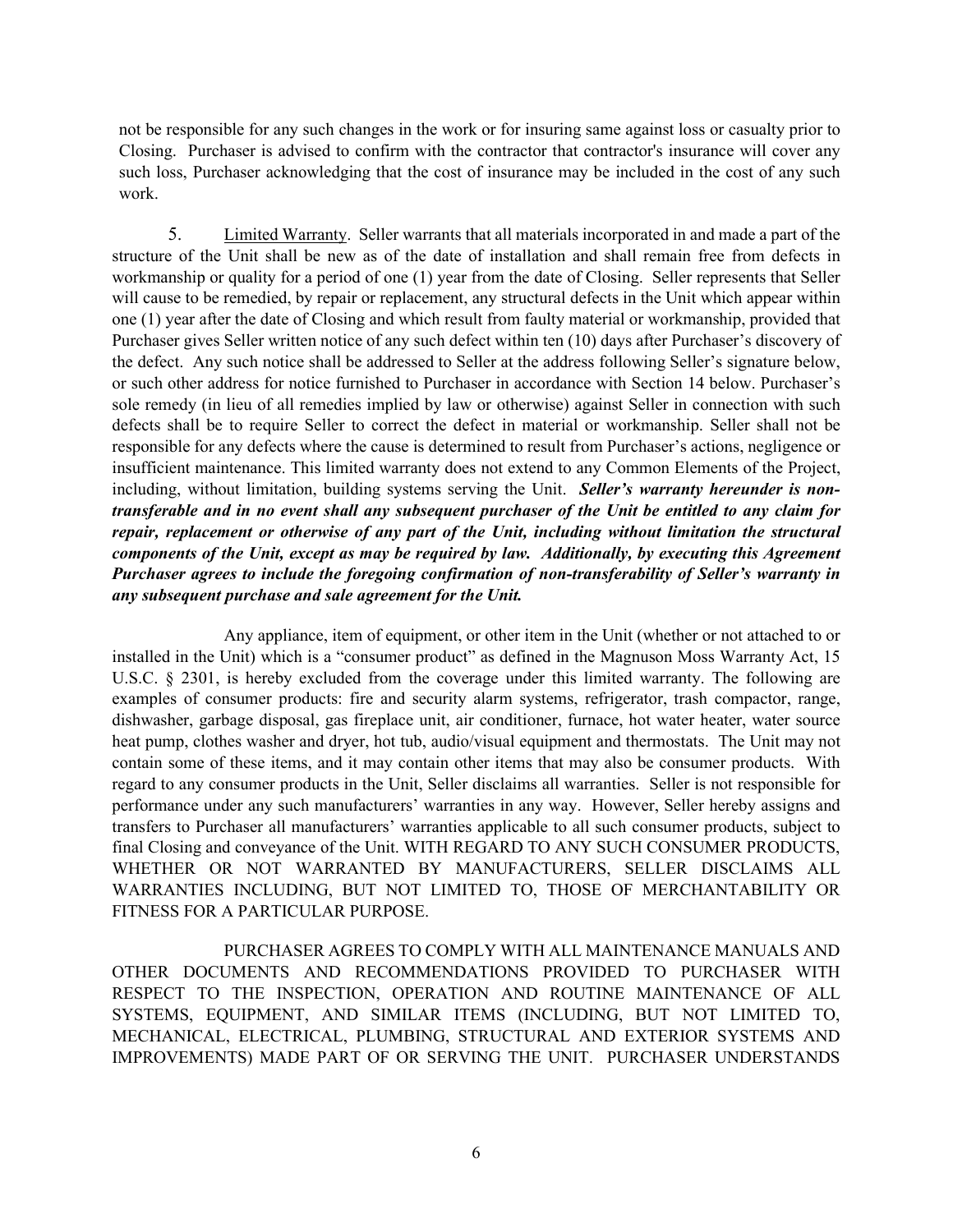AND AGREES THAT IF PURCHASER FAILS TO FOLLOW THE INSPECTION, MAINTENANCE AND REPAIR REQUIREMENTS AND STANDARDS CONTAINED IN SUCH MANUAL OR MATERIALS DELIVERED TO PURCHASER AND SUCH FAILURE CAUSES, WHETHER IN WHOLE OR IN PART, DAMAGE TO THE UNIT OR OTHER PROPERTY, THE RESULTING DAMAGE SHALL NOT BE COVERED BY THIS LIMITED WARRANTY AND SHALL FURTHER BE DEEMED NOT TO BE THE RESULT OF A DESIGN OR CONSTRUCTION DEFECT.

EXCEPT AS STATED IN THE FIRST PARAGRAPH OF THIS LIMITED WARRANTY ABOVE, SELLER MAKES NO WARRANTY OR REPRESENTATION OF ANY NATURE, EXPRESS OR IMPLIED, INCLUDING, BUT NOT LIMITED TO, THOSE OF WORKMANLIKE CONSTRUCTION, HABITABILITY, DESIGN, CONDITION, OR QUALITY AS TO THE UNIT, THE UNIT, OR THE OTHER IMPROVEMENTS CONSTITUTING THE PROJECT, AND, TO THE EXTENT PERMITTED BY LAW, SELLER SPECIFICALLY EXCLUDES SUCH MATTERS IN CONSIDERATION OF THE EXPRESS WARRANTIES GIVEN UNDER THIS AGREEMENT.

AS MORE FULLY SET FORTH IN SECTION 19(cc) BELOW, SELLER MAKES NO REPRESENTATION OR WARRANTY CONCERNING ANY GEOLOGICAL OR ENVIRONMENTAL MATTERS AND SPECIFICALLY EXCLUDES GEOLOGICAL AND ENVIRONMENTAL MATTERS FROM ANY WARRANTIES GIVEN UNDER THIS AGREEMENT.

Except as otherwise provided in this limited warranty, Purchaser assumes the risk of damage occurring in the Unit after Closing. Notwithstanding any provisions in this Section 5 to the contrary, this Section shall be construed in accordance with Colorado law and limited to the extent necessitated thereby.

The provisions of this Section shall survive Closing.

6. Title. Title will be marketable in Seller at the time of Closing, subject to the matters set forth in **Exhibit D** attached hereto and made a part hereof, the Community Documents referred to in Section 7 below and those matters shown on the Map of the Project. At least sixty (60) days prior to the anticipated Closing date, Seller, at its expense, will give to Purchaser a title insurance commitment (the "**Commitment**") issued by a title insurance company of Seller's choice (the "**Title Company**") to insure the title to the Unit in Purchaser's name for the amount of the Purchase Price. After the Closing, Seller, at its expense, will cause the Title Company to issue to Purchaser a title insurance policy in conformance with the Commitment. If the Commitment discloses the existence of any defects in title, other than those set forth in **Exhibit D**, the Community Documents referred to in Section 7 below, those matters shown on the final Map and the standard printed exceptions appearing in the Title Commitment, and such defects render title to any portion of the Unit unmarketable and the defects are not waived by Purchaser, Purchaser must give Seller written notice of the title defects within seven (7) days after receipt of the Commitment (or receipt of any revised Commitment listing new exceptions to title). Thereafter, Seller will have forty-five (45) days in which Seller may elect to cure the defects and render title marketable or provide title insurance against the defects, and the Closing shall be postponed accordingly. If Seller fails to cure the defects or provide title insurance after timely notice of the defects or Seller elects not to pursue a cure or title insurance as evidenced by a written notice to Purchaser, Purchaser, as its sole remedy, may elect, within seven (7) days after the end of the forty-five (45) day period, either (a) to terminate this Agreement, in which event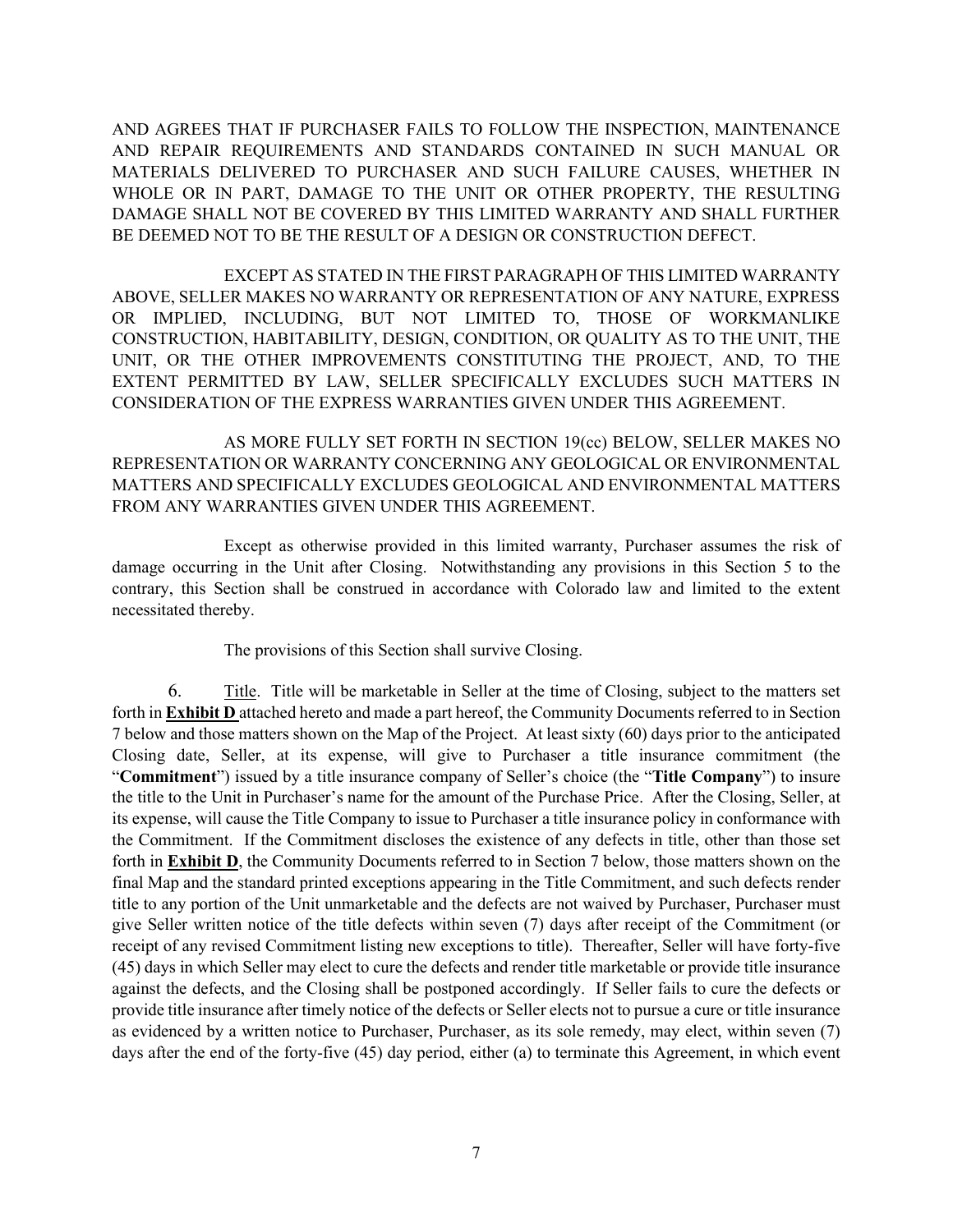the Earnest Money Deposit paid to Seller under this Agreement will be returned to Purchaser, and neither party will have any further obligations under this Agreement; (b) with Seller's consent, to grant one or more additional periods of time within which Seller shall continue to attempt to cure, remove or obtain title insurance protection against the exceptions; or (c) to accept title with all defects as shown in the Commitment, without adjustment in the Purchase Price. If Purchaser fails to give timely notice of termination, Purchaser will be deemed to have elected to accept title as shown in the Commitment and to have waived all defects. Purchaser expressly relinquishes and waives any and all other remedies, claims, demands, and causes of action at law or in equity against Seller for failure to deliver marketable title. No equitable title to the Unit will pass to Purchaser until Closing.

Promptly following the recording of the final Condominium Map creating the Unit and the Project Declaration, Seller shall procure a legal description of the Unit and deliver to Purchaser, at least five (5) days before Closing, the Commitment in a revised form, reflecting the final recorded Map, Declaration, the final legal descriptions of the Unit and other reasonable adjustments to the Commitment applicable to the formation of the Project and creation of the Unit (the "**Final Title Commitment**"). The Final Title Commitment will commit to insure marketable title to the Unit in Purchaser, upon payment of the policy premium by Seller and the satisfaction of certain requirements by Seller, subject to the standard printed exceptions and the exceptions accepted by Purchaser pursuant to this Section above. After the Closing, Seller, at its expense, will cause the Title Company to issue to Purchaser a title insurance policy in conformance with the Final Title Commitment.

#### 7. Unit Owners' Association Matters.

a. Master Association. Purchaser acknowledges that as owner of the Unit, Purchaser shall be subject to the provisions and restrictions contained in the Master Declaration, shall automatically become a Riverfront Residential Member of the owners' association established pursuant to the Master Declaration (the "**Master Association**") and shall be governed by the Master Association's articles of incorporation, bylaws, and rules and regulations from time to time in effect. These documents require, among other things, membership by Purchaser in the Master Association and payment of assessments to the Master Association independent of those to be paid to the Association. Further, Owners understand and agree that Owners are obligated to pay to the Master Association the Supplemental Master Association Assessments as described in Section 2(d) above.

b. Association. Purchaser also acknowledges that as owner of the Unit, Purchaser shall be subject to the provisions of and restrictions contained in the Project Declaration and the Map, shall automatically become a member of the owners' association established for the Project under the Project Declaration (the "**Association**"), will be required to pay assessments to the Association, and shall be governed by the Association's articles of incorporation, bylaws, and rules and regulations from time to time in effect. The estimated combined homeowner's assessments for the Unit payable to both the Association and to the Master Association, including amounts for the Supplemental Master Association Assessment, is \$ per quarter. Purchaser acknowledges that these assessments are based upon an estimate only and that actual assessments may vary from this estimate. Assessments of the Association and the Master Association may, at the election of the Association, be combined in a single bill to Purchaser from the Association.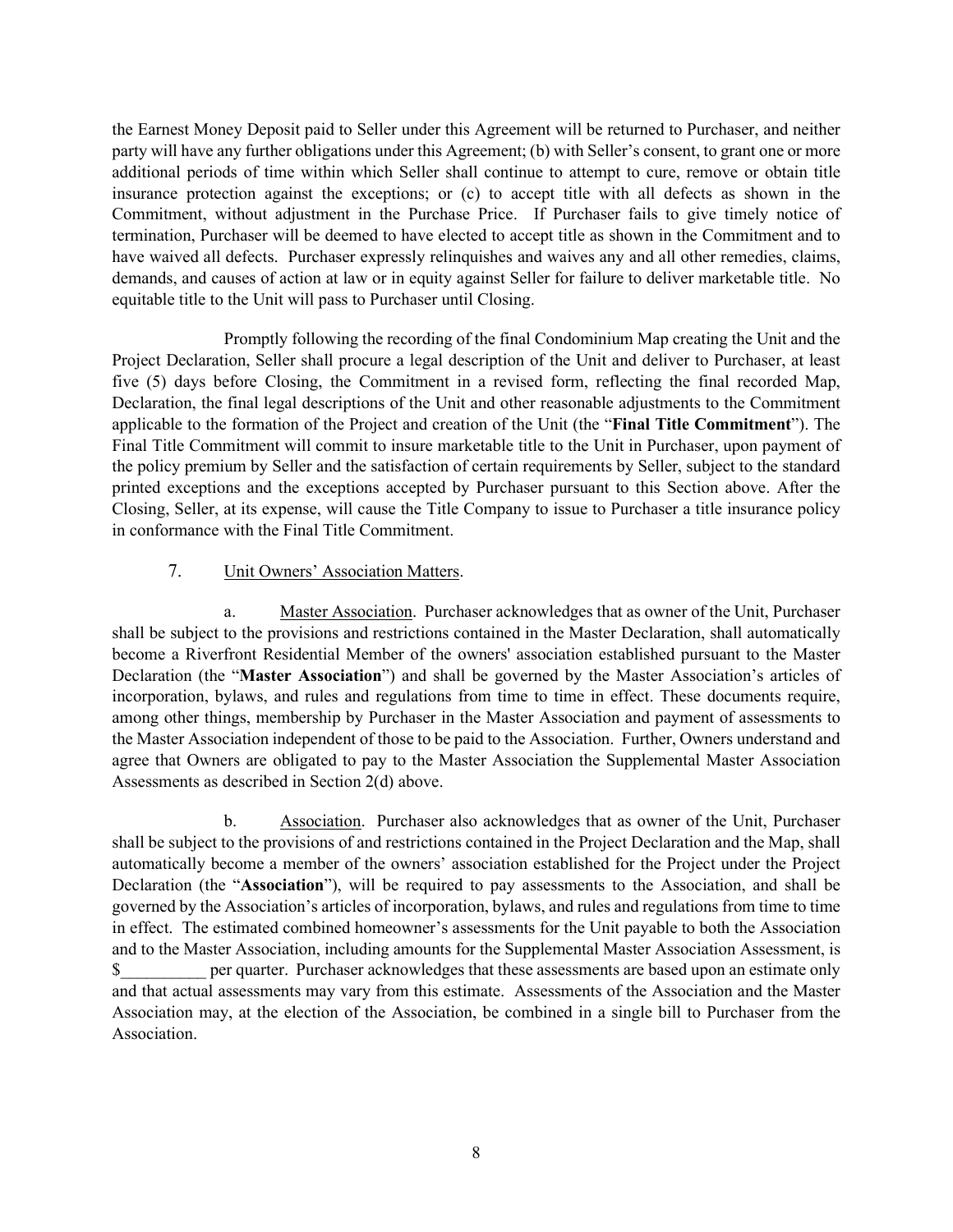c. Other Restrictions. Purchaser also acknowledges that Purchaser shall be subject to all other instruments and documents recorded with the Clerk and Recorder of Eagle County, Colorado, which concern and restrict the use, occupancy and maintenance of the Unit and the Project.

d. Community Documents. By signing this Agreement, Purchaser acknowledges the opportunity to review prior to signing this Agreement those documents listed in i-vi below (collectively, the "**Community Documents**"), which Community Documents have been posted on the website to which Purchaser has been granted access. By signing this Agreement, Purchaser is deemed to have fully accepted the Community Documents and to have waived their right to object to the Community Documents.

i. Drafts of the Project Declaration and the Articles of Incorporation, Bylaws and Responsible Governance Policies of the Association;

ii. A preliminary, pro forma budget of the Association's estimated annual income and expenditures and including the Supplemental Master Association Assessments;

iii. The Master Declaration and the Articles of Incorporation, Bylaws and Responsible Governance Policies of the Master Association;

iv. The current budget of the Master Association; and

v. A summary soils report applicable to the land underlying the Project, which Purchaser acknowledges is not specific to the Unit.

vi. Acknowledgement and Agreement recorded at Reception No. 202113659 in the real property records of Eagle County, Colorado (the Vacation Club Dues Subsidy as discussed in such Acknowledgment and Agreement being the Supplemental Master Association Assessments as described in this Agreement and the Project Declaration).

e. Seller's Right to Make Changes to Community Documents. Seller reserves the right to amend the Community Documents at any time or from time to time prior to the Closing as Seller may deem necessary or desirable to make corrections or to meet the requirements of applicable laws, governmental regulations, lending institutions, marketing programs and to make other changes or so long as the amendments do not materially diminish the practical enjoyment and use by Purchaser of the Unit. In the event that any such amendment does materially diminish the practical enjoyment and use by Purchaser of the Unit, Purchaser may, as Purchaser's sole remedy, object to same pursuant to the procedures of Section 6 above. Prior to Closing, if such amendment, modification, change or revision materially diminishes the practical enjoyment and use by Purchaser of the Unit, Purchaser may terminate this Agreement within three (3) days after receiving a copy of such amended, modified, changed or revised documents or materials, whereupon the Earnest Money Deposit paid by Purchaser shall be refunded by Seller and the parties hereto shall have no rights or liabilities hereunder. In the event Purchaser fails to provide Seller with such notice of termination within said three (3) day period, Purchaser shall be conclusively deemed to have consented to the amended, modified, changed or revised documents or materials, and this Agreement shall remain in full force and effect. Purchaser acknowledges that Seller has reserved the right, at any time after Closing, to amend and supplement the Community Documents for the purposes and under the conditions outlined in the Community Documents, including, without limitation, the annexation of portions or all of the Expansion Property (as defined in the Project Declaration) into the Project.

f. Parking. The parking facility and parking spaces located on and serving the Property shall be designated General Common Elements of the Project. Subject to regulation of such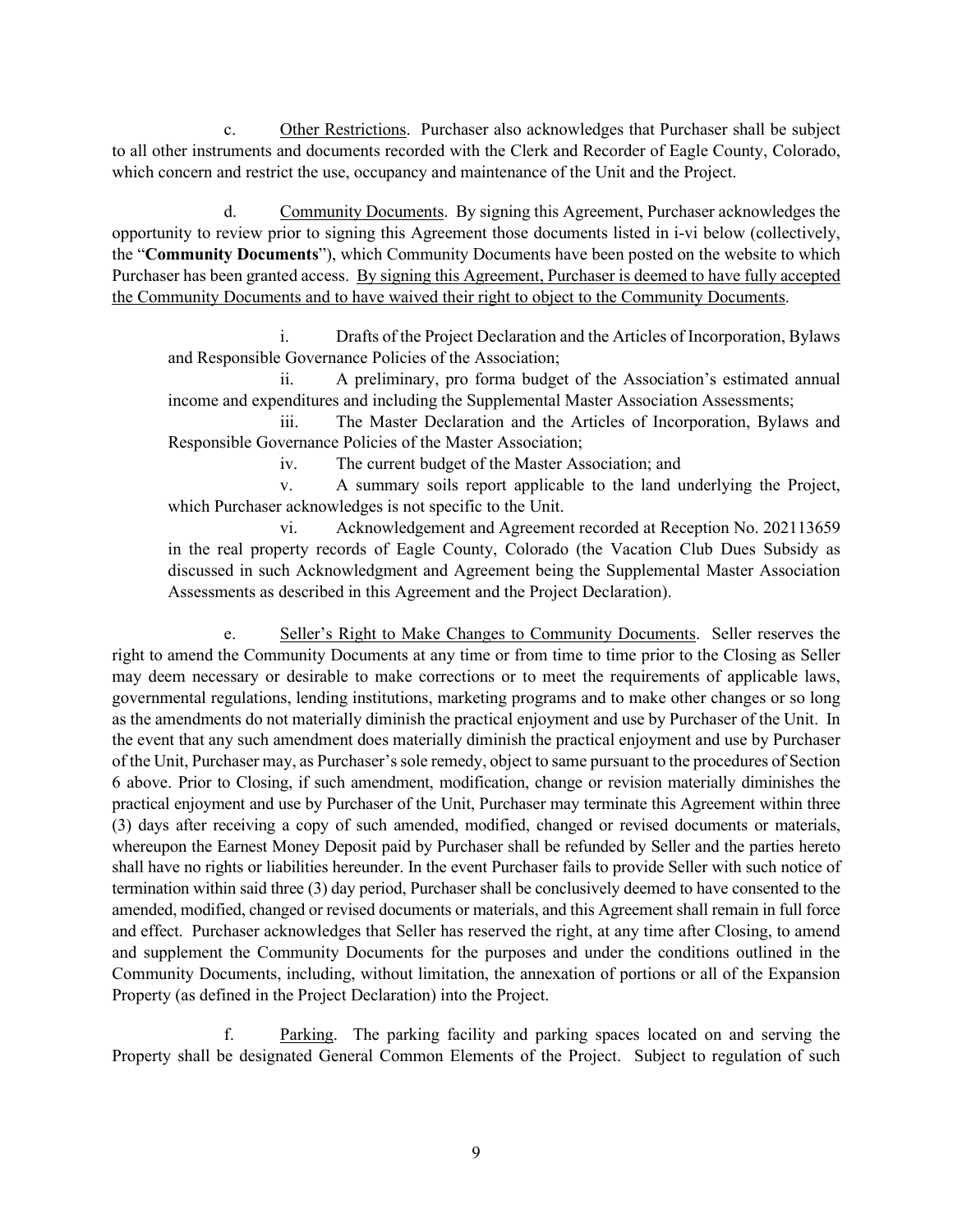parking by the Association through its rule-making authority, all parking within the parking facility shall be unassigned and available to Owners on an availability basis; provided, however, the Executive Board of the Association has the authority to post signage that restricts certain parking spaces for use by a particular class of Owners in the Project, in which event such spaces shall be unassigned and available to Owners within that class on an availability basis.

g. Amenity Unit. Purchaser acknowledges that the Project is expected to include an "**Amenity Unit**" as defined in the Project Declaration which will contain a pool, spa pools, pool deck and restrooms. The Amenity Unit and its facilities and services shall be operated by the Amenity Unit Owner as part of the Club Recreational Facilities Easement as defined in the Master Declaration in the manner contemplated by the Master Declaration, including, without limitation, the right of the Amenity Unit Owner to allocate operating and capital costs of the Amenity Unit to the Master Association and payable by Owners as part of the Master Association assessments. While Owners enjoy access privileges to the Amenity Unit, and are subject to certain obligations, each pursuant to the Club Recreational Facilities Easement as set forth in the Master Declaration, the Amenity Unit and its facilities and services are not General Common Elements of the Project. The Amenity Unit Owner retains all rights of ownership, management and use in the Amenity Unit as further described in the Project Declaration and the Master Declaration. Purchaser is advised to review the requirements and restrictions applicable to the Amenity Unit in the Project Declaration and in the Master Declaration.

# 8. Closing.

a. Closing Date. The Closing shall occur after substantial completion of the Unit at a date, hour and place designated by Seller; or, at Seller's or Seller's agent's option, Closing will be accomplished by an exchange of the required documents by certified mail or overnight express courier service selected by Seller. Seller, or Seller's agent, will give to Purchaser written notice of the date of Closing at least fifteen (15) days in advance of the scheduled Closing date, which date may be extended by subsequent written notice of Seller provided such subsequent notice is at least five (5) days in advance of the new scheduled Closing date. A certification by one of Seller' employees or agents that notice was given to Purchaser will be conclusive for purposes of proving that notice was in fact given. If Purchaser fails to receive any notice because Purchaser failed to advise Seller of any change of address or because Purchaser failed to pick up correspondence, Purchaser will not be relieved of Purchaser's obligation to proceed with Closing on the Closing date unless Seller agrees in writing to postpone the Closing date. Purchaser understands that Seller is not required to reschedule or to permit a delay in Closing.

b. Closing Procedures. Unless accomplished by certified mail or overnight express courier service as set forth in Subsection 8(a) above, the Closing shall be held in Eagle County, Colorado, at a time and place specified by Seller in the notice given under Section 8(a) above, unless extended pursuant to Section 8(a) above, or at such other time and place as shall be mutually acceptable to Seller and Purchaser. At the Closing, the parties shall take the following actions:

i. Seller shall deliver to Purchaser an executed and acknowledged special warranty deed to the Unit subject only to those matters as set forth in Section 6 of this Agreement and any other title exceptions waived by Purchaser or permissible pursuant to Section 6 above;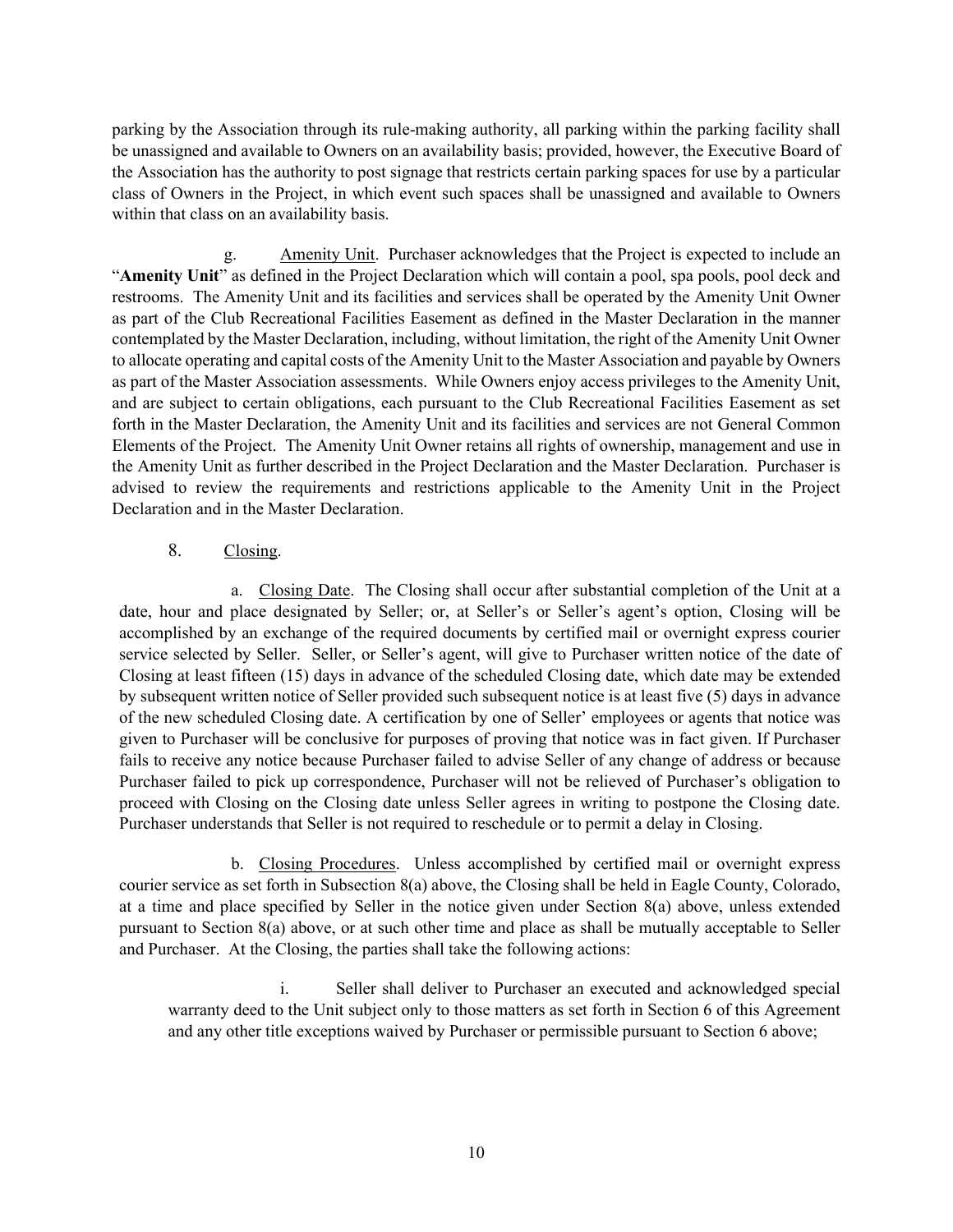ii. Seller shall convey title to the personal property and fixtures installed within the Unit by a quit claim bill of sale, without warranty;

iii. Purchaser shall pay the balance of the Purchase Price as required by Section 3(b) above and the balance of any prices for upgrades selected by Purchaser pursuant to Section 4(h) above; and

iv. Purchaser and Seller shall execute and deliver such other documents, pay such other amounts, and take such other actions as may be necessary to accomplish the Closing and carry out their obligations under this Agreement.

c. Closing Costs. Purchaser agrees to pay the cost of any endorsements to the Commitment or title policy, the cost of Purchaser's lender's title insurance coverage, the documentary fee on the deed conveying the Unit and the fee for recording the deed, any sales taxes on the personal property conveyed and any transfer assessment or tax imposed upon the sale of the Unit by any governmental, quasi-governmental or private entity at Closing, including, without limitation, the real estate transfer tax equal to two percent (2%) of the Purchase Price payable to the Town of Avon. Seller shall pay the base premium for title insurance coverage for Purchaser in the amount of the Purchase Price. If, at the request of Purchaser and agreed to by Seller, the Closing is held in a location other than Avon, Colorado, Purchaser shall pay at Closing all costs of whatever kind or nature incurred by Seller or its agents in accommodating Purchaser, including, without limiting the generality of the foregoing, all costs of any courier service or postage. Seller and Purchaser agree to pay all other costs associated with the Closing that are customarily paid by sellers and purchasers in similar transactions in Eagle County, Colorado, including, without limitation, the Title Company's closing fee, which shall be divided equally between the parties. Purchaser must cause all utilities serving the Unit to be transferred into Purchaser's name with Purchaser being solely financially responsible for same as of the date of the Closing.

d. Pre-Closing Inspection.Prior to the Closing, Purchaser agrees to participate in one walk-through of the Unit ("**Walk-Through**") with Seller's representative in order to compile a list of items the parties mutually agree need correction, which are apparent at the time of inspection ("**Walk-Through List**"), which Walk-Through List shall be signed by both Purchaser and Seller. If Purchaser fails or refuses to complete the Walk-Through or to sign the Walk-Through List, or to have Purchaser's designee do so on Purchaser's behalf prior to Closing, Seller may either designate a qualified third party, who is not an agent or employee of Seller, to complete the inspection on Purchaser's behalf before the Closing, or, at Purchaser's election, Purchaser may waive, in writing, Purchaser's right to participate in the inspection ("**Walk-Through Waiver**"). Items of uncompleted construction, which do not materially affect occupancy, shall not provide a basis for Purchaser to cancel this Agreement, withhold funds at the Closing, or delay the Closing. Seller will endeavor to complete the items on the Walk-Through List at Seller's expense within the later to occur of sixty (60) working days after preparation of the Walk-Through List or sixty (60) working days after the date of Closing, subject to extension for such period as Seller is delayed for reasons outside of its control. Purchaser understands that paving, exterior cement work, landscaping, final exterior finish and some components of the Project may not be completed when a temporary or conditional certificate of occupancy is issued and that Seller will complete such paving, exterior cement work, landscaping and final exterior finish work as soon as practicable thereafter. Purchaser's refusal to close this transaction due to the need for reasonable further work (to be noted on the Walk-Through List with respect to the Unit) shall constitute a default by Purchaser under this Contract.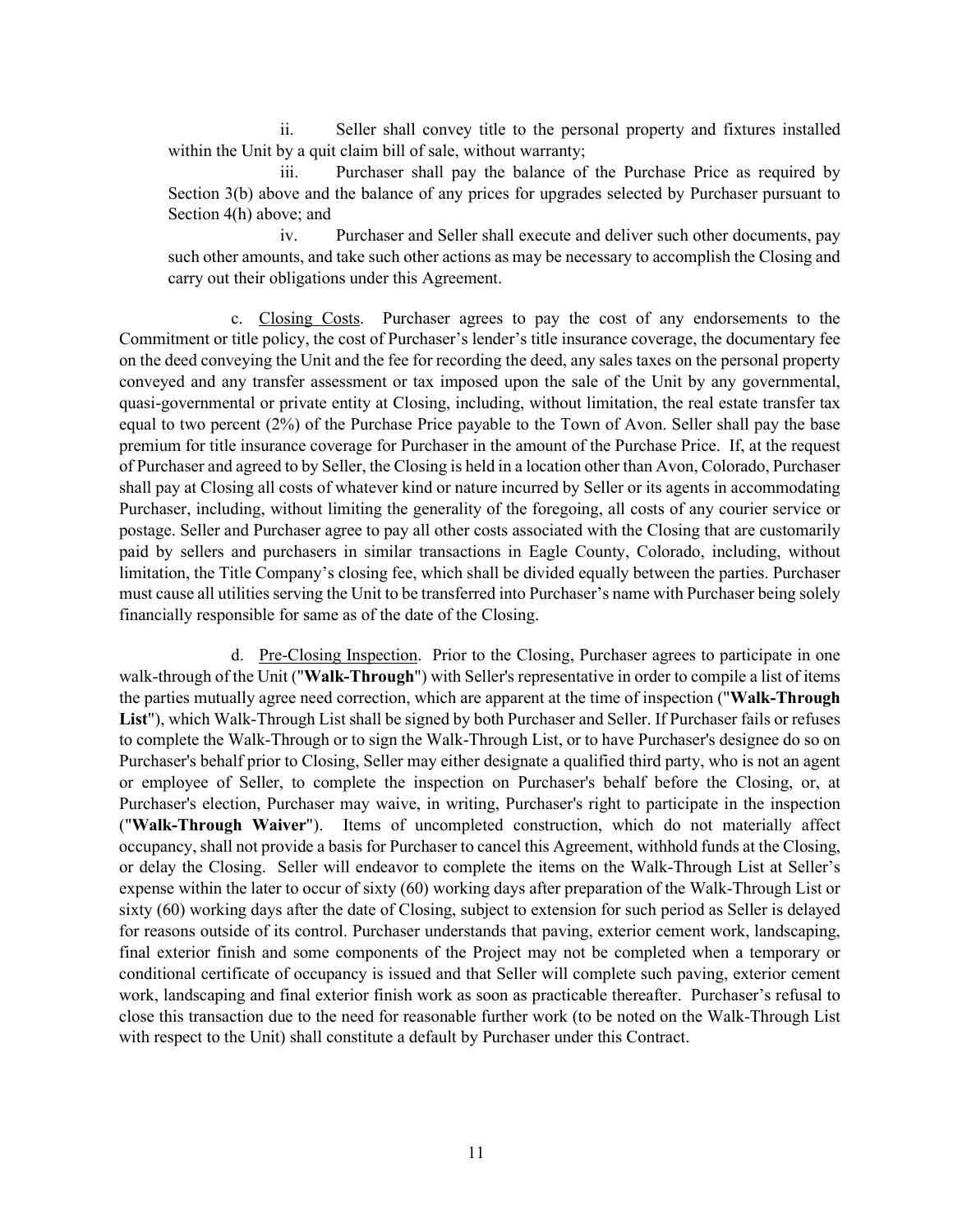e. Insurance. Purchaser acknowledges that the Project Declaration sets forth the insurance coverage responsibilities governing the Unit and accepts the same.

9. Adjustments. The following items shall be adjusted as of the date of Closing:

a. Taxes and Assessments. Real property taxes and assessments for the year of Closing, based upon the most current assessment and mill levy, and all assessments or charges imposed on the Unit by any governmental, quasi-governmental or private entity, including, without limitation, the Association and the Master Association, shall be apportioned to the date of Closing. If real property taxes have not been assessed specifically to the Unit in such prior year, Seller may reasonably estimate the amount of such taxes attributable to the Unit, which estimate shall be apportioned to the date of Closing and shall be considered a final settlement.

b. Association's Operations and Reserve Fund. At Closing, Purchaser shall pay to the Association and to the Master Association each an amount equal to three months' regular assessments as a working capital contribution in the manner described in the Project Declaration and the Master Declaration.

c. Fees for Extended Closing Date. In the event Purchaser fails to close the transaction contemplated by this Agreement on the Closing date for any reason other than for a delay desired, requested or caused by Seller (including Purchaser's failure to obtain or procure any document or instrument required at Closing), the adjustments set forth in Sections 9(a) and 9(b) above shall be made as of the original Closing date. In addition, Purchaser will pay to Seller interest computed at the annual rate of eighteen percent (18%) on such amounts, which interest shall be paid by Purchaser at the actual Closing date, for the period beginning on the original Closing date and continuing through the actual Closing date.

10. Possession. Purchaser will have possession of the Unit upon completion of the Closing. After Purchaser takes possession, portions or phases of the Project may remain uncompleted. Seller and its agents, contractors, and employees will have the right to enter on the Project as necessary to complete the Project, and Purchaser acknowledges that construction activities may take place on or within the Project after Purchaser takes possession of the Unit. Seller and its agents, contractors and employees will take reasonable measures relative to the safety of Purchaser and Purchaser's lessees, family, guests and invitees. Purchaser acknowledges that Purchaser's possession will constitute Purchaser's agreement that Purchaser, Purchaser's lessees, family, guests and invitees will remain outside of any fenced or posted construction areas and any other areas in which work is being performed pending completion of the Project and that Purchaser will indemnify and hold harmless Seller and its agents, contractors and employees from and against any and all loss or liability on account of such entry by Purchaser or such other persons. The terms and covenants of this Section will survive the Closing. Further, the terms and covenants of this Section are supplemental to and are not substituted for the covenants, conditions, and restrictions set forth in the Project Declaration and/or the Master Declaration.

11. Brokers. Each party represents to the other that no real estate broker other than Slifer, Smith & Frampton Real Estate (the "**Broker**") and  $($  (the "**Cooperating Broker**") has any claim for compensation or expenses as a result of this transaction and each party shall indemnify the other against any claims for commissions or other compensation by any other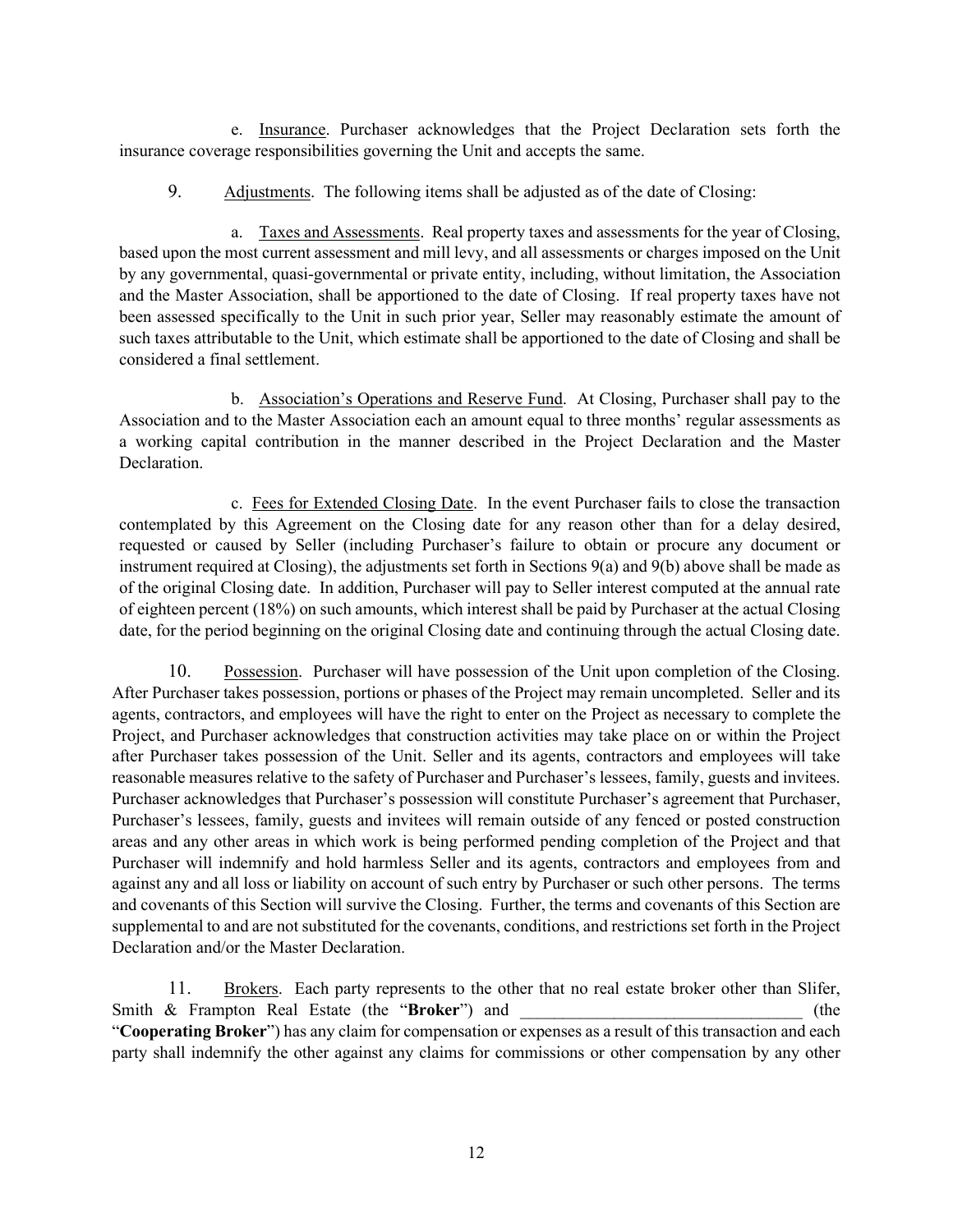broker or finder with whom the indemnifying party has dealt. Seller agrees to compensate the Broker and the Cooperating Broker for services rendered in this transaction. Purchaser, by signing this Agreement, acknowledges prior, timely receipt of notice that the Broker and its agents are agents of Seller, unless such agency relationship is modified by an addendum to this Agreement. In addition, Purchaser acknowledges that the agency relationship between the Purchaser and the Cooperating Broker has previously been disclosed to the Purchaser and that the Cooperating Broker is not acting as an agent of the Seller. Purchaser further acknowledges that certain principals of Seller may also hold an ownership interest in Broker. Broker and Cooperating Broker are not parties to this Agreement. The joinder of neither Broker nor Cooperating Broker is required to amend or terminate this Agreement.

#### 12. Performance; Default.

a. Time is of the Essence. Time is of the essence with regard to the performance of the obligations of Seller and Purchaser under this Agreement. If the date for any such performance falls on a Saturday, Sunday, or banking holiday, the date of performance shall be extended to the next regular business weekday.

b. Seller's Default Before Closing. If Seller is in material default under this Agreement before Closing (including, without limitation, for failure to timely close) and if, within five (5) days after receipt from Purchaser of written notice of the default, Seller fails to commence the steps necessary to cure the default and to complete the cure within a reasonable time, and if Purchaser is in compliance with all its obligations under this Agreement, then Purchaser may terminate this Agreement by written notice to Seller. In that event, the Earnest Money Deposit (without interest) shall be returned to Purchaser, and the parties will have no further liability to each other except for those obligations which, by their express terms, survive termination of this Agreement. Alternatively, Purchaser may waive such default and proceed to Closing, and Purchaser shall have the right of specific performance to enforce Seller's obligation to close. Notwithstanding the foregoing, Purchaser shall have all rights and remedies available to Purchaser at law or in equity with respect to any failure by Seller to substantially complete construction of the Unit in accordance with the timing set forth in this Agreement.

c. Purchaser's Default Before Closing. If Purchaser is in material default under this Agreement before Closing (including, without limitation, for failure to timely close), then subject to Section 12(e) below, Seller's sole remedy shall be to terminate this Agreement. In that event, Seller shall be entitled to retain the Earnest Money Deposit and any interest as liquidated damages. Purchaser and Seller agree that if Purchaser is in breach of Purchaser's obligations under this Agreement, it will be difficult to determine Seller's damages, which include (without limitation) the lost opportunity of selling the Unit to another purchaser while it was under contract to Purchaser. Consequently, the liquidated damages provided in this Agreement are a fair and reasonable estimate of Seller's damages.

Further, if Seller elects to terminate this Agreement following a default by Purchaser, and if, at the time of Seller's exercise of that remedy, there remains outstanding and unpaid any invoice for work and/or materials benefiting the Unit and ordered by Purchaser, then Seller shall have the right, in addition to any other rights and remedies reserved or allowed for Seller under this Agreement or by law, to pay those invoices to ensure that no mechanic's or materialman's lien will be imposed against the Unit, and to charge Purchaser for all amounts so paid by Seller. Any amounts paid by Seller for such work or materials will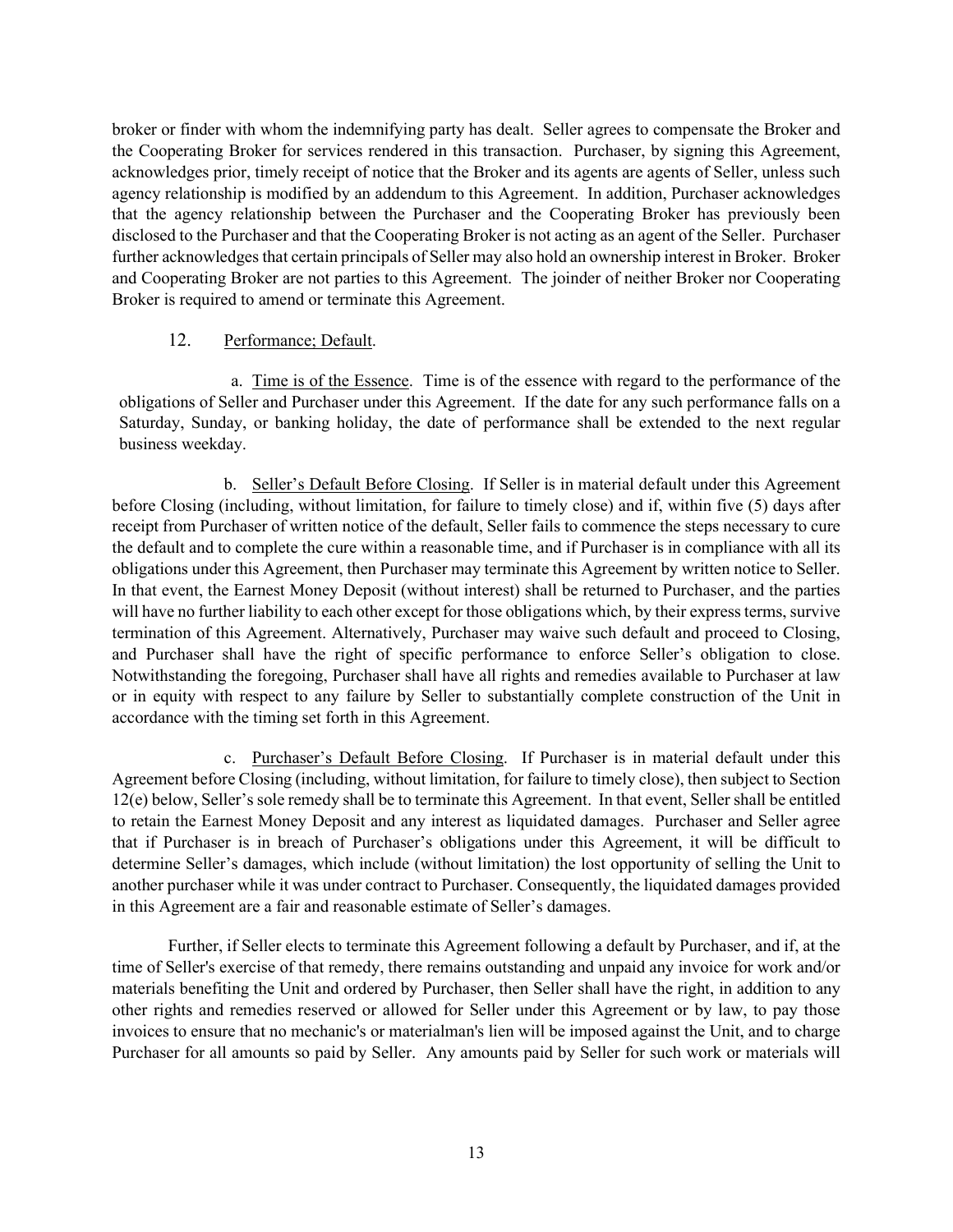bear interest at an annual rate equal to eighteen percent (18%), beginning the fifth day after Seller gives notice to Purchaser of the amount paid by Seller and due from Purchaser.

d. Exceptions to Limitations on Seller's Remedies. The limitations on Seller's remedies above shall not apply in the event of a default by Purchaser arising from Purchaser's recording of this Agreement (or a memorandum of it) in violation of Section 16 below.

e. Default After Closing. In the event of a default by either party arising after Closing, the non-defaulting party shall have all rights and remedies permitted by law, subject to the express limitations set forth in other provisions of this Agreement, including, without limitation, the Mandatory Alternative Dispute Resolution Procedures described in Section 12(g) below. Claims or demands shall be made within a reasonable time after any dispute has arisen, and in no event shall be made after the date when institution of legal or equitable proceedings based on such dispute would be barred by the applicable statute of limitations.

f. Effect of Closing. Upon conveyance of the Unit and completion of the Closing, Seller and Purchaser shall be released from their respective obligations under this Agreement except those that, by their express terms, survive Closing.

g. **Mandatory Alternative Dispute Resolution**. **IMPORTANT NOTICE: Seller and Purchaser agree to be bound by the Alternative Dispute Resolution Procedures set forth in Article 16 of the Project Declaration accepted by Purchaser prior to Purchaser's execution of this Agreement as acknowledged in Section 7(d) above (the "Procedures"). (Seller is referred to as "Declarant" and Purchaser as an "Owner" in the Procedures.) The Procedures shall govern all disputes between Seller and Purchaser in the manner set forth in the Procedures, which Purchaser acknowledges and agrees contains, among other matters, the requirement of binding arbitration.**

| Initials:<br>Purchaser |  |
|------------------------|--|
| Seller                 |  |

# 13. Risk of Loss; Casualty.

a. Allocation of Risk. Seller shall bear the risk of loss to the Unit until the Closing. After Closing, Purchaser shall bear all such risk of loss.

b. Termination Following Casualty. If casualty by fire or otherwise occurring prior to Closing damages more than 30% of the Unit, then Seller shall have the right to terminate this Agreement by giving notice to Purchaser within twenty (20) days after the date of the casualty damage. With any such notice, Seller shall return to Purchaser the Earnest Money Deposit, Purchaser acknowledging that Purchaser shall have no other remedy for Seller's failure to proceed to Closing because of such damage, and the parties shall be released from all other obligations under this Agreement. If (i) the casualty damage exceeds the percentage limitations set forth above, and if Seller does not give Purchaser notice of Seller's intent to terminate this Agreement within twenty (20) days as provided above, or (ii) the casualty damage does not exceed such percentage limitations set forth above, then in either case, Seller shall repair the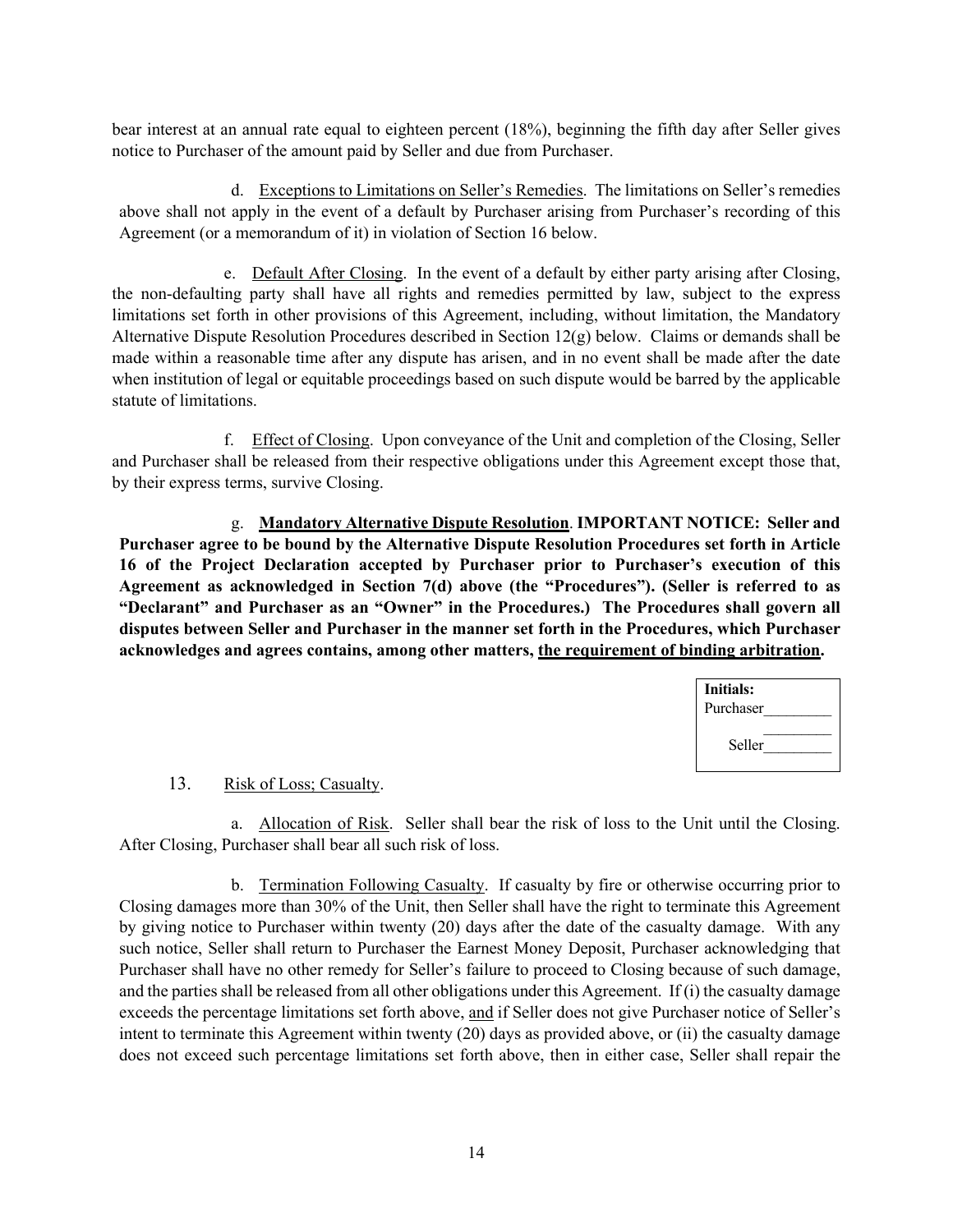damage and rebuild the Unit as soon as reasonably practicable, and the Closing shall be delayed as necessary to allow the completion of such repair and rebuilding work.

Zehren and Associates, Inc., the architects who designed the Project, shall be the sole party responsible for determining the percentage of damages for purposes of this Section.

c. Eminent Domain. No taking by eminent domain of a portion of the Project that does not substantially interfere with or diminish the practical enjoyment and use by Purchaser of the Unit shall be deemed grounds for termination of this Agreement. In the event, however, that a taking by eminent domain results in a taking of a portion of the Project Property that diminishes the practical enjoyment and use of the Unit prior to the Closing date, this Agreement shall be deemed to have automatically terminated, in which event the Earnest Money Deposit and all other amounts paid to Seller in connection with this Agreement (including upgrade costs) shall be returned to Purchaser, and neither party shall have any further obligations under this Agreement. Notwithstanding the foregoing, Purchaser may independently assert any separate claims against the condemning authority.

14. Notices.

a. Form. All notices or deliveries required under this Agreement shall be handdelivered or given by email transmittal (if by email transmission, subject line should state in all capital letter FORMAL CONTRACT NOTICE), regular mail, or overnight courier directed to the address of Purchaser and Seller set forth under their signatures. All notices so given shall be considered effective, if handdelivered, when received; if delivered by email transmittal, upon delivery; if delivered by courier, one business day after timely deposit with the courier service, charges prepaid; or if mailed, three days after deposit, first class postage prepaid, with the United States Postal Service. Either party may change the address to which future notices shall be sent by notice given in accordance with this Section. Seller's agent or Broker may send notices at the direction of and in place of Seller. The following email addresses shall be used for email notices:

> If to Purchaser: If to Seller: [jtelling@ewpartners.com](mailto:jtelling@ewpartners.com) With a copy to:  $r\frac{travers@/wtpval.com}{r\frac{travers@/wtpval.com}{r\frac{travers@/wtpval}}$

b. Purchaser Designated for Notice. If there is more than one Purchaser, Seller shall be required to give notice to only one of those parties. Purchaser shall designate the party to receive notice, and if no one party is designated, Seller shall be deemed to have given adequate notice with notice given in accordance with this Section to any one of the parties comprising Purchaser.

15. Assignment; No Marketing of the Unit. This Agreement is personal to Purchaser, and Purchaser may not assign this Agreement, and may not lease, rent or grant any other occupancy right in the Unit before Closing for period(s) after Closing (in each case, a "**Purchaser Assignment**"), without the prior written consent of Seller. Any purported attempted Purchaser Assignment without Seller's written consent, including, without limitation, by the inclusion of the Purchaser's purchase interest in the Unit in a real estate multiple listing service and/or publication or the marketing for sale or Leasing of the Unit or of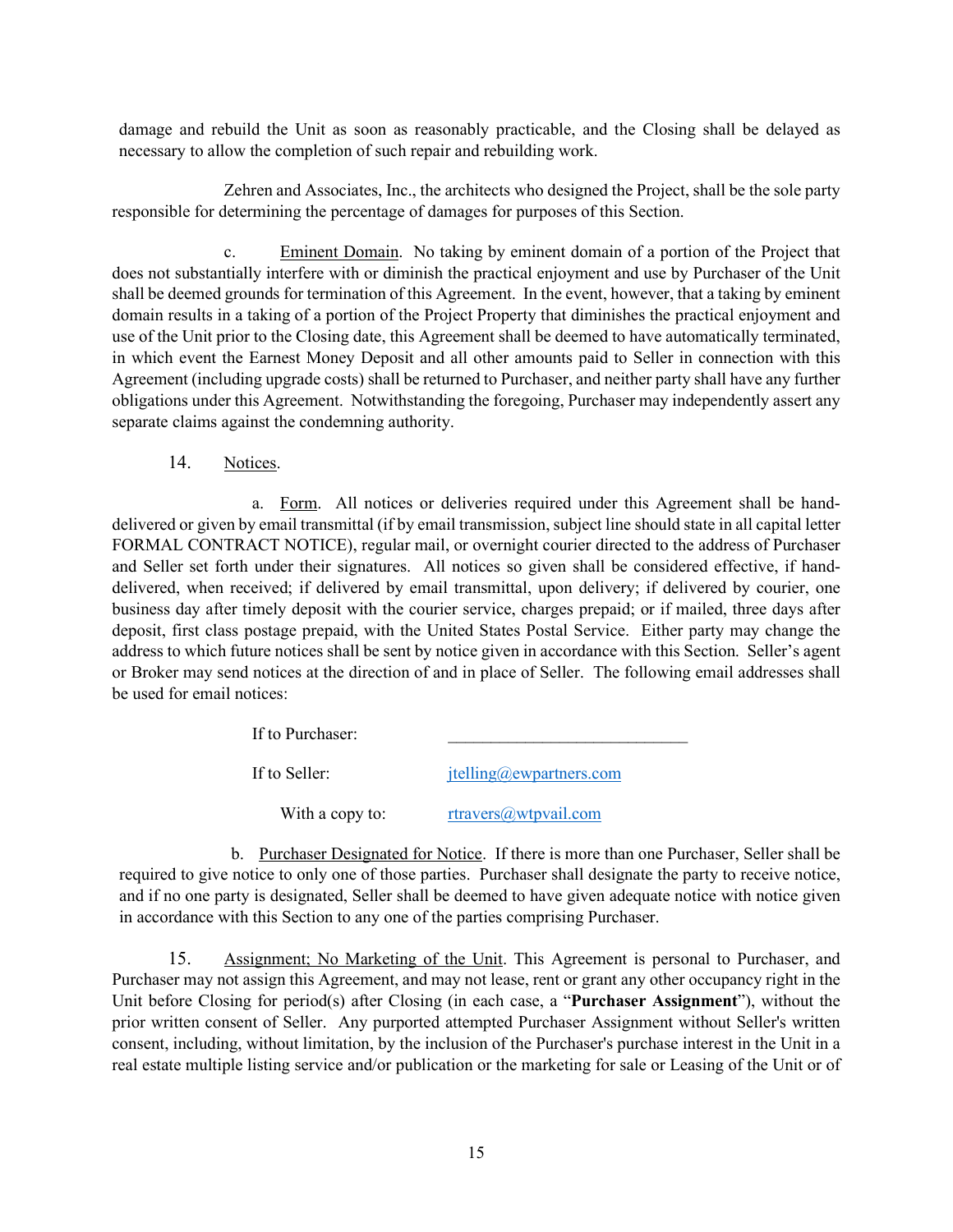Purchaser's purchase interest in the Unit on any on-line electronic medium or on any newspaper, radio, television or other publication or medium, shall be voidable and shall place Purchaser in default under Section 12 above, at the option of Seller. Seller's refusal to consent to a Purchaser Assignment shall not entitle Purchaser to terminate this Agreement or give Purchaser any rights or claims for damages against Seller. Notwithstanding the foregoing, Purchaser may assign this Agreement before Closing to a corporation, limited liability company, partnership or trust controlled by or owned entirely by Purchaser (or Purchaser's immediate family members) without Seller's consent; provided, however, that (i) Purchaser delivers a copy in writing to Seller promptly following the assignment but in no event later than seven (7) days prior to Closing, (ii) the Earnest Money Deposit shall remain with Seller and the original Purchaser shall be solely responsible for the reimbursement, if any, of the Earnest Money from the assignee, and (iii) the original Purchaser shall not be released from this Agreement by reason of such assignment.

Seller may assign its rights and delegate its duties under this Agreement to any affiliate of Seller or to any lender to Seller, without Purchaser's consent. If any assignment by Seller (or its successors or assigns) shall be for the purpose of securing a lender to Seller (or its successors or assigns), Purchaser's rights under this Agreement shall, at the option of such lender, be subject and subordinate to the rights of such lender. In the event of a conflict between this Section and any other Section of this Agreement, this Section shall prevail.

16. Prohibition Against Recording. Neither this Agreement nor any memorandum or notice of it shall be recorded. If Purchaser violates this restriction, the event of recording shall be considered a default by Purchaser, and Seller shall have all remedies available to it as a result of such default, including, without limitation, terminating this Agreement and retaining the Earnest Money Deposit and any interest earned on it, and bringing an action for damages and/or equitable relief. The recording of this Agreement or any memorandum or notice of it shall not be considered for any purpose as constituting a cloud or defect upon the marketability of Seller's title to the Unit or any other property comprising the Project or adjacent to or in the vicinity of the Project.

17. Required Disclosures.

# a. Potable Water Source. **THE SOURCE OF POTABLE WATER FOR THE UNIT IS A WATER PROVIDER, WHICH CAN BE CONTACTED AS FOLLOWS**:

Eagle River Water and Sanitation District 846 Forest Road Vail, Colorado 81657 Telephone: 970-476-7480 Website: www.erwsd.org

# **NOTE TO PURCHASER: SOME WATER PROVIDERS RELY, TO VARYING DEGREES, ON NON-RENEWABLE GROUND WATER. YOU MAY WISH TO CONTACT YOUR PROVIDER TO DETERMINE THE LONG-TERM SUFFICIENCY OF THE PROVIDER'S WATER SUPPLIES.**

b. Carbon Monoxide Alarms. IN ACCORDANCE WITH COLO. REV. STAT. § 38- 45-102, SELLER ASSURES PURCHASER THAT AN OPERATIONAL CARBON MONOXIDE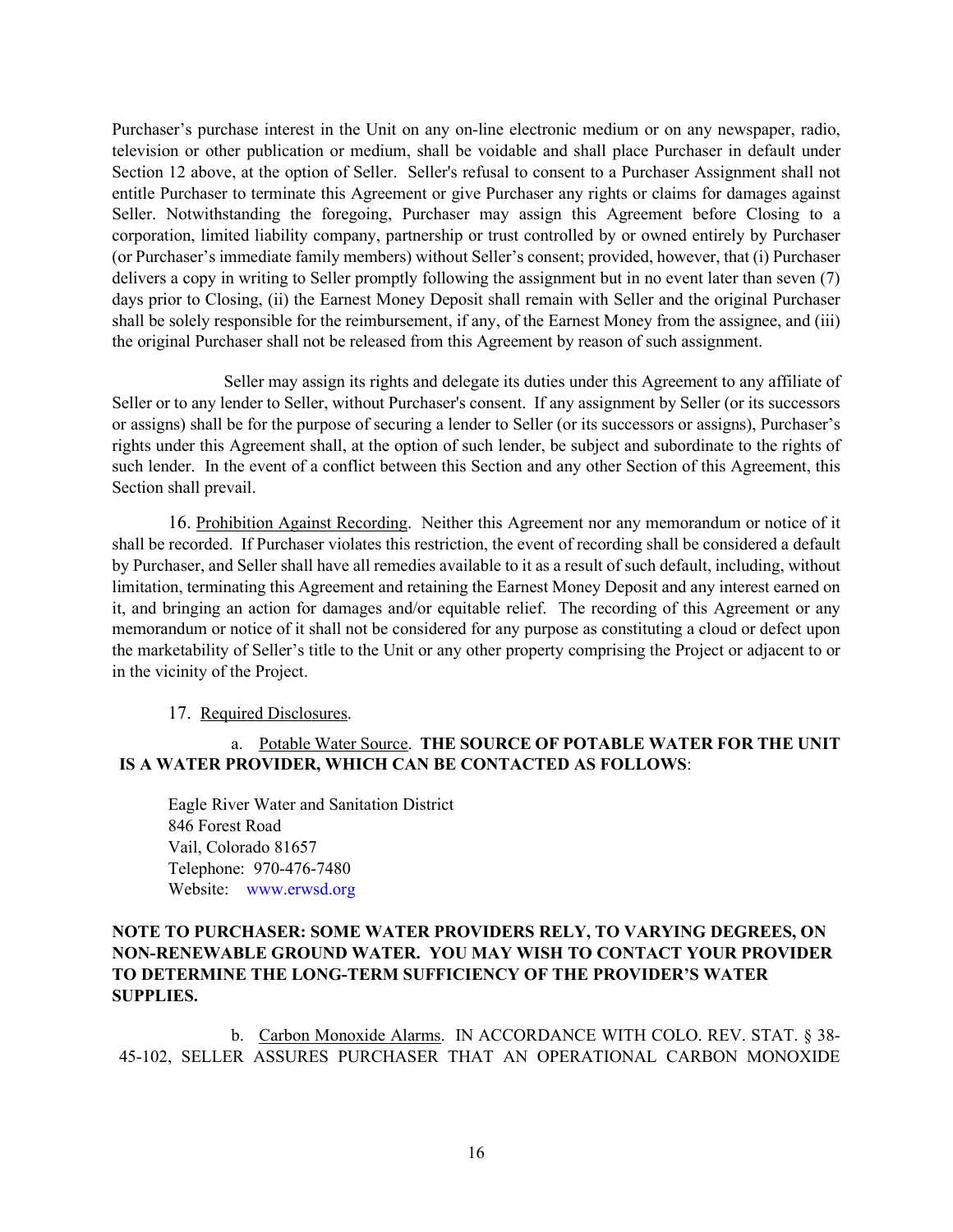## ALARM IS INSTALLED WITHIN FIFTEEN FEET OF THE ENTRANCE TO EACH ROOM LAWFULLY USED FOR SLEEPING PURPOSES OR IN A LOCATION AS SPECIFIED IN ANY BUILDING CODE ADOPTED BY THE STATE OR ANY LOCAL GOVERNMENT ENTITY.

c. RESPA Disclosure. As required by the Real Estate Settlement Procedures Act of 1974, Purchaser acknowledges that Seller has not directly or indirectly required Purchaser, as a condition of sale, to purchase either a fee owner's or mortgagee's title insurance policy from any particular title company. If Purchaser does not wish Seller to purchase the Title Insurance Policy from the Title Company as provided in this Agreement, Purchaser may elect to obtain such title insurance from a title company of his or her choice and shall pay, at Closing, that portion, if any, of the Title Insurance Policy premium in excess of what the premium would have been if Purchaser had accepted the Title Insurance Policy offered by Seller.

d. Colorado Common Community Disclosure: **THE UNIT IS LOCATED WITHIN COMMON INTEREST COMMUNITIES AND IS SUBJECT TO THE PROJECT DECLARATION AND THE MASTER DECLARATION COMPRISING SUCH COMMUNITIES. THE OWNER OF THE UNIT WILL BE REQUIRED TO BE A MEMBER OF THE OWNERS' ASSOCIATIONS FOR THE COMMUNITIES AND WILL BE SUBJECT TO THE BYLAWS AND RULES AND REGULATIONS OF THE ASSOCIATION AND THE MASTER ASSOCIATION. THE PROJECT DECLARATION AND THE MASTER DECLARATION AND THEIR RESPECTIVE BYLAWS, POLICIES AND RULES AND REGULATIONS WILL IMPOSE FINANCIAL OBLIGATIONS UPON THE OWNER OF THE UNIT, INCLUDING AN OBLIGATION TO PAY ASSESSMENTS OF THE ASSOCIATION AND OF THE MASTER ASSOCIATION. IF THE OWNER DOES NOT PAY THESE ASSESSMENTS, THE ASSOCIATION OR MASTER ASSOCIATION COULD PLACE A LIEN ON THE UNIT AND POSSIBLY SELL IT TO PAY THE DEBT. THE PROJECT DECLARATION AND MASTER DECLARATION AND THEIR RESPECTIVE BYLAWS, POLICIES AND RULES AND REGULATIONS MAY PROHIBIT THE OWNER FROM MAKING CHANGES TO THE UNIT OR RELATED LIMITED COMMON ELEMENTS WITHOUT AN ARCHITECTURAL REVIEW BY THE ASSOCIATION AND/OR THE MASTER ASSOCIATION (OR BY A COMMITTEE THEREOF) AND THE APPROVAL OF THE ASSOCIATION, MASTER ASSOCIATION OR COMMITTEE. PURCHASERS OF UNITS WITHIN THE COMMON INTEREST COMMUNITIES SHOULD INVESTIGATE THE FINANCIAL OBLIGATIONS OF MEMBERS OF THE ASSOCIATION AND MASTER ASSOCIATION. PURCHASERS SHOULD CAREFULLY READ THE PROJECT DECLARATION AND MASTER DECLARATION AND THEIR RESPECTIVE BYLAWS, POLICIES AND RULES AND REGULATIONS.**

e. Special District Acknowledgment. By executing this Agreement Purchaser acknowledges the following:

**SPECIAL TAXING DISTRICTS MAY BE SUBJECT TO GENERAL OBLIGATION INDEBTEDNESS THAT IS PAID BY REVENUES PRODUCED FROM ANNUAL TAX LEVIES ON THE TAXABLE PROPERTY WITHIN SUCH DISTRICTS. PROPERTY OWNERS IN SUCH DISTRICTS MAY BE PLACED AT RISK FOR INCREASED MILL LEVIES AND TAX TO SUPPORT THE SERVICING OF SUCH DEBT WHERE CIRCUMSTANCES ARISE**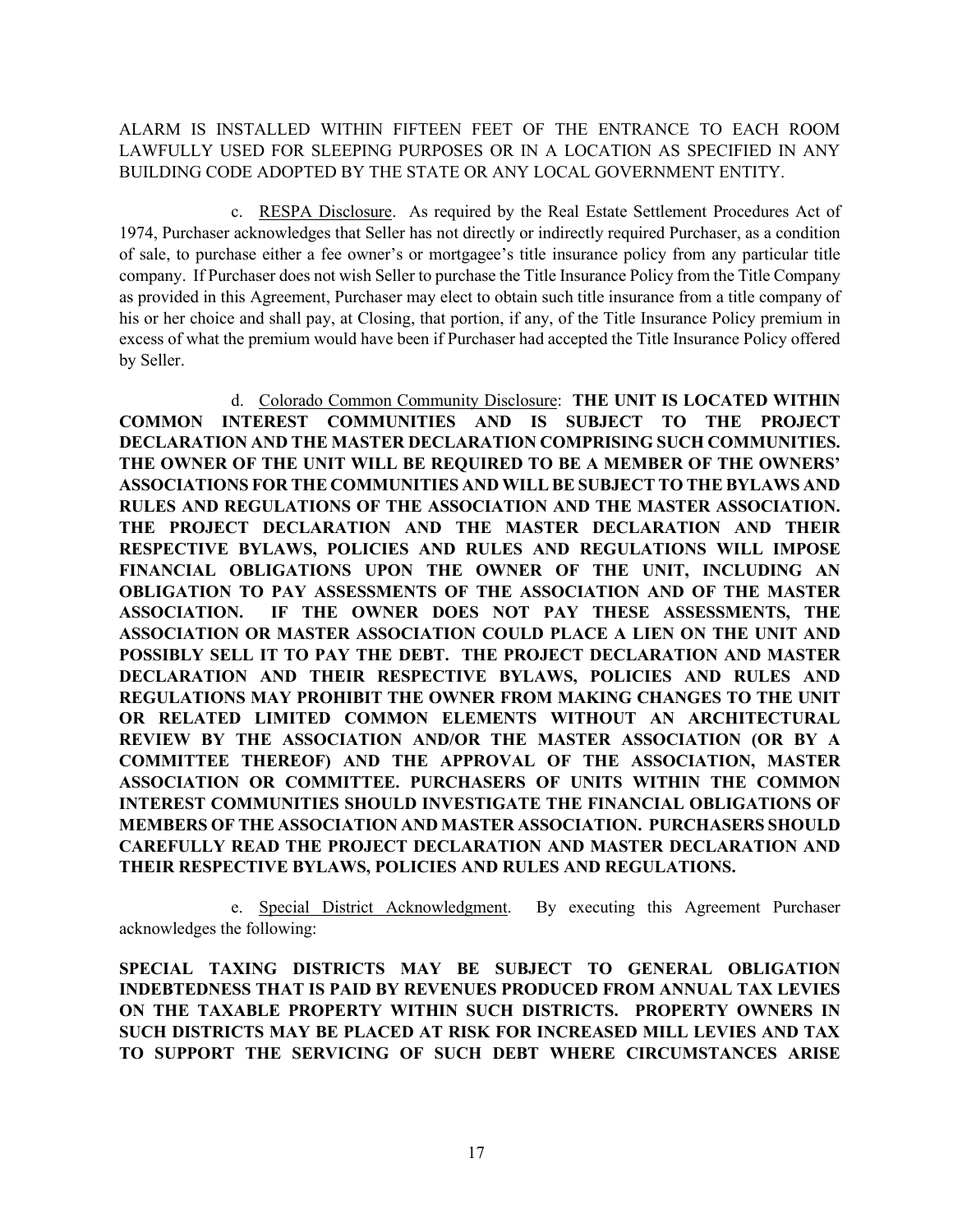**RESULTING IN THE INABILITY OF SUCH A DISTRICT TO DISCHARGE SUCH INDEBTEDNESS WITHOUT SUCH AN INCREASE IN MILL LEVIES. BUYERS SHOULD INVESTIGATE THE SPECIAL TAXING DISTRICTS IN WHICH THE PROPERTY IS LOCATED BY CONTACTING THE COUNTY TREASURER, BY REVIEWING THE CERTIFICATE OF TAXES DUE FOR THE PROPERTY, AND BY OBTAINING FURTHER INFORMATION FROM THE BOARD OF COUNTY COMMISSIONERS, THE COUNTY CLERK AND RECORDER, OR THE COUNTY ASSESSOR.**

f. Surface Estate Disclosure. **THE SURFACE ESTATE OF THE PROPERTY MAY BE OWNED SEPARATELY FROM THE UNDERLYING MINERAL ESTATE, AND TRANSFER OF THE SURFACE ESTATE MAY NOT INCLUDE TRANSFER OF THE MINERAL ESTATE. THIRD PARTIES MAY OWN OR LEASE INTERESTS IN OIL, GAS, OR OTHER MINERALS UNDER THE SURFACE, AND THEY MAY ENTER AND USE THE SURFACE ESTATE TO ACCESS THE MINERAL ESTATE.** 

**THE USE OF THE SURFACE ESTATE TO ACCESS THE MINERALS MAY BE GOVERNED BY A SURFACE USE AGREEMENT, A MEMORANDUM OR OTHER NOTICE OF WHICH MAY BE RECORDED WITH THE COUNTY CLERK AND RECORDER.** 

**THE OIL AND GAS ACTIVITY THAT MAY OCCUR ON OR ADJACENT TO THIS PROPERTY MAY INCLUDE, BUT IS NOT LIMITED TO, SURVEYING, DRILLING, WELL COMPLETION OPERATIONS, STORAGE, OIL AND GAS, OR PRODUCTION FACILITIES, PRODUCING WELLS, REWORKING OF CURRENT WELLS, AND GAS GATHERING AND PROCESSING FACILITIES.** 

**THE BUYER IS ENCOURAGED TO SEEK ADDITIONAL INFORMATION REGARDING OIL AND GAS ACTIVITY ON OR ADJACENT TO THIS PROPERTY, INCLUDING DRILLING PERMIT APPLICATIONS. THIS INFORMATION MAY BE AVAILABLE FROM THE COLORADO OIL AND GAS CONSERVATION COMMISSION**

g. Insulation of Premises. Seller and Purchaser hereby acknowledge pursuant to Section 460.16 of the Federal Trade Commission Regulations regarding labeling and advertising of home insulation, that the types, thicknesses and R-Values of insulation presently anticipated to be installed in the Unit at the time of Closing shall be as set forth below:

| Location                        | Type of Insulation | Thickness    | R-Value              |
|---------------------------------|--------------------|--------------|----------------------|
| Concrete Walls<br>(Below Grade) | Foam Board         | 2"           | $10 \text{ min}$     |
| Concrete Walls<br>(Above Grade) | Foam Board         | 3"           | $16 \text{ min}$     |
| Walls                           | Batt/Foam          | $6"+2.5"$ ci | $23.4 + 12.9$ ci min |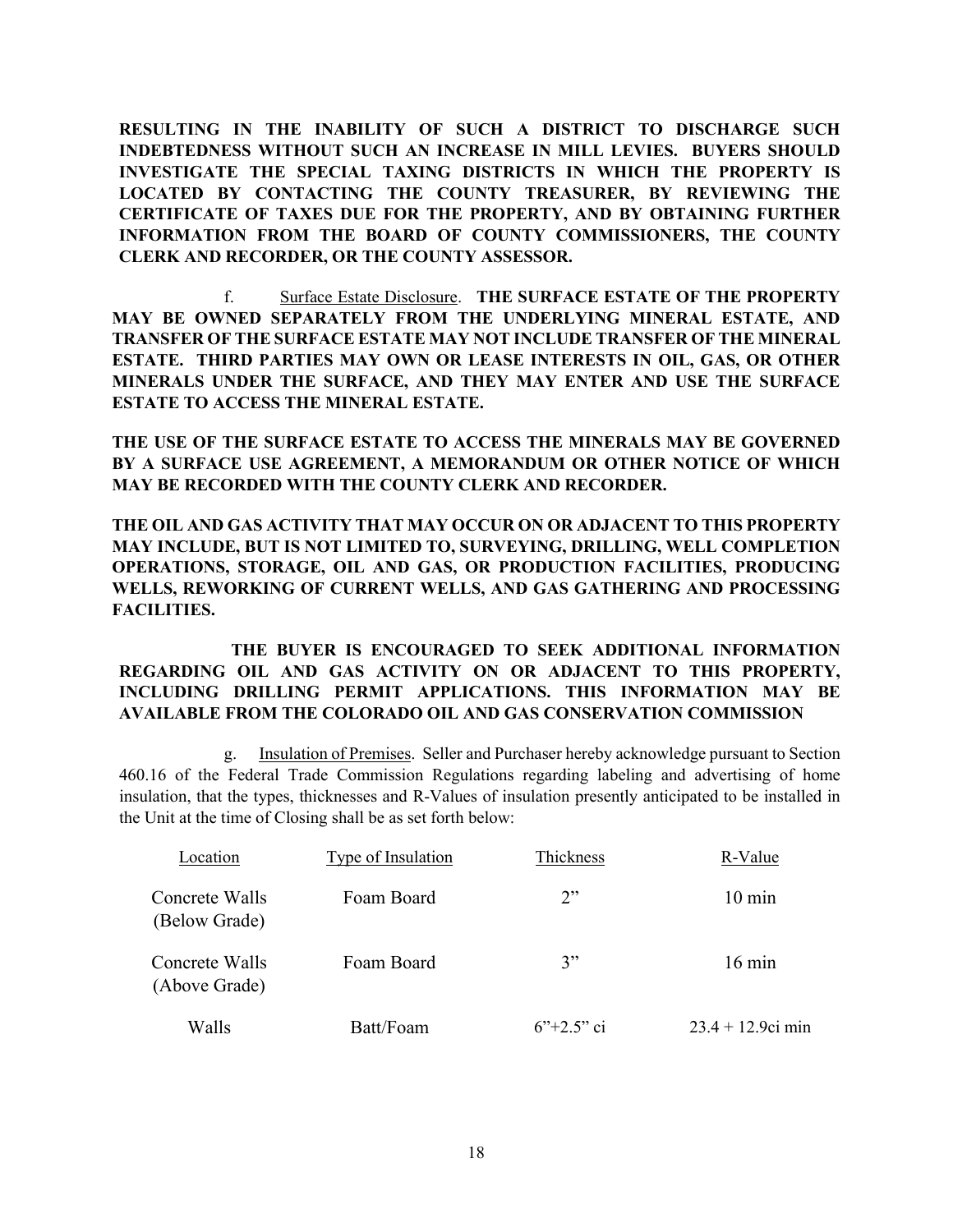| Roofs                                | Batt/Foam | $12" + 6"$ ci | $30+32.4$ min |
|--------------------------------------|-----------|---------------|---------------|
| Decks Over<br>Occupied Space         | Batt/Foam | 12"           | $60.4$ min    |
| Occupied Space<br>Over Deck/Exterior | Batt/Foam | 12"           | $60.4$ min    |

Notes to insulation disclosure: (1) the "Concrete Walls" apply to garage level and the concrete stairway and elevator cores only, so no concrete areas are part of the Unit, (2) the "Walls", "Roofs", "Decks Over Occupied Space" and "Occupied Space Over Deck/Exterior" categories could all apply to the Unit and Purchaser is advised to confirm the specific components of the Unit in the Plans and Specifications if there are questions or concerns; (3) "ci" refers to the continuous insulation outboard of the sheathing; "Decks over Occupied Space" and "Occupied Space Over Deck/Exterior" do not have a continuous insulation (ci) component.

The "**R-Value**" indicates the resistance of insulation to heat flow. The higher the R-Value, the greater the insulating power. Seller has not made its own independent determination of the R-Value data provided to Seller by the insulation manufacturer. Purchaser is advised to confirm the specific components of the Unit in the Plans and Specifications if there are questions or concerns.

#### 18. Corporations, Partnerships and Associations, and Liability.

a. Corporations. If Purchaser is a corporation, Purchaser shall deliver to Seller at or prior to Closing a copy of a resolution of Purchaser, duly adopted and certified by the secretary of Purchaser as required by the laws of the state of Purchaser's incorporation, authorizing the purchase of the Unit, together with all trade name affidavits and other documents required by Colorado law to enable Purchaser to hold title to the Unit. Purchaser represents that at Closing Purchaser will be in good standing and authorized, as necessary, to conduct its business in Colorado.

b. Partnership or Association. If Purchaser is a partnership, joint venture, or other association, Purchaser shall deliver to Seller at or prior to Closing a copy of any approval required by Purchaser's organization documents, certified by the appropriate representative of Purchaser, together with all registration forms, trade name affidavits, and other documents required to be filed in the office of the Colorado Secretary of State, the Colorado Department of Revenue, the Clerk and Recorder for Eagle County, or otherwise required under Colorado law to enable Purchaser to hold title to the Unit. Purchaser represents and warrants that, at Closing, Purchaser will be in good standing and authorized, as necessary, to conduct its business in Colorado.

c. Joint and Several Liability. If Purchaser is comprised of two or more parties, they shall be jointly and severally obligated under this Agreement.

# 19. Representations, Acknowledgements and Covenants of Purchaser.

a. Acknowledgment. Purchaser acknowledges that it has reviewed and understands all documents referenced in this Agreement. Further, Purchaser acknowledges that Seller has advised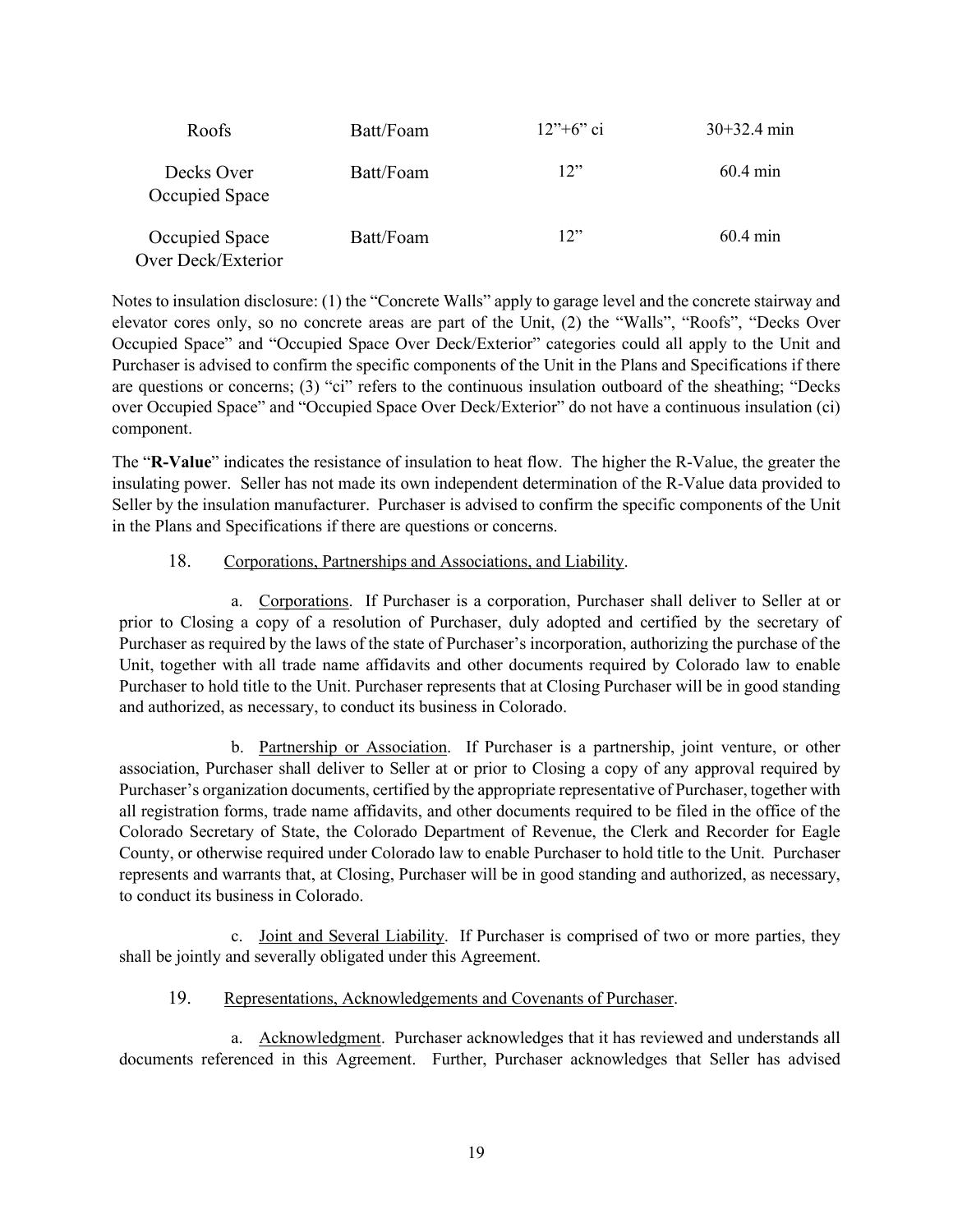Purchaser to obtain legal counsel to review all aspects of the transaction contemplated by this Agreement, and to represent Purchaser in connection with the examination of title and the Closing

b. No Representations. NO BROKER, SALESPERSON OR OTHER PERSON HAS BEEN AUTHORIZED TO GIVE ANY INFORMATION OR MAKE ANY REPRESENTATIONS OTHER THAN THOSE CONTAINED IN WRITING WITHIN THE OFFERING MATERIALS PROVIDED BY SELLER, AND IF GIVEN OR MADE, SUCH INFORMATION OR REPRESENTATIONS SHALL NOT BE RELIED UPON AS HAVING BEEN AUTHORIZED BY SELLER. PURCHASER ALSO ACKNOWLEDGES AND HEREBY REPRESENTS THAT NEITHER SELLER NOR ANY OF ITS BROKERS, AGENTS, AFFILIATES, CONTRACTORS OR EMPLOYEES HAS MADE ANY WARRANTIES OR REPRESENTATIONS UPON PURCHASER HAS RELIED CONCERNING: (I) THE INVESTMENT, APPRECIATION OR INCOME-PRODUCING VALUE OF THE UNIT; (II) THE POSSIBILITY OR PROBABILITY OF PROFIT OR LOSS RESULTING FROM OWNERSHIP OF THE UNIT; (III) THE TAX BENEFITS OR CONSEQUENCES THAT MAY RESULT FROM THE PURCHASE OF THE UNIT; OR (IV) THE RENTAL OR OTHER INCOME POTENTIAL OF THE UNIT.

> $\overline{\phantom{a}}$  , where  $\overline{\phantom{a}}$ PURCHASER'S INITIALS

 $\overline{\phantom{a}}$  , where  $\overline{\phantom{a}}$ PURCHASER'S INITIALS

c. Ongoing Construction Activities; Surrounding Development. Purchaser acknowledges and recognizes that because Purchaser will be purchasing the Unit during a period in which construction is or will be occurring and that the Unit may be completed prior to the completion of other units of the Project or in other projects being developed in the neighborhood, Purchaser may experience construction-related impacts, inconveniences and disruptions, such as, but not limited to: traffic, noise, detours, congestion, dust, and dirt during the course of ongoing construction in the neighborhood and surrounding areas. Purchaser waives all claims with respect thereto. Purchaser agrees that if Purchaser, Purchaser's family, guests, employees, contractors, agents, or invitees enter onto any area of construction, they do so at their own risk, and neither Seller, nor Seller's contractors, agents or employees shall be liable for any damage, loss or injury to such persons. In addition, areas may become damaged during the process of the construction that is taking place at or around the Project. The incompletion of construction of any such areas, the construction related thereto, and any damage resulting from construction at or around the Project shall not delay Closing.

Land uses adjacent to and in the vicinity of the Project may be subject to revision and change due to social, governmental, and zoning conditions. Seller is not responsible for any other land uses, facilities, or improvements which are adjacent to or in the vicinity of the Project or the timing of such any such development. Information regarding any future development plans can be obtained through the Town of Avon, Colorado. Seller makes no warranties or representations that the land or adjoining properties will be developed as planned, including, without limitation, any planned future phases of the Project.

d. Club Recreational Facilities Easement. Purchaser acknowledges that pursuant to the Master Declaration, Purchaser shall enjoy certain rights to and shall be obligated for its portion of certain expenses relating to the maintenance and operation of the Club Recreational Facilities pursuant the Club Recreational Facilities Easement as defined in the Master Declaration, all as more fully set forth in the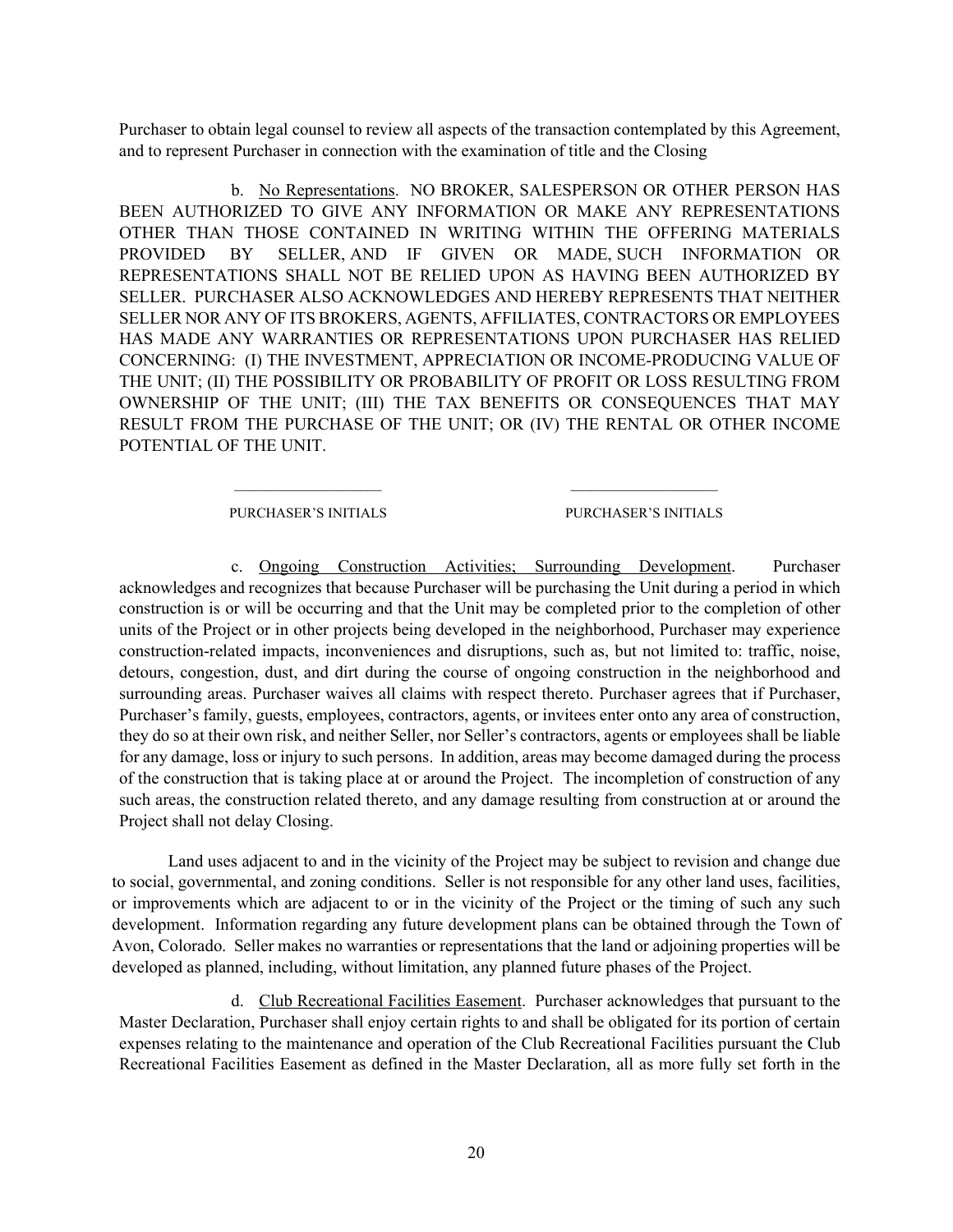Master Declaration and subject to all restrictions, reservations and rights contained therein. Purchaser, upon Closing, together with other owners in the Project shall be "Riverfront Residential Members" of the Master Association as set forth in the Master Declaration. All expenses defined as Shared Easement Payments applicable to the Club Recreational Facilities Easement shall be common expenses of the Master Association. The owner or operator of the Riverfront Resort & Spa Hotel shall manage and operate all such areas and services in accordance with the provisions of the Master Declaration. Purchaser acknowledges and understands that the Club Recreational Facilities (including, without limitation, the Amenity Unit) shall be used by persons other than owners within the Project or within Riverfront Village as further described in the Master Declaration. Other than the Club Recreational Facilities, no interest in or right to use any amenity located near the Project, such as club facilities, ski facilities, golf facilities, parking facilities or the like, shall be conveyed to Purchaser pursuant to this Agreement.

e. Amenity Unit; Supplemental Master Association Assessments. Purchaser acknowledges that the Project contains the Amenity Unit and that the Project is subject to the Supplemental Master Association Assessments, each as defined and described in this Agreement above.

f. Railroad Tracks. The Project is located near railroad tracks and, while the use of such tracks is currently limited, regular future use may restart, which use may cause considerable noise and other inconveniences.

g. Gondola; Ski Area Operations. Purchaser acknowledges and accepts that the Project is located in the vicinity of a high-speed public gondola connecting Riverfront Village to the Beaver Creek Landing site within Beaver Creek Resort (the "**Gondola**"). The Gondola, coupled with related commercial uses which may or may not include lift ticket sales and other mountain support services, will generate impacts and inconveniences commensurate with the public nature of such uses. The Gondola is currently operated by The Vail Corporation under an agreement between the Confluence Metropolitan District and The Vail Corporation. Purchaser acknowledges that the Gondola is expected to operate generally between December 20 and April 1 of each ski season, but that it may operate less often or at other times and dates as determined by the Confluence Metropolitan District and the Town of Avon in their sole discretion. Purchaser acknowledges that Seller is not the operator of the Beaver Creek ski area, and accordingly, Seller cannot make any representations relating thereto. More specifically, the Lower Beaver Creek Mountain Express Lift, which is also known as Chair Lift 15, is neither owned nor operated by Seller nor the Confluence Metropolitan District and no representation whatsoever is made to Purchaser regarding dates or time of operation. Neither Seller nor any of its employees or agents has made any representations regarding the opening or closing dates of Chair Lift 15 or of such ski area in any given year. Purchaser fully understands that the operator of the Beaver Creek ski area may decide, in its sole discretion, whether any or all of the chairlifts (including Chair Lift 15) within the Beaver Creek ski area should be operated. Without limiting the generality of the foregoing, Purchaser specifically acknowledges that Seller has made no representations regarding opening and closing dates of the Beaver Creek ski area.

h. Other Property Uses Within Subdivision. Purchaser acknowledges that other properties located in the vicinity of the Project may be developed pursuant to the land uses and restrictions set forth in the Riverfront Village Planned Unit Development documentation as the same may be amended from time to time (the "**Riverfront Village PUD**"), with no representation being made herein concerning the planned uses of such other properties. By executing this Agreement, Purchaser has not relied upon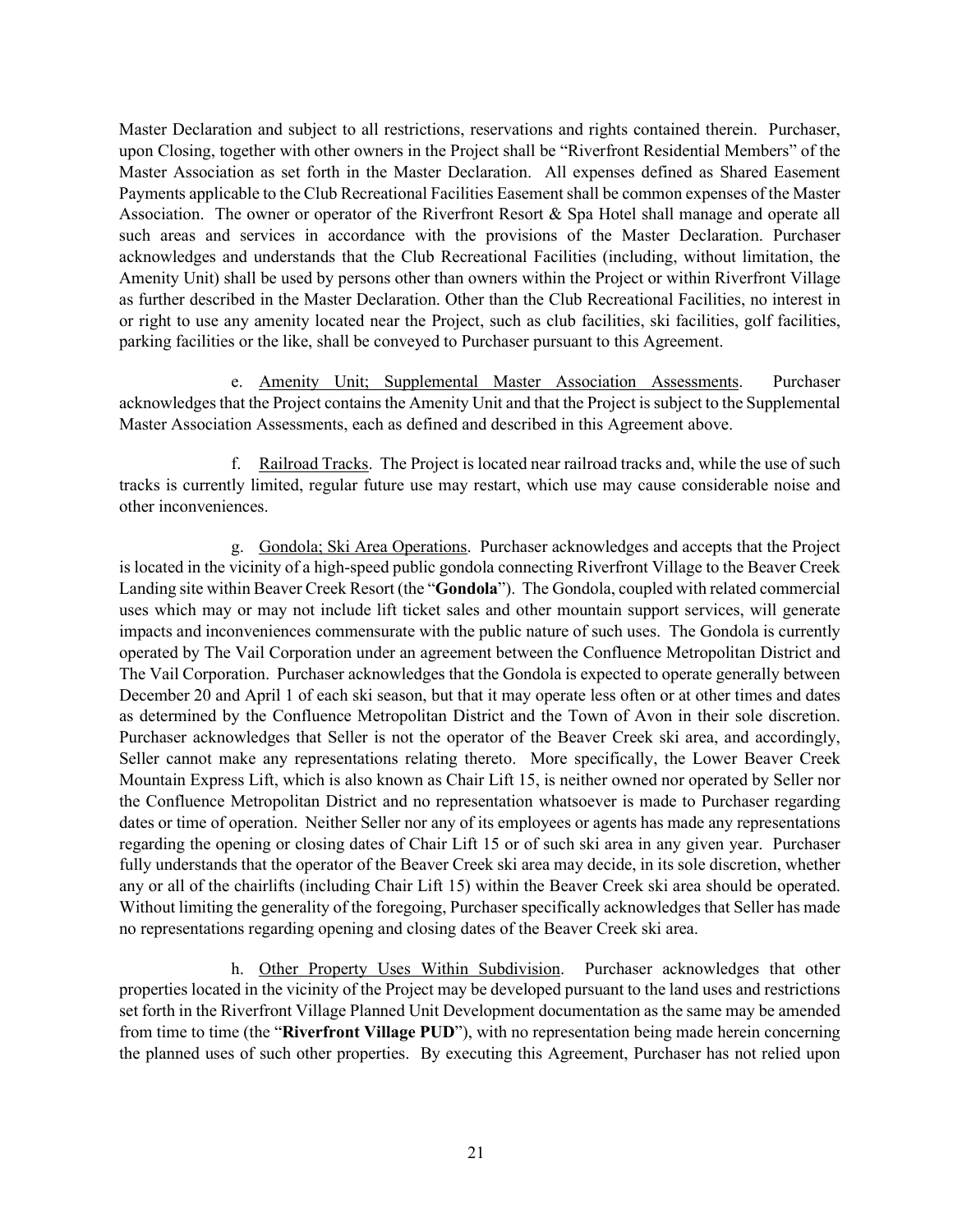any statements or representations regarding the Riverfront Village PUD or any other properties, including, without limitation, any representations made by Seller or Broker, except for the statements and representations expressly set forth in this Agreement and the Riverfront Village PUD documentation. Purchaser acknowledges and agrees that the real estate subject to the Riverfront Village PUD may developed in accordance with the Riverfront PUD.

i. Nearby Facilities and Uses. The Project is located adjacent to or near a Town of Avon public park and a Town of Avon bus transit station, and the use of such park and transit station may generate considerable noise and other inconveniences. Further, a water treatment facility is located at the western boundary of Riverfront Village, which may at times generate odors or other impacts.

j. Mountain Conditions. Ownership of real property in mountain areas involves certain inherent inconveniences. These include, but are not limited to, (a) dripping water onto decks and porches from snow melt, (b) snow and ice build-up on roofs, decks and porches during winter months, and the need to remove snow and ice to prevent leaking or damage to these structures, (c) the need to maintain the internal temperature of the Unit at a minimum temperature of 60 degrees in order to prevent broken pipes, and (d) other inconveniences arising from the sometimes severe winter conditions in the Rocky Mountains.

k. Interest Rate Fluctuations. Purchaser acknowledges that interest rates may increase or decrease between the date of this Agreement and the date the Purchaser's lender commits to an interest rate on Purchaser's loan. Fluctuations in the interest rate for Purchaser's loan and the terms and conditions of the loan are solely between the Purchaser and the Purchaser's lender and Purchaser assumes the risk of rate fluctuations. In no way shall interest rate fluctuations or changes in the terms of Purchaser's loan relieve Purchaser of any obligation with respect to this Agreement.

l. No Environmental Representation. PURCHASER ACKNOWLEDGES AND AGREES THAT SELLER HAS NOT MADE, AND SELLER HEREBY SPECIFICALLY DISCLAIMS, ANY WARRANTY OR REPRESENTATION CONCERNING ANY GEOLOGICAL OR ENVIRONMENTAL MATTERS PERTAINING TO THE PROJECT PROPERTY.

m. Nuisance Disclaimer. Purchaser acknowledges that living in a multi-unit project and/or living in close proximity to other residences and commercial property entails living very close to other persons, businesses, hotels, traffic, public transportation and commercial activities with attendant limitations on solitude and privacy. Purchaser may hear noise from adjacent units within the Project and surrounding properties, including but not limited to, noises from residents and pets of other units. Purchaser may also experience light entering the Unit from street lighting, commercial lighting, LED signs and displays, and other lighting in the vicinity of the Project. Purchaser releases Seller from any and all claims arising from or relating to the presence of noise and light in and about the Project and the Unit.

n. No View Easement. Notwithstanding any representation made to Purchaser to the contrary by Seller, any real estate agency or any agent, employee or representative of Seller, or any other person, and by signing this Agreement, Purchaser acknowledges and agrees, there is no easement or other right, express or implied, for the benefit of Purchaser or the Unit for light, view or air included in or created by this Agreement, the Project Declaration, the Master Declaration, or as a result of Purchaser owning the Unit. Purchaser represents to Seller that he or she has in no way relied upon any statements or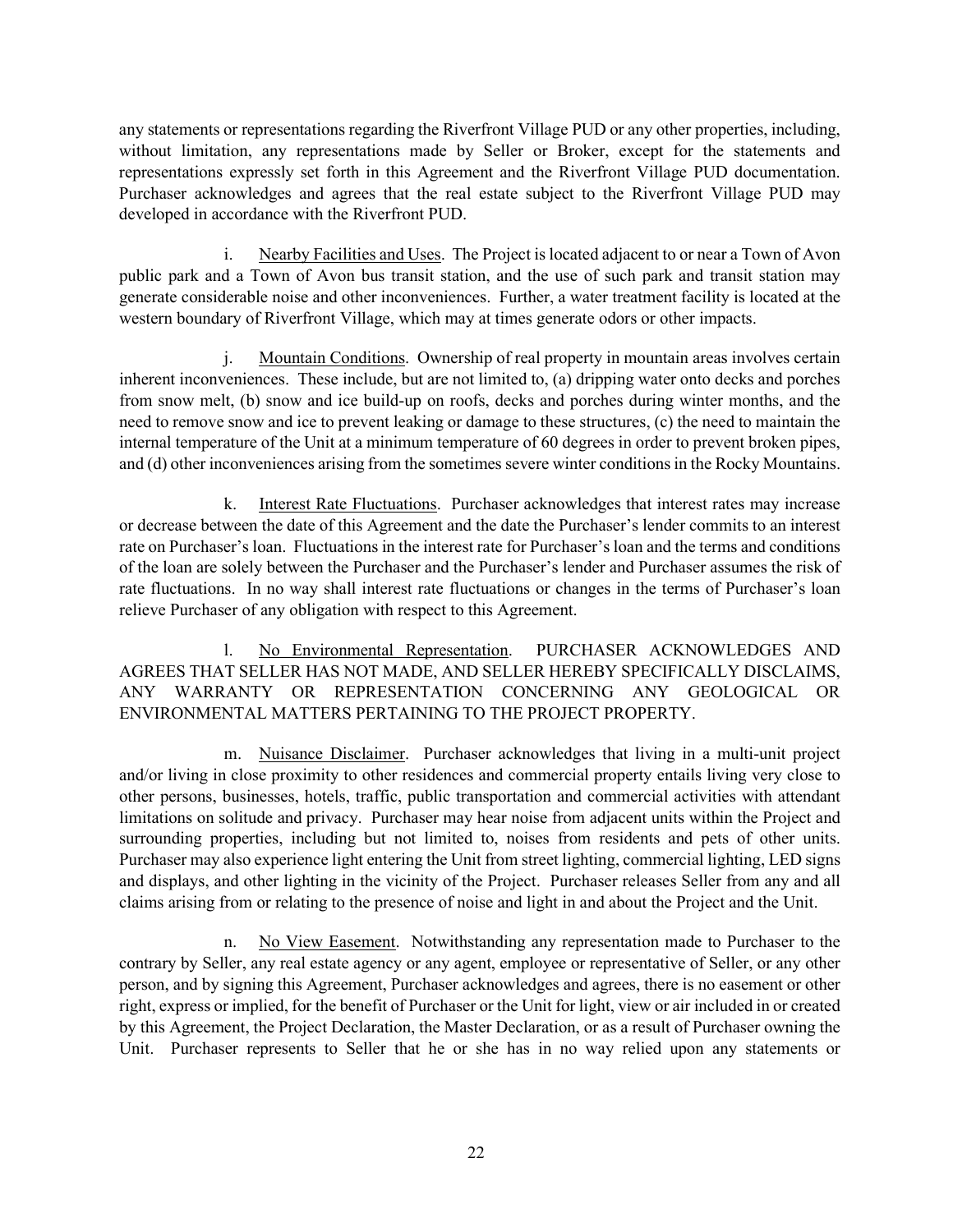representations as to the location, height, design, dimensions or other elements of any development in the vicinity of the Project in connection with Purchaser's purchase of the Unit. Any such elements depicted on models or other renderings cannot be relied upon as accurate.

o. Property Management. Purchaser acknowledges and accepts that an affiliate of Seller shall act as property and association manager for the Project.

p. Deed Restricted Unit. Purchaser acknowledges and accepts that the Project includes a residential unit deed restricted to require long-term occupancy of the unit by an individual who works in Eagle County as set forth in the applicable deed restriction.

q. Homeowner Maintenance Manual. Purchaser acknowledges that he or she shall receive a homeowner maintenance manual from Seller at Closing and that he or she is responsible for maintaining the Unit and personal property contained therein, including without limitation, refrigerators, microwave ovens, dishwasher, ovens and other appliances, in accordance with said maintenance manual. Purchaser further acknowledges that he or she shall turn over the homeowner maintenance manual to any future purchaser of the Unit.

r. No Smoking. Purchaser acknowledges that smoking is strictly limited to within the Unit and smoking is prohibited on all other areas of the Project in the manner set forth in the Project Declaration and the rules and regulations of the Association.

s. Declarant Inaction. Purchaser acknowledges that Seller, as Declarant under the Project Declaration, shall not be responsible for responding to or taking any affirmative action on behalf of the Association or Master Association or an individual member of the Association or Master Association to mitigate, alleviate, remedy or cure any off-site conditions that may directly impact the Association or Master Association or any portion thereof, and such inaction by Seller, as Declarant under the Project Declaration, shall not constitute a breach of fiduciary duty by the directors and officers of the Association or Master Association that are appointed by Seller, as Declarant under the Project Declaration, pursuant to the Bylaws of the Association and of the Master Association.

t. Retail and Commercial Operations. Purchaser acknowledges that Purchaser is placing no reliance on the existence of any particular amenity, resort activity, hotel brand, retailer or commercial operations in the vicinity of the Project. No representation or promise has been or is made with respect to any particular amenity, resort activity, hotel brand, retailer or commercial operations and Purchaser acknowledges that initial operations and activities may change without notice. Purchaser acknowledges that commercial and public activities are and will be conducted within or near the Project (the "**Commercial Activities**"). The Commercial Activities within the Project and surrounding areas are expected to generate an unpredictable amount of visible, audible and odorous impacts and disturbances. The Commercial Activities within the Project may include, without limitation, retail sales, public facilities, special events and other uses or activities permitted by law, which uses and activities may occur during daytime and nighttime. Purchaser acknowledges that the Commercial Activities may affect Purchaser's use and enjoyment of the Unit. Further, certain Commercial Activities and resort, retail and commercial operations may close during periods of the year at the discretion of the owner or operator of the applicable operation or activity.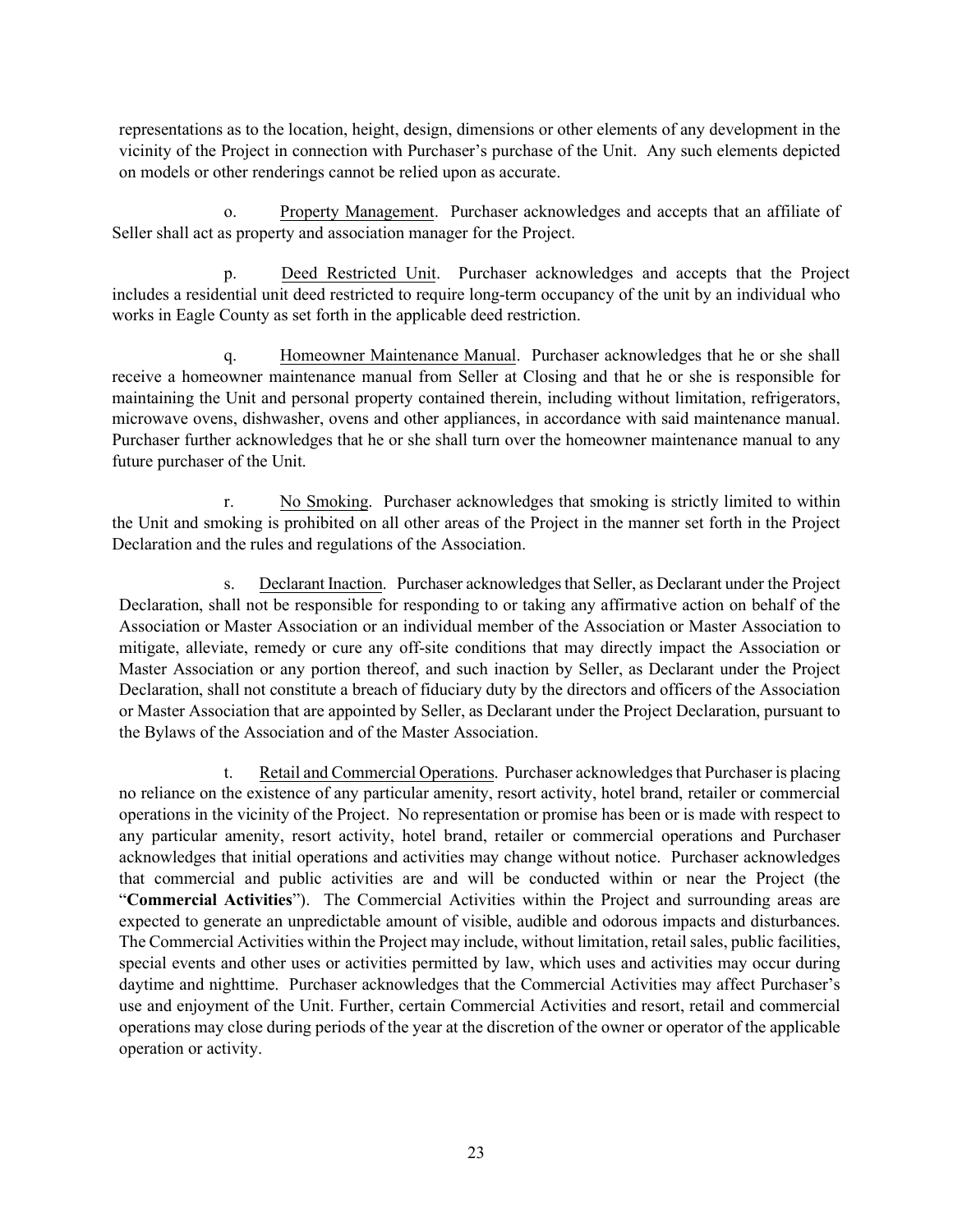u. Materials. Purchaser acknowledges and understands that the wood products included as part of the Unit are natural materials subject to the laws of nature, and therefore, some warpage, twisting, cracking and splitting may occur. Purchaser acknowledges that noise transference is greater for wood floors than for carpeted floors. Purchaser further acknowledges that certain features, items and equipment (including, without limitation, paint, tile, stone and/or mechanical equipment) are subject to change or variation naturally or by the manufacturer and may vary from those depicted on the Plans and Specifications.

v. Walls. Purchaser acknowledges that he or she may not, without the prior written consent of the Executive Board of the Association, penetrate the Unit's interior drywall (or other interior surface material) of any exterior wall or of any demising wall for any reason, including, by way of illustration, but not limitation, running speaker wire or cable in the Unit.

w. Grilling; Patio Furniture. Purchaser acknowledges that grills, patio furniture and the balcony, patio and terrace areas of the Units are regulated by the Project Declaration and the rules and regulations of the Association.

x. Window Tinting. Purchaser acknowledges that he or she is not permitted to tint any window on the Project or in the Unit. Purchaser further acknowledges that tinting any window will void any express or implied warranty regarding the Unit and/or Project given by Seller.

y. Seller Solely Responsible for Obligations. Seller is part of the family of related but independent companies affiliated with East West Partners, Inc. "East West" is a service mark of East West Partners, Inc. Seller is a separate, single-purpose entity that is solely responsible for all of its obligations and liabilities, and it is not the agent of East West Partners, Inc. or any other entity. Any obligation or liability of Seller shall be satisfied solely from the assets of Seller.

z. Radon Gas. Radon is a naturally occurring radioactive gas that, when it has accumulated in a building in sufficient quantities, may present health risks to persons who are exposed to it over time. Levels of radon that exceed federal and state guidelines have been found in buildings in Colorado. Additional information regarding radon and radon testing may be obtained from a municipal public health unit. Purchaser acknowledges that Seller and the Association have not performed any testing or evaluation of, and make no representations or warranties, express or implied, concerning the past, current or future presence or absence of radon gas in the Unit or in Common Elements of the Project. The correction or mitigation of any radon gas accumulation shall be the sole responsibility of Purchaser.

aa. Condensation. In the event of cold outside air temperatures and/or high humidity inside the Unit, condensation and/or frost and ice may form on glass and/or any aluminum frame. Purchaser acknowledges the responsibility to maintain Unit humidity within levels specified by the warranty materials provided to Purchaser, and that Seller is not responsible for any damage to the Unit or to personal items in the Unit, including, but not limited to, hardwood flooring or other flooring material or gypsum drywall, which may occur due to condensation resulting from high humidity levels.

bb. Mold. Mold is a naturally occurring living organism that, when it has accumulated in a building in sufficient quantities, may present health risks to persons who are exposed to it. Mold has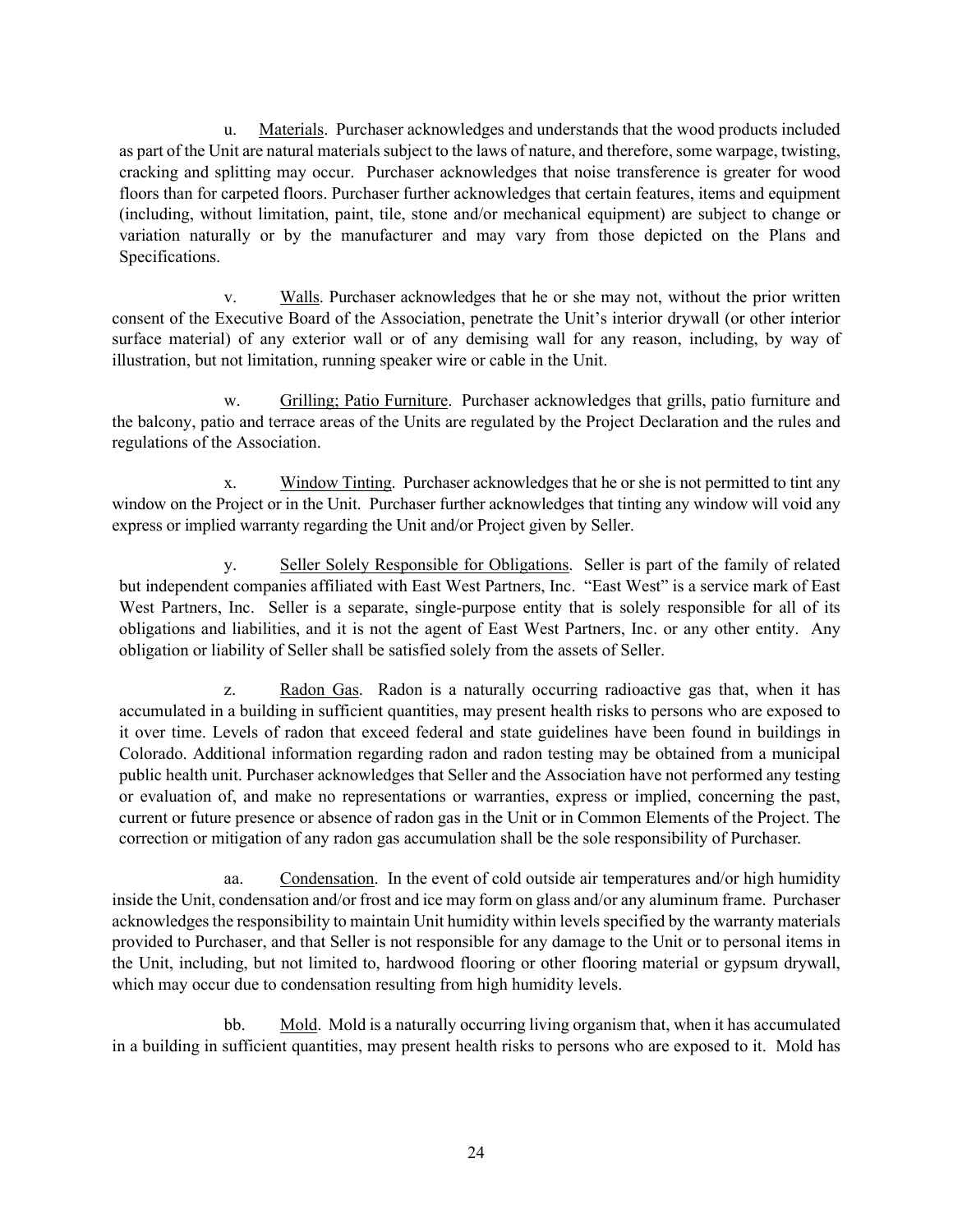been found in buildings in Colorado at levels that may pose health risks to occupants. Additional information regarding mold and mold testing may be obtained from the applicable county public health department. Purchaser acknowledges that Seller and the Association are not obligated to perform any testing or evaluation of, and make no representations or warranties, express or implied, concerning the past, current or future presence or absence of mold in the Unit or in Common Elements of the Project. The correction or mitigation of any mold shall be the sole responsibility of Purchaser.

cc. **Important Notice Regarding Soils Condition**. Purchaser acknowledges that he has been advised by Seller, and understands, that the soils within the State of Colorado consists of both expansive soils and low-density soils which will adversely affect the integrity of the Project Property if not properly maintained, and may cause concrete flatwork and paving to crack or heave due to settling, expansion and contraction. PURCHASER FURTHER ACKNOWLEDGES AND AGREES THAT SELLER HAS NOT MADE, AND SELLER HEREBY SPECIFICALLY DISCLAIMS, ANY WARRANTY OR REPRESENTATION CONCERNING ANY GEOLOGICAL OR ENVIRONMENTAL MATTERS PERTAINING TO THE PROJECT OR THE LAND UNDERLYING THE PROJECT.

dd. Seller's Development Plans. Seller has the right at any time, and from time to time without notice, to elect for whatever reasons Seller deems appropriate in its sole and absolute discretion to (a) notwithstanding **Exhibit A** hereto or any proposed development or site plan for the Project, change the current development plan for the Project or the style, design, size, price, materials, specifications, number of units, or any other feature or attribute of units Seller owns or may build within the Project or in the vicinity of the Project, (b) change the timing of its construction of any other units or decide not to build at all any or all other units contemplated by any development plan related to the Project, and/or (c) use any method of marketing to sell, lease or otherwise dispose of any or all of its remaining or future inventory of units within the Project, including the use of incentives, concessions, price reductions, lot sale programs, bulk sales, or other promotions and techniques without any obligation to offer any comparable benefits to Purchaser. Seller cannot be responsible for fluctuations in the market for the price of homes or for other market conditions affecting the Project, and Seller has the absolute right to respond to market demands.

ee. Negotiation of Purchase Price. The Purchase Price and any inclusions or exclusions Purchaser may have received as part of the Purchase Price are the result of an arms-length negotiation with Seller and are not based upon any agreements, guarantees, promises or representations concerning property values; the past, present, or future prices paid or to be paid for other units within the Project; or any inclusions or exclusions offered in conjunction with any such sales. This Agreement does not create, on the part of Seller, any obligation to take any action or refrain from taking any action in connection with the development or marketing of the Project that would support or enhance the value of the Project and its properties.

ff. Materiality. Purchaser acknowledges and agrees that the disclaimers contained in this Section 19 are material to Seller entering into the Agreement and, as such, Purchaser specifically acknowledges Purchaser's awareness of each disclosure and agrees to advise any subsequent purchaser of the Unit of same. Purchaser agrees to hold Seller harmless from and to indemnify Seller against any and all claims arising by or through Purchaser based on any matter contained in this Section 19, and neither Purchaser nor anyone acting on behalf of Purchaser shall make any conflicting representations with respect to such matters.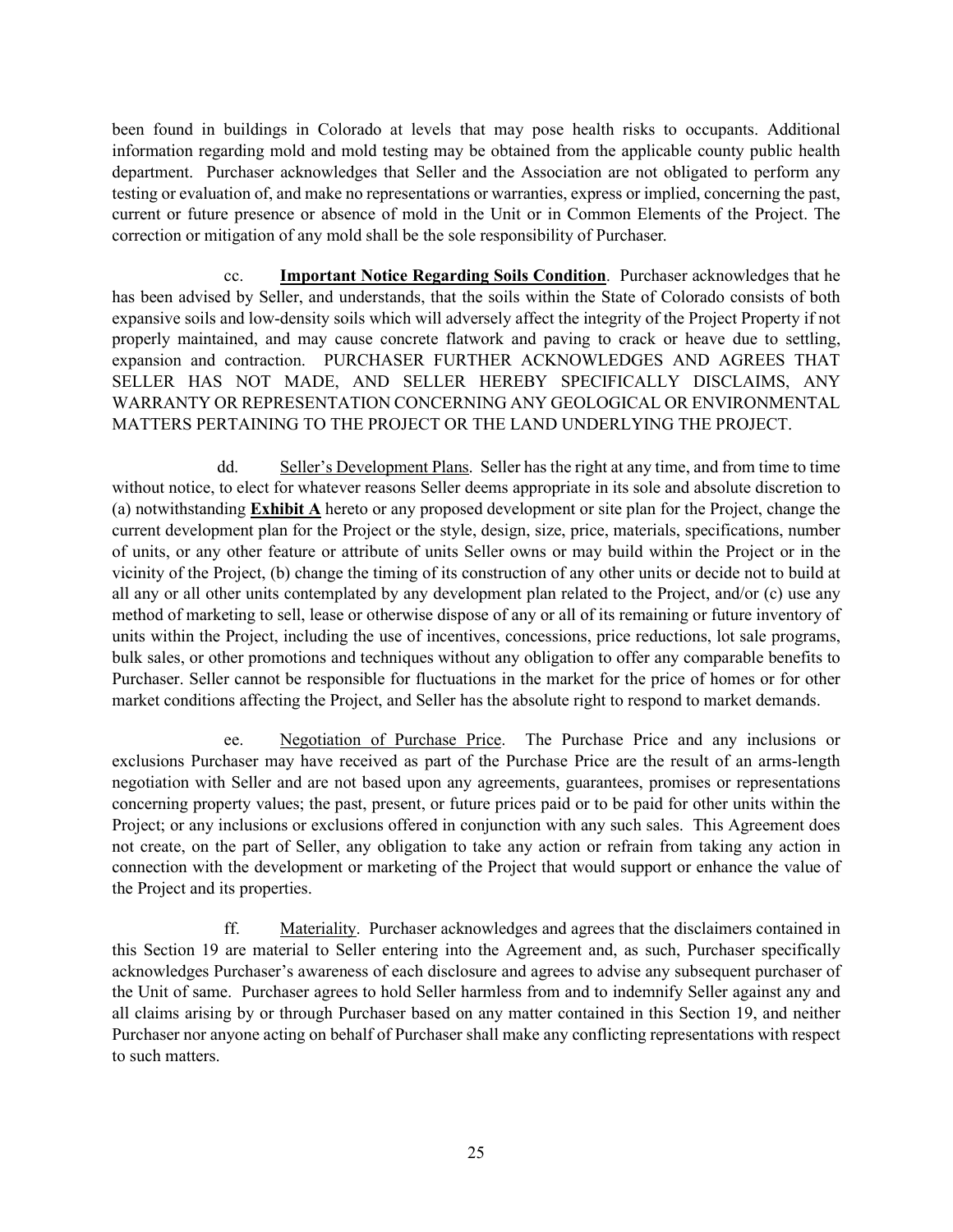#### 20. Miscellaneous.

a. Binding Effect. This Agreement shall be binding upon and inure to the benefit of Purchaser and Seller and their respective heirs, personal representatives, successors and permitted assigns.

b. Reporting of Transaction. The Title Company or Seller shall prepare promptly after the Closing, a Form 1099-B with the Internal Revenue Service, if applicable under Section 6045(e)(2) of the Internal Revenue Code, as amended. The Title Company will also prepare the real property transfer declaration required under Colo. Rev. Stat. § 39-14-102, as amended from time to time.

c. FIRPTA Affidavit. At the Closing, Seller shall deliver to Purchaser a certificate that Seller is not a non-resident alien as defined in the Internal Revenue Code and Treasury Regulations promulgated thereunder as necessary to comply with Section 1445 of the Treasury Regulations.

d. State of Colorado Withholding Requirements. Seller agrees to execute necessary documents and to comply with requirements of the State of Colorado relating to the withholding of proceeds of the Purchase Price.

e. Entire Agreement. THIS AGREEMENT EMBODIES AND CONSTITUTES THE ENTIRE UNDERSTANDING BETWEEN THE PARTIES WITH RESPECT TO THE TRANSACTIONS CONTEMPLATED HEREIN AND ALL PRIOR OR CONTEMPORANEOUS AGREEMENTS, UNDERSTANDINGS, REPRESENTATIONS AND STATEMENTS (ORAL OR WRITTEN) ARE MERGED IN THIS AGREEMENT. NEITHER THIS AGREEMENT NOR ANY PROVISION HEREOF MAY BE WAIVED, MODIFIED, AMENDED, DISCHARGED OR TERMINATED EXCEPT BY AN INSTRUMENT IN WRITING SIGNED BY THE PARTY AGAINST WHOM THE ENFORCEMENT OF SUCH WAIVER, MODIFICATION, AMENDMENT, DISCHARGE OR TERMINATION IS SOUGHT AND THEN ONLY TO THE EXTENT SET FORTH IN SUCH INSTRUMENT. NO BROKER, SALES PERSON, EMPLOYEE OR AGENT OF SELLER HAS AUTHORITY TO MODIFY THE TERMS HEREIN NOR ANY AUTHORITY WHATSOEVER TO MAKE ANY REFERENCE, REPRESENTSENTATION OR AGREEMENT NOT CONTAINED HEREIN, NOR SHALL ANY SUCH REFERENCE, REPRESENTSENTATION OR AGREEMENT BE BINDING UPON SELLER OR IN ANY WAY AFFECT THE VALIDITY OF THIS AGREEMENT OR FORM ANY PART HEREOF. PURCHASER ACKNOWLEDGES THAT NO REPRESENTATIONS HAVE BEEN MADE BY ANY BROKER, OR BY SELLER, ITS AGENTS OR EMPLOYEES OR IN ANY MARKETING OR OTHER MATERIALS IN ORDER TO INDUCE PURCHASER TO ENTER INTO THIS AGREEMENT, OTHER THAN AS EXPRESSLY STATED HEREIN. WITHOUT LIMITING THE GENERALITY OF THE FOREGOING, PURCHASER ACKNOWLEDGES THAT NEITHER SELLER, NOR ANY BROKER, NOR SELLER'S AGENTS OR EMPLOYEES HAVE (I) MADE ANY REPRESENTATION OR STATEMENT TO PURCHASER OF THE INVESTMENT POTENTIAL OR RESALE AT ANY FUTURE DATE, AT A PROFIT OR OTHERWISE, OF THE UNIT; (II) RENDERED ANY ADVICE OR EXPRESSED ANY OPINIONS TO PURCHASER REGARDING ANY TAX CONSEQUENCES OF OWNERSHIP OF THE UNIT, OR (III) MADE ANY STATEMENT OR REPRESENTATION NOT SET FORTH IN THIS AGREEMENT. PURCHASER ACKNOWLEDGES THAT PURCHASER HAS READ AND UNDERSTANDS EACH AND EVERY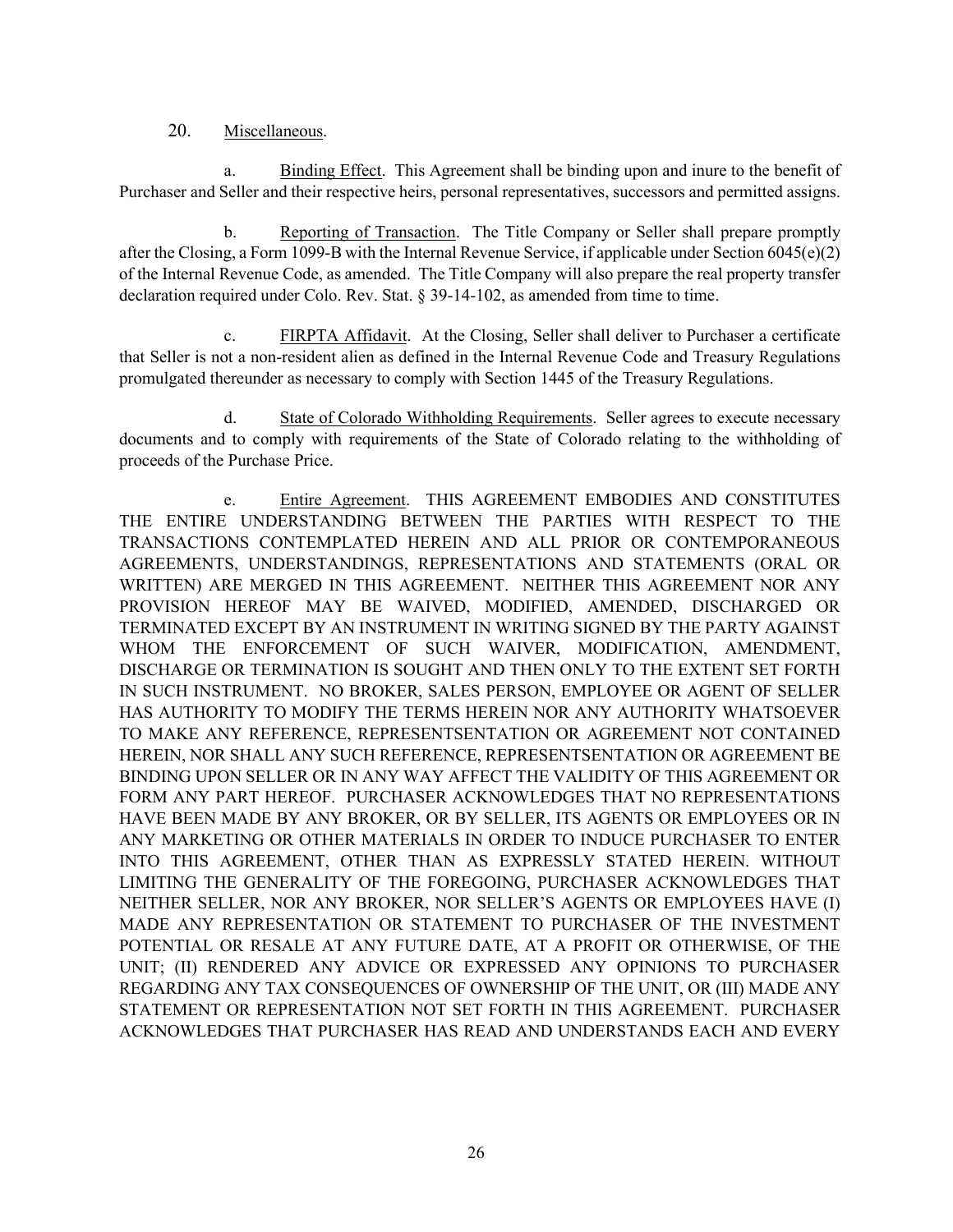# PART OF THIS AGREEMENT. THE PROVISIONS OF THIS SECTION 20(e) SHALL SURVIVE THE TERMINATION OF THIS AGREEMENT AND THE CLOSING.

f. Survival of Representations, Warranties and Covenants. All representations, warranties and covenants set forth in this Agreement shall survive the Closing.

g. Section Headings. The section headings are inserted only for convenient reference and do not define, limit or prescribe the scope of this Agreement.

h. Force Majeure. The time required hereunder for any obligation imposed upon Seller will be extended for any delays recognized under Colorado law as legally permissible delays, including, but not limited to, delays caused by weather, inability to obtain materials, labor shortages, strikes, acts of God, pandemic, quarantine, governmental regulations, public health orders, contractor's breaches of contract, court orders and Purchaser change orders permitted by Seller in Seller's sole discretion.

i. Governing Law. This Agreement shall be construed under the provisions of Colorado law.

Number and Gender. The term "Purchaser" in this Agreement, or any pronoun used in place of that term, shall include the masculine, feminine, singular, plural, individuals, partnerships or corporations where applicable.

k. Interstate Land Sales. This Agreement is exempt from the Interstate Land Sales Full Disclosure Act, 15 USC §1701 et seq. Seller's use of the exemption, instead of the Act's regulatory application and review process, serves the legitimate business purpose of allowing Seller to offer the Unit at a more competitive price, because the exemption allows Seller savings and flexibility in the timing, terms and conditions of Seller's arrangements for the marketing and management of Seller's inventory of properties in the Project.

l. Construction of Agreement and Severability. Seller and Purchaser intend that all provisions of this Agreement be given full effect and be enforceable strictly in accordance with their terms. If, however, any part of this Agreement is not enforceable in accordance with its terms or would render other parts of this Agreement or this Agreement in its entirety unenforceable, the unenforceable part or parts are to be judicially modified, if at all possible, to come as close as possible to the expressed intent of such part or parts and still be enforceable without jeopardy to other parts of this Agreement, or this Agreement in its entirety, and then are to be enforced as so modified. If the unenforceable part or parts cannot be so modified, such part or parts shall be unenforceable and considered null and void in order and shall not invalidate any other terms, covenants, or provisions and all of the remaining terms, covenants, and provisions shall remain in full force and effect so that the mutual paramount goal that this Agreement is to be enforced to the maximum extent possible strictly in accordance with its terms can be achieved. Without limiting the generality of the foregoing, if the mere inclusion in this Agreement of language granting to Seller certain rights, remedies and powers, or waiving, releasing or limiting any of Purchaser's rights, remedies or powers or Seller's obligations, results in a final determination (after giving effect to the above judicial modification, if possible) that Purchaser has the right to cancel this Agreement and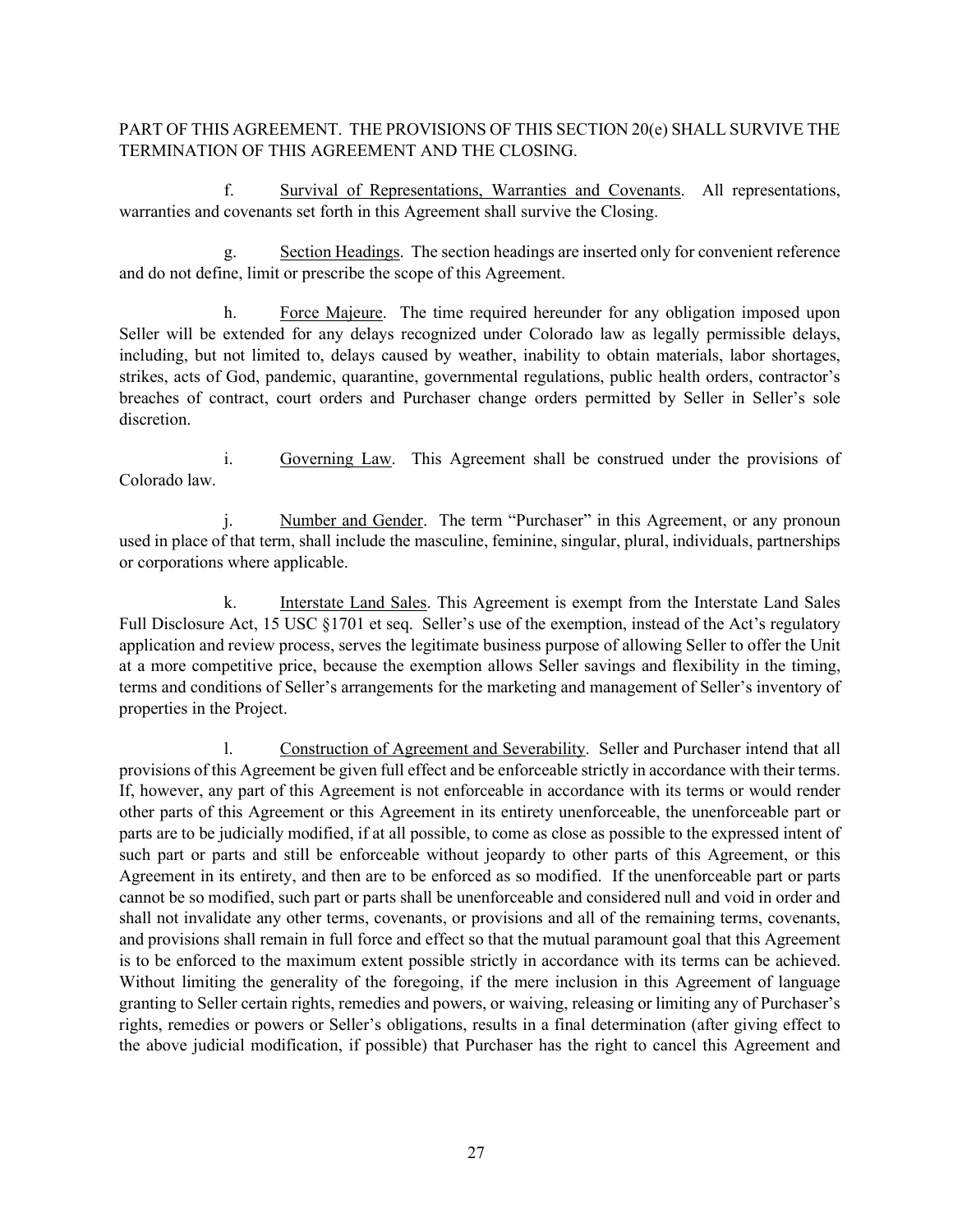receive a refund of the Earnest Money Deposit, such offending rights, powers, limitations, releases and/or waivers shall be struck, canceled and rendered unenforceable, ineffective, and null and void. Under no circumstances shall either Purchaser or Seller have the right to cancel this Agreement solely by reason of the inclusion of certain language in this Agreement, unless the specific purpose of that language is to grant a right of cancellation.

m. Exhibits. All exhibit referenced in this Agreement and attached hereto shall be deemed incorporated into this Agreement by such reference.

n. Effective Date. The effective date of this Agreement shall be the later of the dates on which Seller and Purchaser execute this Agreement. Notwithstanding the foregoing, this Agreement shall not be binding upon Seller until executed by an authorized representative of Seller and the full amount of the Initial Deposit has been received by Seller and any checks provided by Purchaser for the Initial Deposit have cleared.

o. Signatures. Signatures on this Agreement may be transmitted by email, facsimile or other electronic means and copies so signed shall be binding as originals. The parties may execute this Agreement in counterparts which, when taken together, shall constitute a single binding agreement.

## *[signature pages follow]*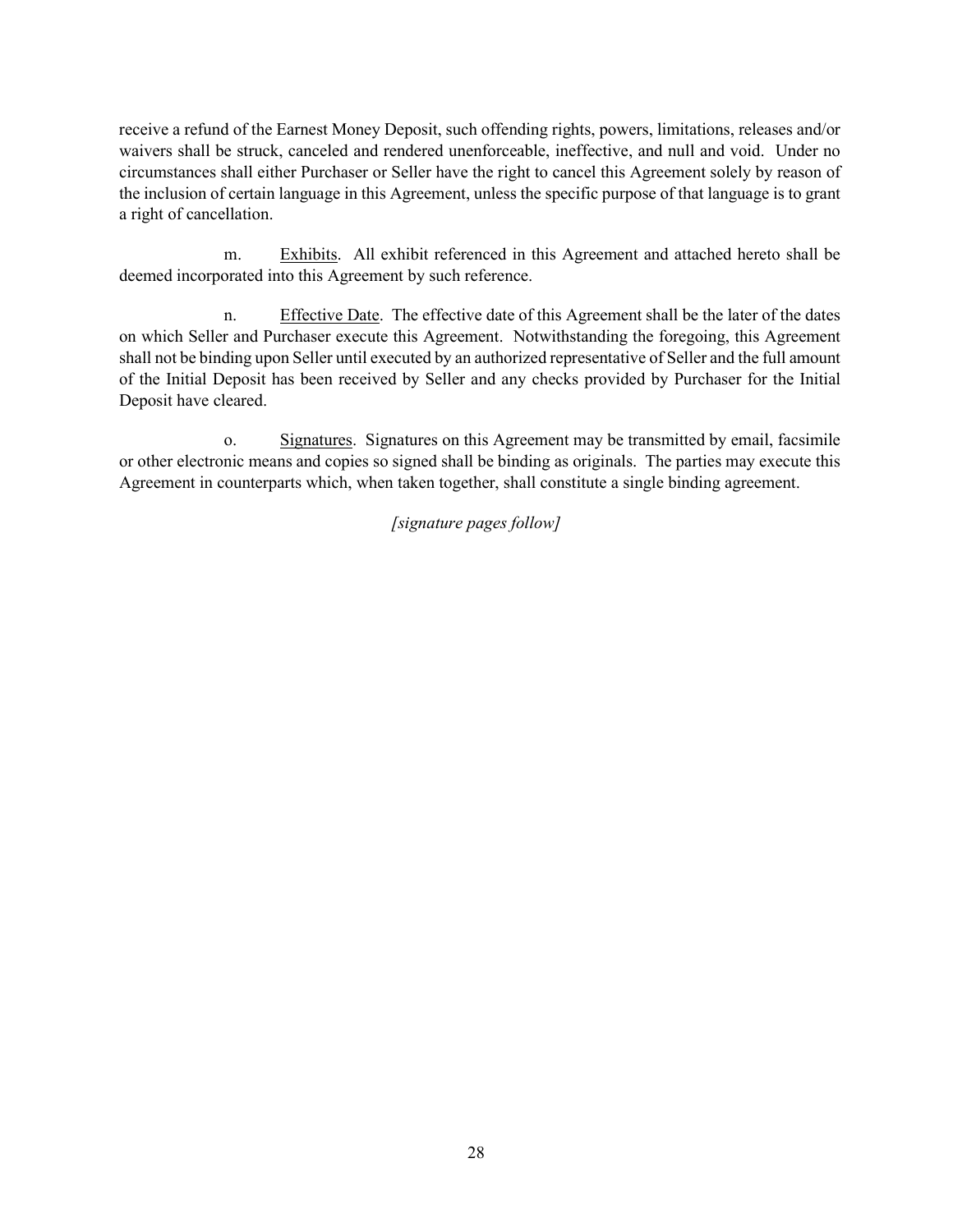The parties hereby EXECUTE this Purchase and Sale Agreement on the dates shown below.

## **SELLER:**

# **EW RIVERFRONT EAST INVESTOR, LLC, a Delaware limited liability company**

By: Avon Lot 1 EW Investor, LLC, a Colorado limited liability company, Manager

| $\mathbf{By:}\_\_\_\_\_\_\_\$                                                                                  |
|----------------------------------------------------------------------------------------------------------------|
| Name: 2008. 2010. 2010. 2010. 2010. 2010. 2010. 2010. 2010. 2010. 2010. 2010. 2010. 2010. 2010. 2010. 2010. 20 |
|                                                                                                                |
|                                                                                                                |
|                                                                                                                |
|                                                                                                                |
|                                                                                                                |
|                                                                                                                |
| <b>PURCHASER:</b>                                                                                              |
|                                                                                                                |
|                                                                                                                |
|                                                                                                                |
|                                                                                                                |
|                                                                                                                |
|                                                                                                                |
|                                                                                                                |
|                                                                                                                |
| If Purchaser is comprised of two or more individuals,<br>Purchaser will take title to the Unit as (check one): |
| oint tenants with rights of survivorship                                                                       |
| enants in common                                                                                               |
|                                                                                                                |

Purchaser's initials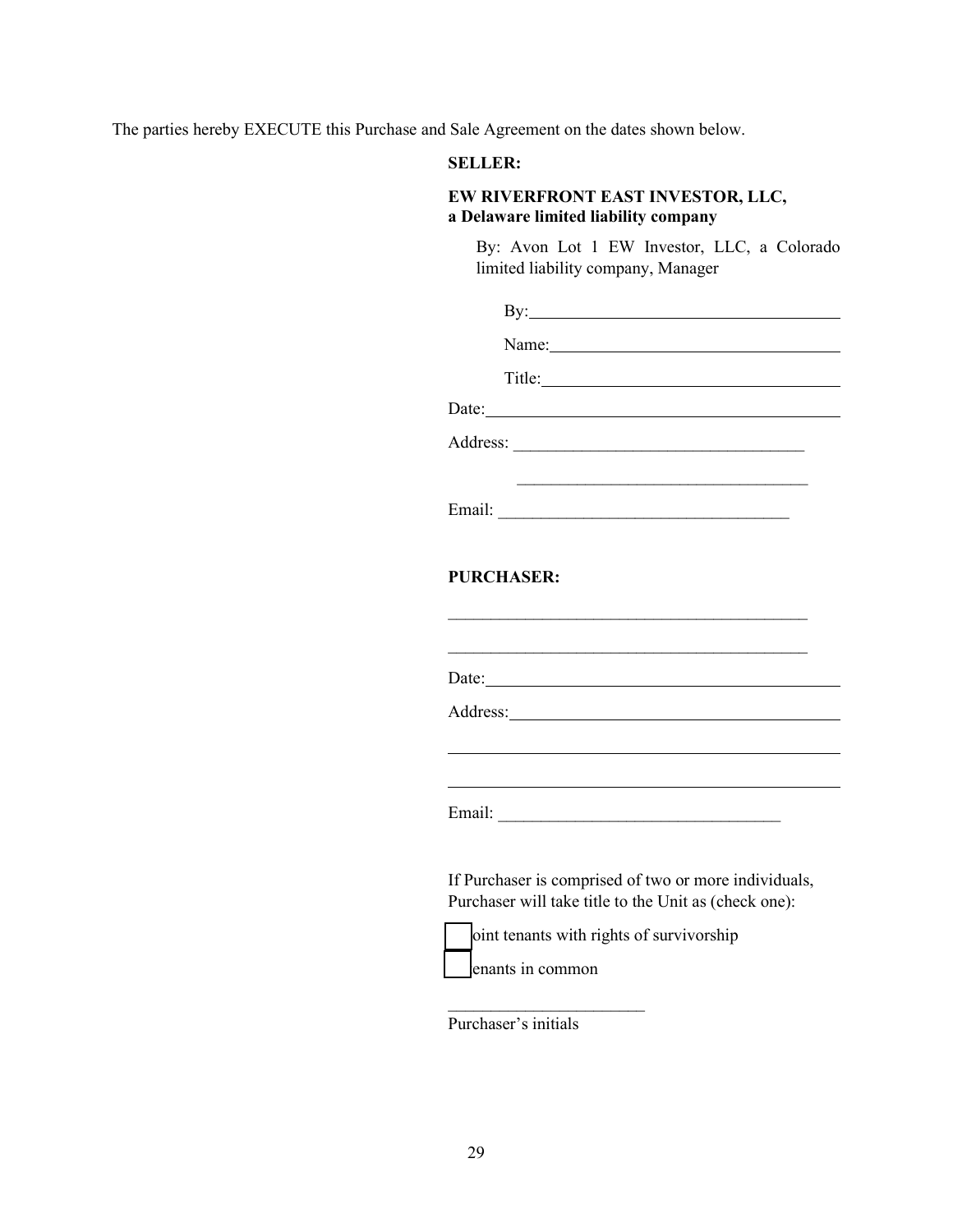The undersigned brokers are not parties to this Agreement.

## **BROKER:**

# **Slifer, Smith & Frampton Real Estate**

|        | Date: |  |
|--------|-------|--|
|        |       |  |
|        |       |  |
| Email: |       |  |

# **COOPERATING BROKER:**

| By: $\qquad \qquad$ |  |
|---------------------|--|
| Date: 2008          |  |
|                     |  |
|                     |  |
| Email:              |  |

**\_\_\_\_\_\_\_\_\_\_\_\_\_\_\_\_\_\_\_\_\_\_\_\_\_\_\_\_\_\_\_\_\_\_\_\_\_\_\_\_\_\_\_\_**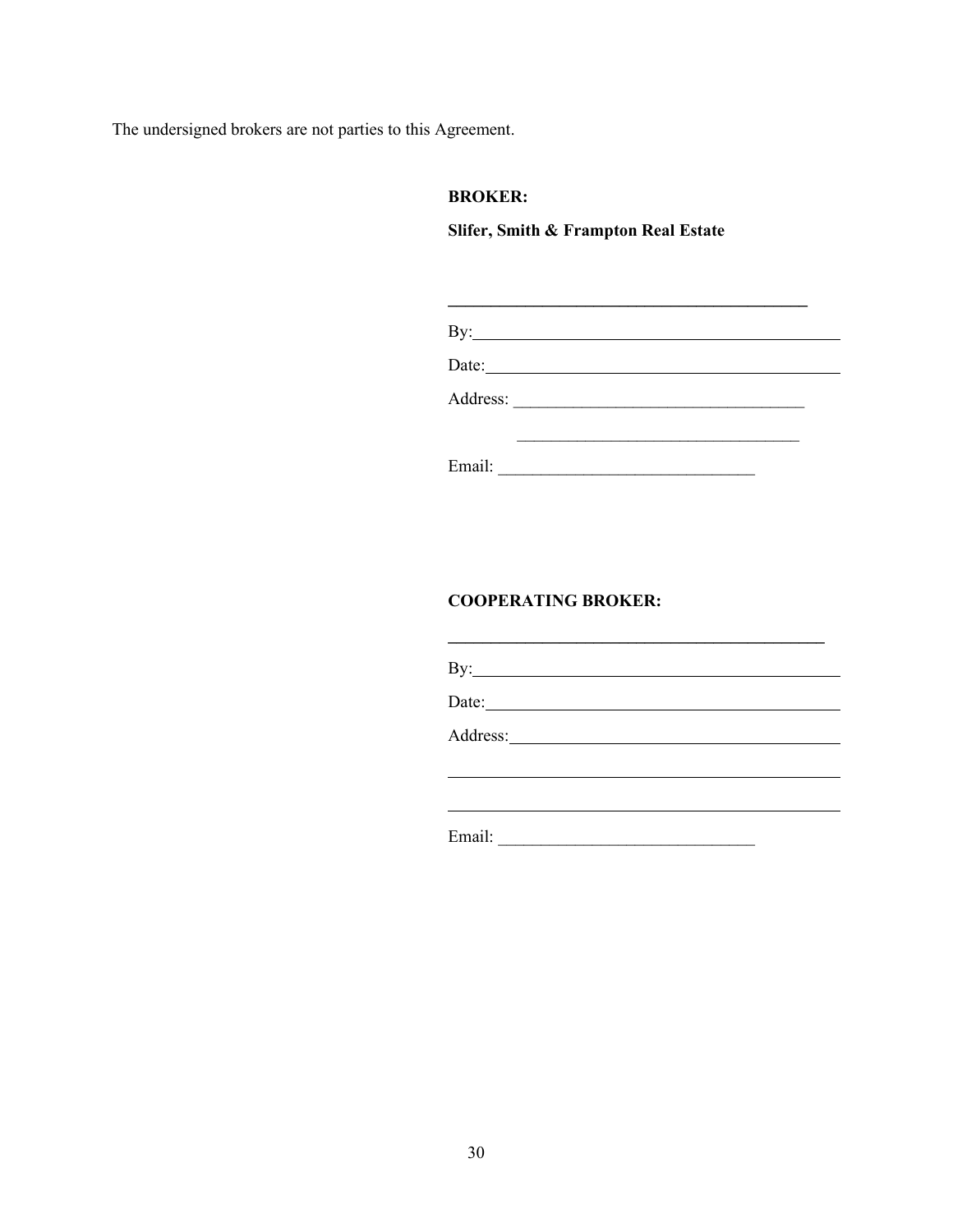# **LIST OF EXHIBITS**

- **Exhibit A Site Plan and General Location of One Riverfront Building**
- **Exhibit B Floor Plan for Unit**
- **Exhibit C Interior Finish Selection**
- **Exhibit D B-2 Title Exceptions**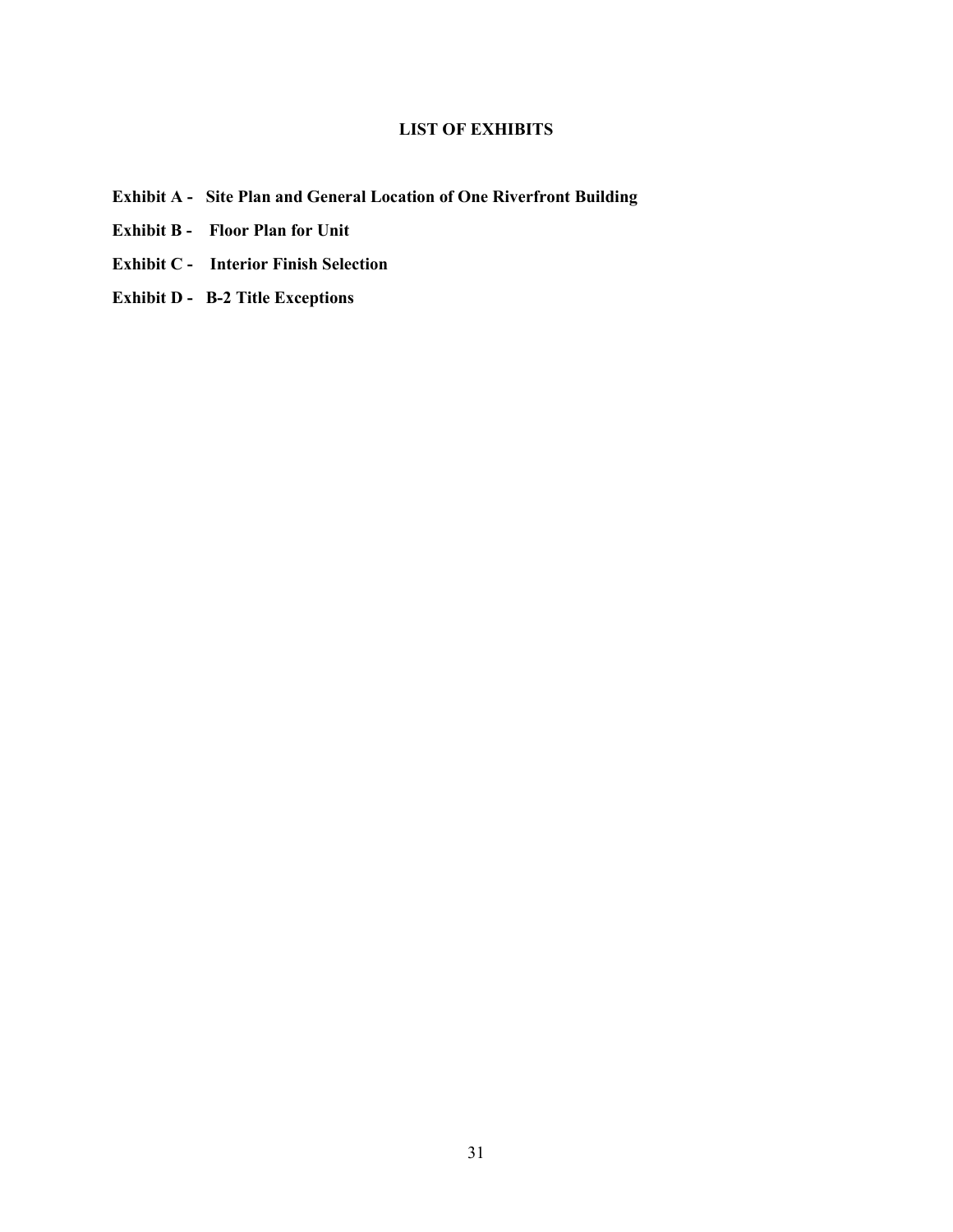# **EXHIBIT A**

**Site Plan and General Location of Unit**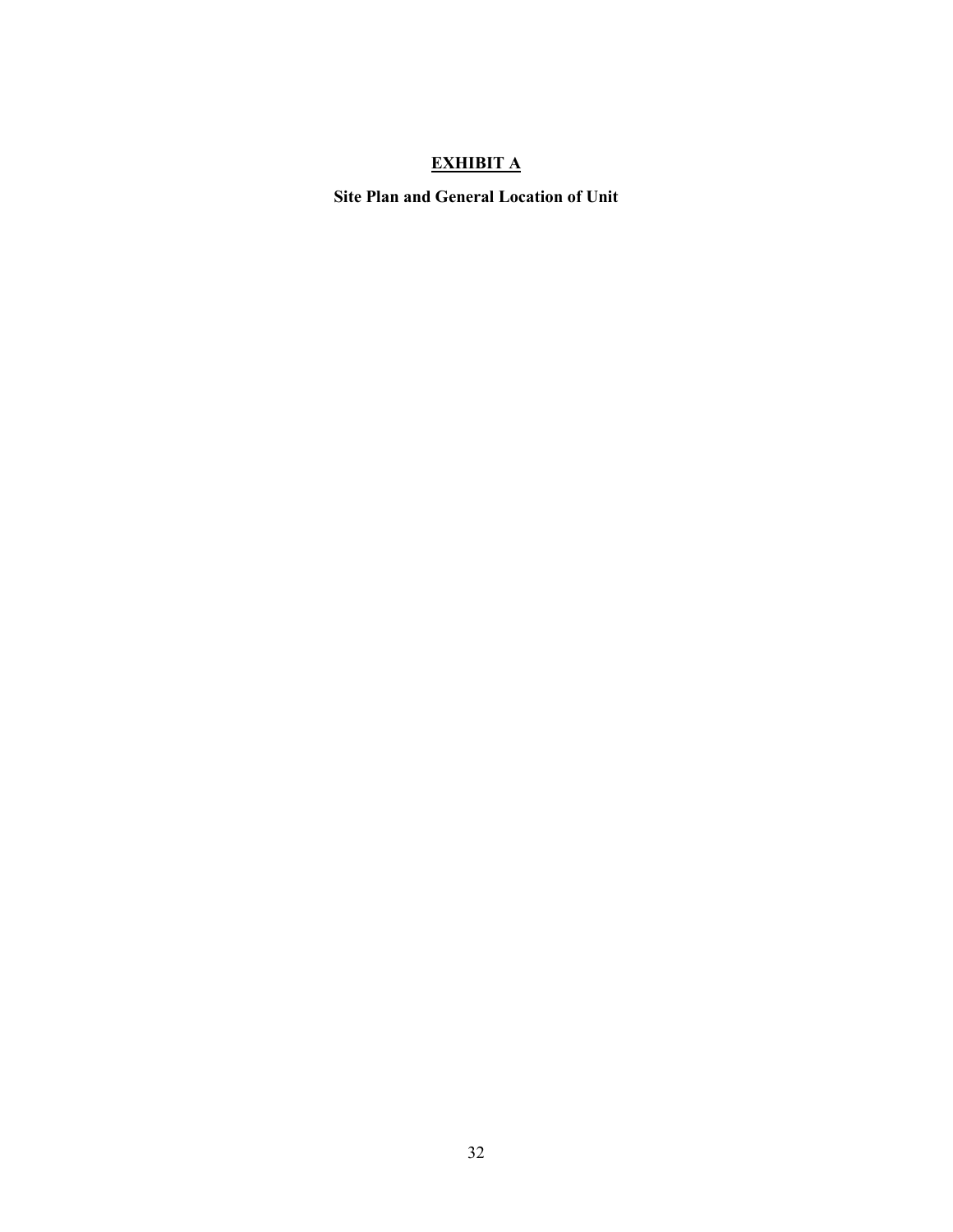# **EXHIBIT B**

**Floor Plan for the Unit**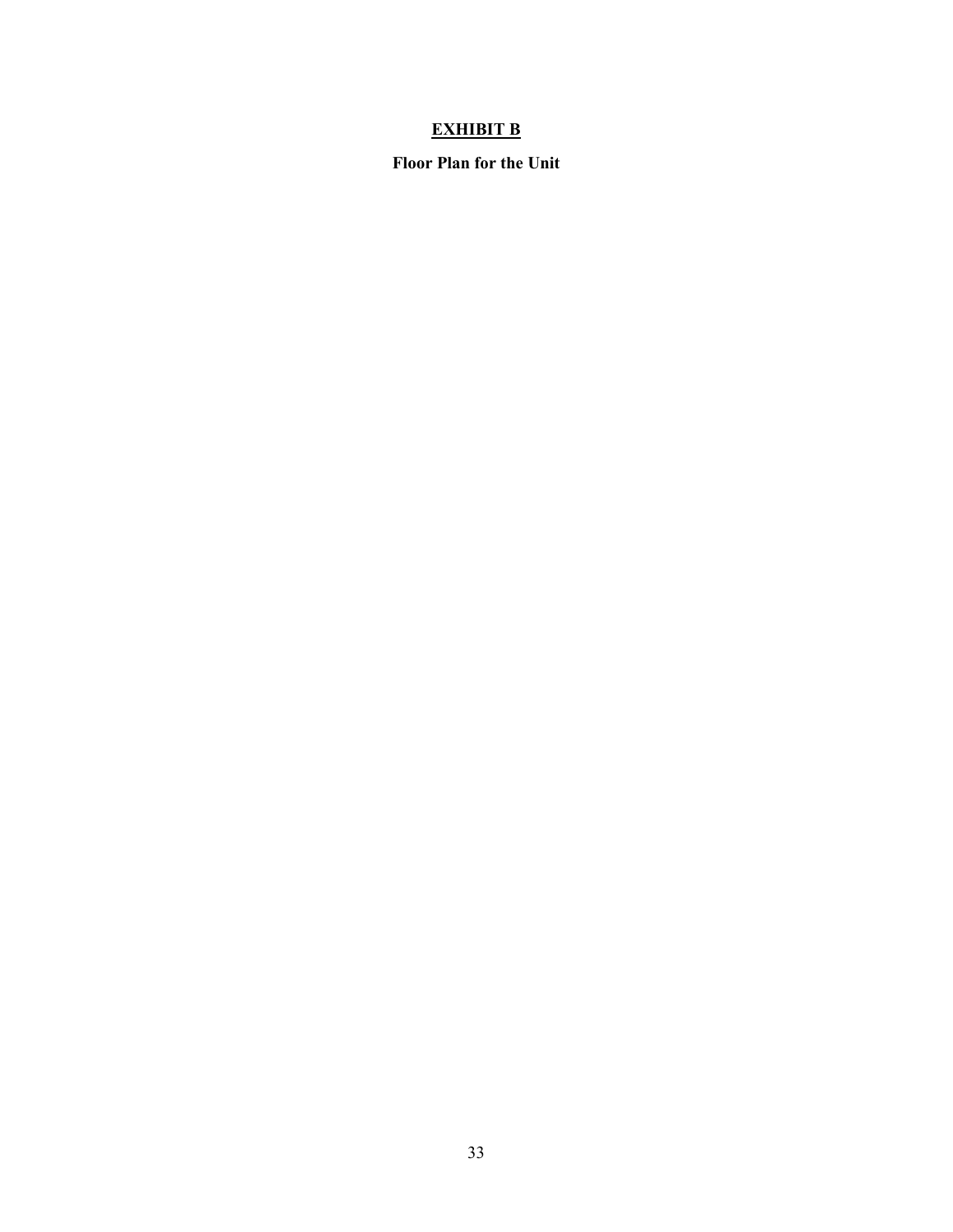### **EXHIBIT C**

#### **Interior Finish Selection**

The following Interior Finish Package has been selected for the Unit (as noted by the check in the applicable box):

Primrose; or

Latigo.

| <b>Initials:</b> |  |
|------------------|--|
| Purchaser        |  |
|                  |  |
|                  |  |

Each of the above Interior Finish Packages is described in the Plans and Specifications, a copy of which is available for review by Purchaser in the manner set forth in Section 4(b) of the Agreement, and is summarized in the interior finish summary available to Purchaser.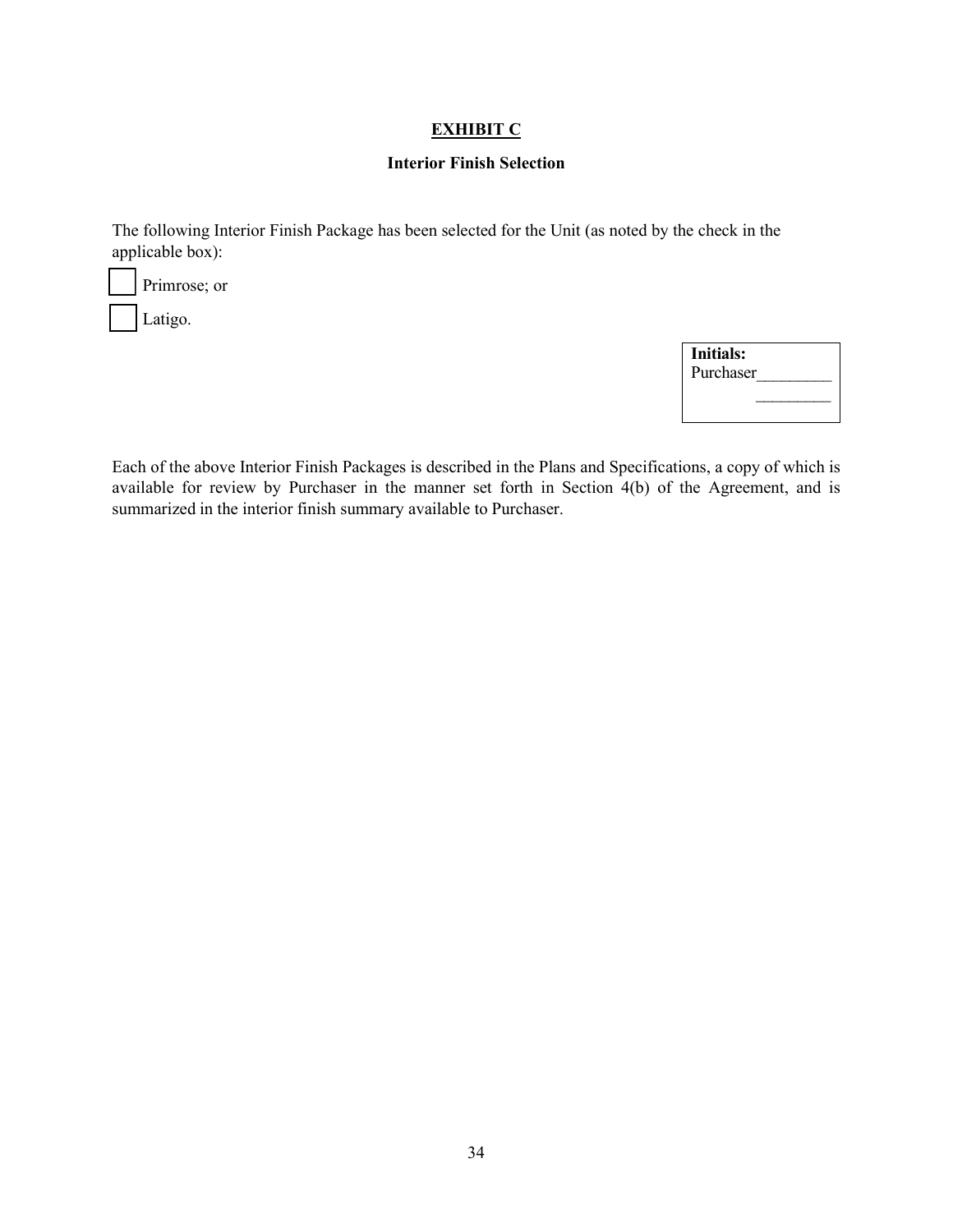#### **EXHIBIT D**

#### **TITLE EXCEPTIONS**

- 1. ANY FACTS, RIGHTS, INTERESTS, OR CLAIMS THEREOF, NOT SHOWN BY THE PUBLIC RECORDS BUT THAT COULD BE ASCERTAINED BY AN INSPECTION OF THE LAND OR THAT MAY BE ASSERTED BY PERSONS IN POSSESSION OF THE LAND.
- 2. EASEMENTS, LIENS OR ENCUMBRANCES, OR CLAIMS THEREOF, NOT SHOWN BY THE PUBLIC RECORDS.
- 3. ANY ENCROACHMENT, ENCUMBRANCE, VIOLATION, VARIATION, OR ADVERSE CIRCUMSTANCE AFFECTING THE TITLE THAT WOULD BE DISCLOSED BY AN ACCURATE AND COMPLETE LAND SURVEY OF THE LAND AND NOT SHOWN BY THE PUBLIC RECORDS.
- 4. ANY LIEN, OR RIGHT TO A LIEN, FOR SERVICES, LABOR OR MATERIAL HERETOFORE OR HEREAFTER FURNISHED, IMPOSED BY LAW AND NOT SHOWN BY THE PUBLIC RECORDS.
- 5. (A) UNPATENTED MINING CLAIMS; (B) RESERVATIONS OR EXCEPTIONS IN PATENTS OR IN ACTS AUTHORIZING THE ISSUANCE THEREOF; (C) WATER RIGHTS, CLAIMS OR TITLE TO WATER.
- 6. (A) TAXES OR ASSESSMENTS THAT ARE NOT SHOWN AS EXISTING LIENS BY THE RECORDS OF ANY TAXING AUTHORITY THAT LEVIES TAXES OR ASSESSMENTS ON REAL PROPERTY OR BY THE PUBLIC RECORDS; (B) PROCEEDINGS BY A PUBLIC AGENCY THAT MAY RESULT IN TAXES OR ASSESSMENTS, OR NOTICES OF SUCH PROCEEDINGS, WHETHER OR NOT SHOWN BY THE RECORDS OF SUCH AGENCY OR BY THE PUBLIC RECORDS.
- 7. RIGHT OF THE PROPRIETOR OF A VEIN OR LODE TO EXTRACT AND REMOVE HIS ORE THEREFROM, SHOULD THE SAME BE FOUND TO PENETRATE OR INTERSECT THE PREMISES HEREBY GRANTED, AND A RIGHT OF WAY FOR DITCHES OR CANALS CONSTRUCTED BY THE AUTHORITY OF THE UNITED STATES, AS RESERVED IN UNITED STATES PATENT RECORDED SEPTEMBER 26, 1941 IN BOOK 128 AT PAGE 122
- 8. TERMS, CONDITIONS, PROVISIONS, BURDENS AND OBLIGATIONS AS SET FORTH IN THE ORGANIZATION OF CONFLUENCE METROPOLITAN DISTRICT RECORDED FEBRUARY 08, 1999 UNDER RECEPTION NO. 686199.
- 9. TERMS, CONDITIONS, PROVISIONS, BURDENS AND OBLIGATIONS AS SET FORTH IN ORDINANCE APPROVING ANNEXATION AND ANNEXATION AGREEMENT RECORDED NOVEMBER 23, 1998 UNDER RECEPTION NOS. 677378 AND 677379.
- 10. EASEMENTS, CONDITIONS, COVENANTS, RESTRICTIONS, RESERVATIONS AND NOTES ON THE PLAT OF RIVERFRONT SUBDIVISION RECORDED JUNE 15, 2006 UNDER RECEPTION NO. 200615950.
- 11. TERMS, CONDITIONS, PROVISIONS, BURDENS AND OBLIGATIONS AS SET FORTH IN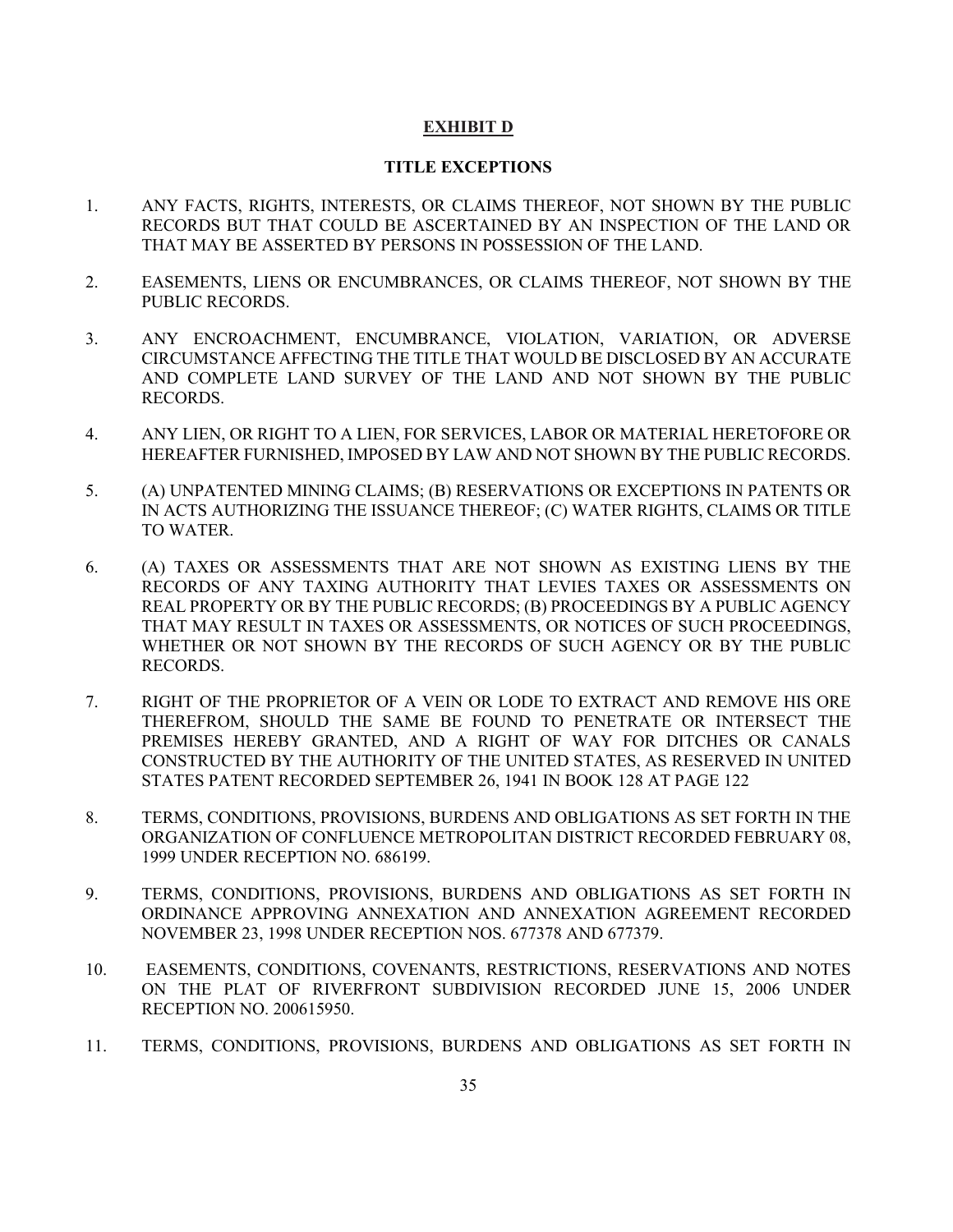AMENDED PUD AGREEMENT RECORDED JUNE 15, 2006 UNDER RECEPTION NO. 200615957, AND ASSIGNMENT RECORDED JUNE 15, 2006 AT RECEPTION NO. 200615958 AND EXHIBIT A RECORDED JUNE 15, 2006 AT RECEPTION NO. 200615956.

- 12. TERMS, CONDITIONS, PROVISIONS, BURDENS AND OBLIGATIONS AS SET FORTH IN DECLARATION OF COVENANTS IMPOSING AND IMPLEMENTING THE CONFLUENCE PUBLIC IMPROVEMENTS FEE RECORDED JULY 21, 2006 UNDER RECEPTION NO. 200619693.
- 13. RESTRICTIVE COVENANTS, WHICH DO NOT CONTAIN A FORFEITURE OR REVERTER CLAUSE, BUT OMITTING ANY COVENANTS OR RESTRICTIONS, IF ANY, BASED UPON RACE, COLOR, RELIGION, SEX, SEXUAL ORIENTATION, FAMILIAL STATUS, MARITAL STATUS, DISABILITY, HANDICAP, NATIONAL ORIGIN, ANCESTRY, OR SOURCE OF INCOME, AS SET FORTH IN APPLICABLE STATE OR FEDERAL LAWS, EXCEPT TO THE EXTENT THAT SAID COVENANT OR RESTRICTION IS PERMITTED BY APPLICABLE LAW, AS CONTAINED IN THE MASTER DECLARATION FOR RIVERFRONT VILLAGE RECORDED NOVEMBER 14, 2006, UNDER RECEPTION NO. 200631239 AND FIRST SUPPLEMENT RECORDED JULY 7, 2011 UNDER RECEPTION NO. 201112834 AND SECOND SUPPLEMENT RECORDED DECEMBER 22, 2011 UNDER RECEPTION NO. 201123886 AND THIRD SUPPLEMENT RECORDED DECEMBER 23, 2013 UNDER RECEPTION NO. 201325100 AND FOURTH SUPPLEMENT RECORDED JUNE 21, 2018 UNDER RECEPTION NO. 201810535 AND FIFTH SUPPLEMENT RECORDED AUGUST 22, 2018 UNDER RECEPTION NO. 201814523 AND SIXTH SUPPLEMENT RECORDED OCTOBER 18, 2018 UNDER RECEPTION NO. 201817899 AND SEVENTH SUPPLEMENT RECORDED JUNE 10, 2021 UNDER RECEPTION NO. 202113658. NOTICE OF VOTING/ASSESSMENT PERCENTAGES - RIVERFRONT VILLAGE MASTER ASSOCIATION RECORDED SEPTEMBER 4, 2008 UNDER RECEPTION NO. 200819164. ACKNOWLEDGEMENT MASTER DECLARATION FOR RIVERFRONT VILLAGE RECORDED MARCH 13, 2009 UNDER RECEPTION NO. 200904614. ASSIGNMENT OF DECLARANTS RIGHTS RECORDED AUGUST 27, 2018 UNDER RECEPTION NO. 201814551 ASSIGNMENT OF DECLARANTS RIGHTS RECORDED AUGUST 31, 2018 UNDER RECEPTION NO. 201814894 AGREEMENT REGARDING SPECIAL DECLARANT RIGHTS FOR LOT 1, RIVERFRONT SUBDIVISION RECORDED DECEMBER 17, 2019 UNDER RECEPTION NO. 201921426.
- 14. TERMS, CONDITIONS, PROVISIONS, BURDENS AND OBLIGATIONS AS SET FORTH IN RESTRICTIVE COVENANTS ESTABLISHING DESIGN REVIEW BOARD FOR RIVERFRONT VILLAGE RECORDED NOVEMBER 14, 2006 UNDER RECEPTION NO. 200631240. ASSIGNMENT OF RIGHTS RECORDED AUGUST 27, 2018 UNDER RECEPTION NO. 201814552 ASSIGNMENT OF RIGHTS RECORDED SEPTEMBER 13, 2018 UNDER RECEPTION NO. 201815549.
- 15. TERMS, CONDITIONS, PROVISIONS, BURDENS AND OBLIGATIONS AS SET FORTH IN AGREEMENT REGARDING SPECIAL DECLARANT RIGHTS FOR LOT 1 AND LOT 3 RECORDED NOVEMBER 14, 2006 UNDER RECEPTION NO. 200631249.
- 16. TERMS, CONDITIONS, PROVISIONS, BURDENS AND OBLIGATIONS AS SET FORTH IN PARKING FACILITIES EASEMENT AND BUILDING ELEMENTS EASEMENT AGREEMENT RECORDED NOVEMBER 14, 2006 UNDER RECEPTION NO. 200631250. ASSIGNMENT OF EASEMENTS RECORDED APRIL 4, 2011 UNDER RECEPTION NO. 201106283.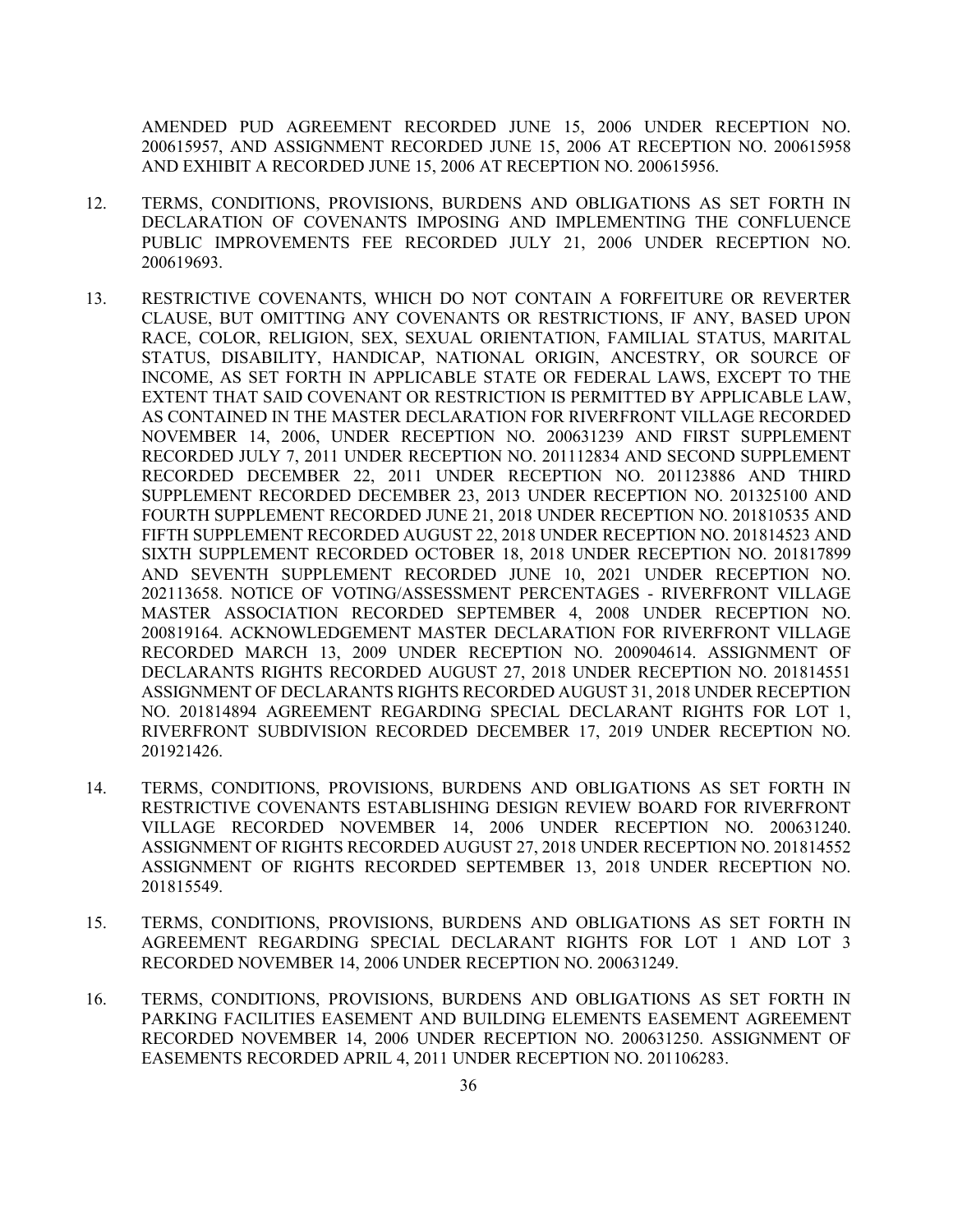- 17. ANY TAX, LIEN, FEE, OR ASSESSMENT BY REASON OF INCLUSION OF SUBJECT PROPERTY IN THE AVON STATION METROPOLITAN DISTRICT, AS EVIDENCED BY INSTRUMENT RECORDED NOVEMBER 15, 2006, UNDER RECEPTION NO. 200631367.
- 18. EASEMENT GRANTED TO HOLY CROSS ENERGY, A COLORADO CORPORATION, FOR UNDERGROUND ELECTRIC TRANSMISSION OR DISTRIBUTION LINE, AND INCIDENTAL PURPOSES, BY INSTRUMENT RECORDED JULY 17, 2008, UNDER RECEPTION NO. 200814995.
- 19. TERMS, CONDITIONS, PROVISIONS, BURDENS AND OBLIGATIONS AS SET FORTH IN GRANT OF EASEMENT RECORDED JULY 17, 2014 UNDER RECEPTION NO. 201411646, AS AMENDED BY FIRST AMENDMETN TO EASEMENT AGREEMENT RECORDED JUNE 10, 2021 UNDER RECEPTION NO. 202113660.
- 20. TERMS, CONDITIONS, PROVISIONS, BURDENS AND OBLIGATIONS AS SET FORTH IN TOWN OF AVON, COLORADO ORDINANCE 17-17 AMENDING THE AMENDED AND RESTATED DEVELOPMENT AGREEMENT FOR THE CONFLUENCE TO EXTEND THE VESTED PROPERTY RIGHTS FOR LOTS 1, RIVERFRONT SUBDIVISION RECORDED JANUARY 16, 2018 UNDER RECEPTION NO. 201800834. RECORDING CORRECTION / RIVERFRONT SUBDIVISION PUD DEVELOPMENT PLAN RECORDED FEBRUARY 23, 2018 UNDER RECEPTION NO. 201802820.
- 21. TERMS, CONDITIONS, PROVISIONS, BURDENS AND OBLIGATIONS AS SET FORTH IN TOWN OF AVON, COLORADO ORDINANCE 19-09 RECORDED DECEMBER 12, 2019 UNDER RECEPTION NO. 201921220.
- 22. TERMS, CONDITIONS, PROVISIONS, BURDENS AND OBLIGATIONS OF MEMORANDUM OF AGREEMENT - RESTRICTION ON TIMESHARE DEVELOPMENT RECORDED DECEMBER 17, 2019 UNDER RECEPTION NO. 201921427.
- 23. ACKNOWLEDGEMENT AND AGREEMENT RECORDED JUNE 10, 2021, AT RECEPTION NO. 202113659.
- 24. EASEMENTS, CONDITIONS, COVENANTS, RESTRICTIONS, RESERVATIONS AND NOTES ON THE CONDOMINIUM MAP OF ONE RIVERFRONT RECORDED UNDER RECEPTION NO.  $\qquad \qquad$  [THIS ITEM IS TO-BE-RECORDED CONDOMINIUM MAP OF ONE RIVERFRONT AS DESCRIBED IN THIS AGREEMENT.]
- 25. RESTRICTIVE COVENANTS, WHICH DO NOT CONTAIN A FORFEITURE OR REVERTER CLAUSE, BUT OMITTING ANY COVENANTS OR RESTRICTIONS, IF ANY, BASED UPON RACE, COLOR, RELIGION, SEX, SEXUAL ORIENTATION, FAMILIAL STATUS, MARITAL STATUS, DISABILITY, HANDICAP, NATIONAL ORIGIN, ANCESTRY, OR SOURCE OF INCOME, AS SET FORTH IN APPLICABLE STATE OR FEDERAL LAWS, EXCEPT TO THE EXTENT THAT SAID COVENANT OR RESTRICTION IS PERMITTED BY APPLICABLE LAW, AS CONTAINED IN INSTRUMENT RECORDED , UNDER RECEPTION NO. [THIS ITEM IS TO-BE-RECORDED CONDOMINIUM DECLARATION FOR ONE RIVERFRONT AS DESCRIBED IN THIS AGREEMENT.]